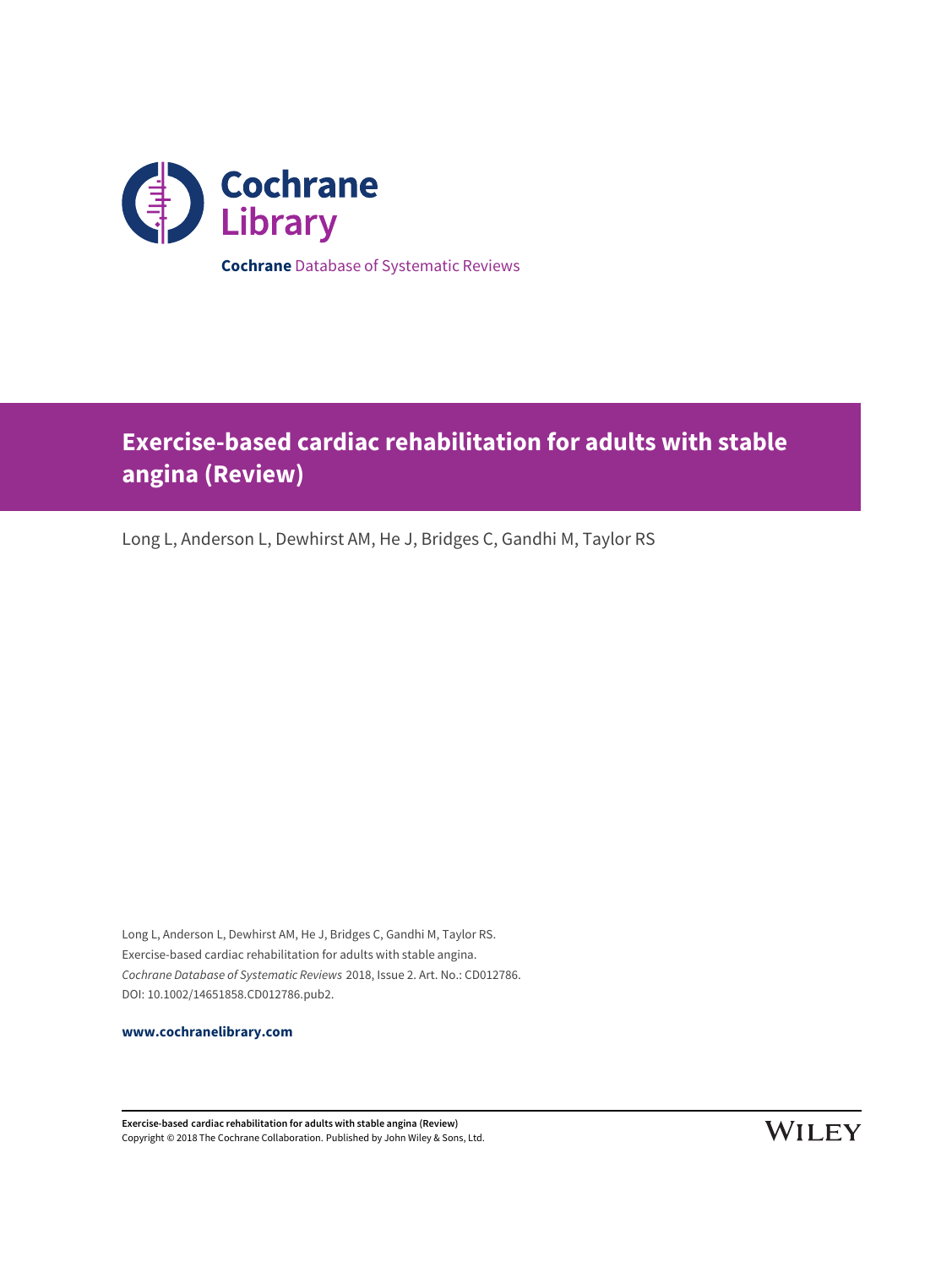### **TABLE OF CONTENTS**

| <b>HEADER</b>                                                                                                                                              |    |
|------------------------------------------------------------------------------------------------------------------------------------------------------------|----|
|                                                                                                                                                            |    |
|                                                                                                                                                            |    |
|                                                                                                                                                            |    |
| <b>BACKGROUND</b>                                                                                                                                          |    |
| <b>OBJECTIVES</b><br>and the component of the component of the component of the component of the component of the component of the                         |    |
|                                                                                                                                                            |    |
|                                                                                                                                                            | 12 |
|                                                                                                                                                            | 13 |
| Figure 2.                                                                                                                                                  | 14 |
| Figure 3.                                                                                                                                                  | 15 |
| <b>DISCUSSION</b>                                                                                                                                          | 18 |
|                                                                                                                                                            | 19 |
|                                                                                                                                                            | 20 |
| <b>REFERENCES</b>                                                                                                                                          | 20 |
|                                                                                                                                                            | 23 |
|                                                                                                                                                            | 41 |
| Analysis 1.1. Comparison 1 Exercise versus no exercise for stable angina, Outcome 1 All-cause mortality.                                                   | 41 |
| Analysis 1.2. Comparison 1 Exercise versus no exercise for stable angina, Outcome 2 Acute myocardial infarction (AMI).                                     | 42 |
| Analysis 1.3. Comparison 1 Exercise versus no exercise for stable angina, Outcome 3 Revascularisation procedure (CABG                                      |    |
|                                                                                                                                                            | 43 |
| Analysis 1.4. Comparison 1 Exercise versus no exercise for stable angina, Outcome 4 Exercise capacity.                                                     | 44 |
| Analysis 1.5. Comparison 1 Exercise versus no exercise for stable angina, Outcome 5 Cardiovascular-related hospital                                        |    |
|                                                                                                                                                            | 45 |
| <b>APPENDICES</b>                                                                                                                                          | 45 |
|                                                                                                                                                            | 50 |
|                                                                                                                                                            | 50 |
| SOURCES OF SUPPORT                                                                                                                                         | 50 |
| DIFFERENCES BETWEEN PROTOCOL AND REVIEW<br>and a series of the contract of the contract of the contract of the contract of the contract of the contract of | 51 |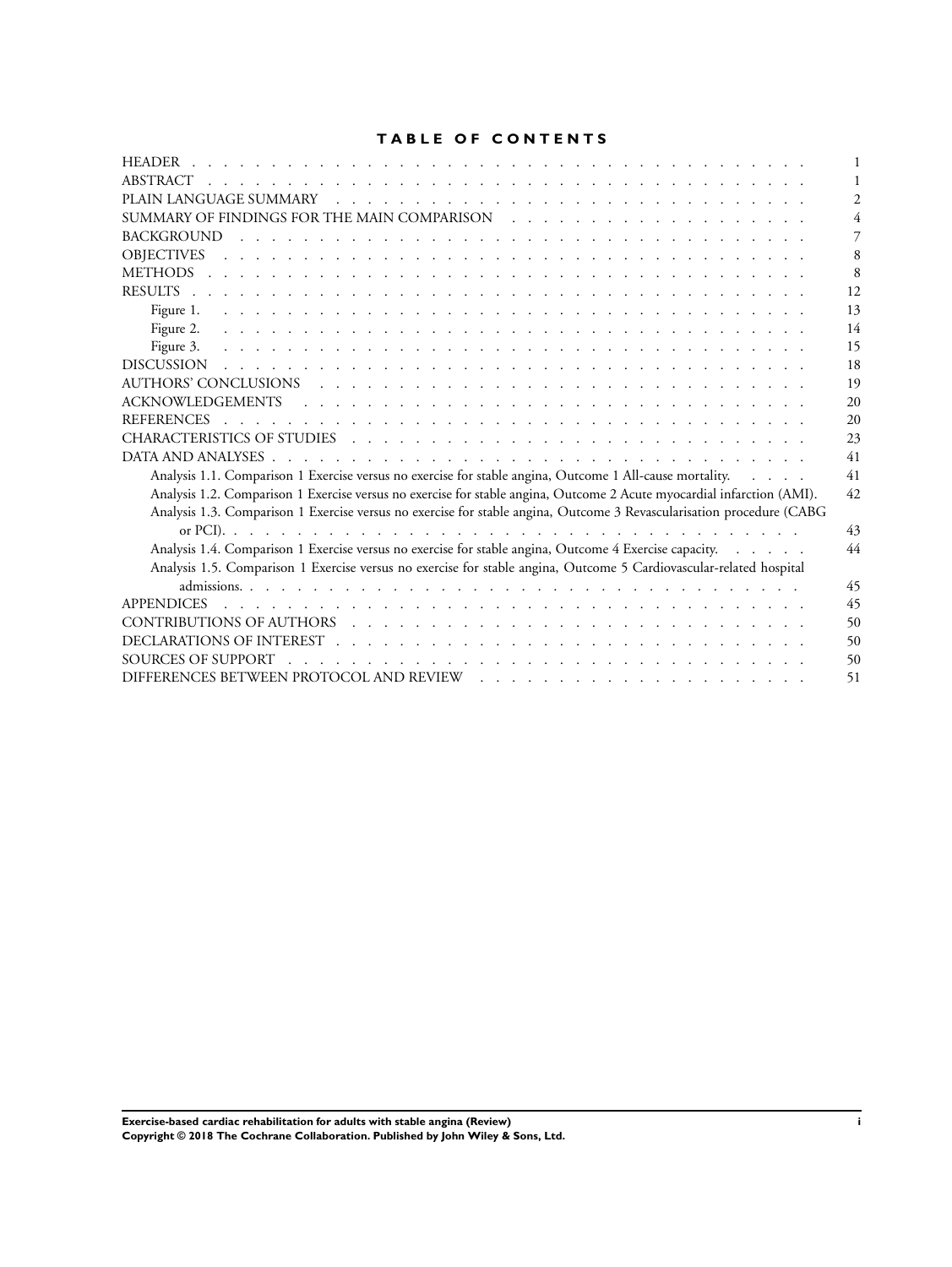**[Intervention Review]**

## **Exercise-based cardiac rehabilitation for adults with stable angina**

Linda Long<sup>1</sup>, Lindsey Anderson<sup>1</sup>, Alice M Dewhirst<sup>1</sup>, Jingzhou He<sup>2</sup>, Charlene Bridges<sup>3</sup>, Manish Gandhi<sup>2</sup>, Rod S Taylor<sup>1</sup>

<sup>1</sup> Institute of Health Research, University of Exeter Medical School, Exeter, UK. <sup>2</sup>Cardiology, Royal Devon & Exeter NHS Foundation Trust Hospital, Exeter, UK. <sup>3</sup>Farr Institute of Health Informatics Research, University College London, London, UK

Contact address: Rod S Taylor, Institute of Health Research, University of Exeter Medical School, Exeter, UK. [r.taylor@exeter.ac.uk](mailto:r.taylor@exeter.ac.uk).

**Editorial group:** Cochrane Heart Group. **Publication status and date:** New, published in Issue 2, 2018.

**Citation:** Long L, Anderson L, Dewhirst AM, He J, Bridges C, Gandhi M, Taylor RS. Exercise-based cardiac rehabilitation for adults with stable angina. *Cochrane Database of Systematic Reviews* 2018, Issue 2. Art. No.: CD012786. DOI: 10.1002/14651858.CD012786.pub2.

Copyright © 2018 The Cochrane Collaboration. Published by John Wiley & Sons, Ltd.

### **A B S T R A C T**

#### **Background**

A previous Cochrane review has shown that exercise-based cardiac rehabilitation (CR) can benefit myocardial infarction and postrevascularisation patients. However, the impact on stable angina remains unclear and guidance is inconsistent. Whilst recommended in the guidelines of American College of Cardiology/American Heart Association and the European Society of Cardiology, in the UK the National Institute for Health and Care Excellence (NICE) states that there is "no evidence to suggest that CR is clinically or costeffective for managing stable angina".

#### **Objectives**

To assess the effects of exercise-based CR compared to usual care for adults with stable angina.

#### **Search methods**

We updated searches from the previous Cochrane review 'Exercise-based cardiac rehabilitation for patients with coronary heart disease' by searching the Cochrane Central Register of Controlled Trials (CENTRAL), MEDLINE, Embase, DARE, CINAHL and Web of Science on 2 October 2017. We searched two trials registers, and performed reference checking and forward-citation searching of all primary studies and review articles, to identify additional studies.

#### **Selection criteria**

We included randomised controlled trials (RCTs) with a follow-up period of at least six months, which compared structured exercisebased CR with usual care for people with stable angina.

#### **Data collection and analysis**

Two review authors independently assessed the risk of bias and extracted data according to the *Cochrane Handbook for Systematic Reviews of Interventions*. Two review authors also independently assessed the quality of the evidence using GRADE principles and we presented this information in a 'Summary of findings' table.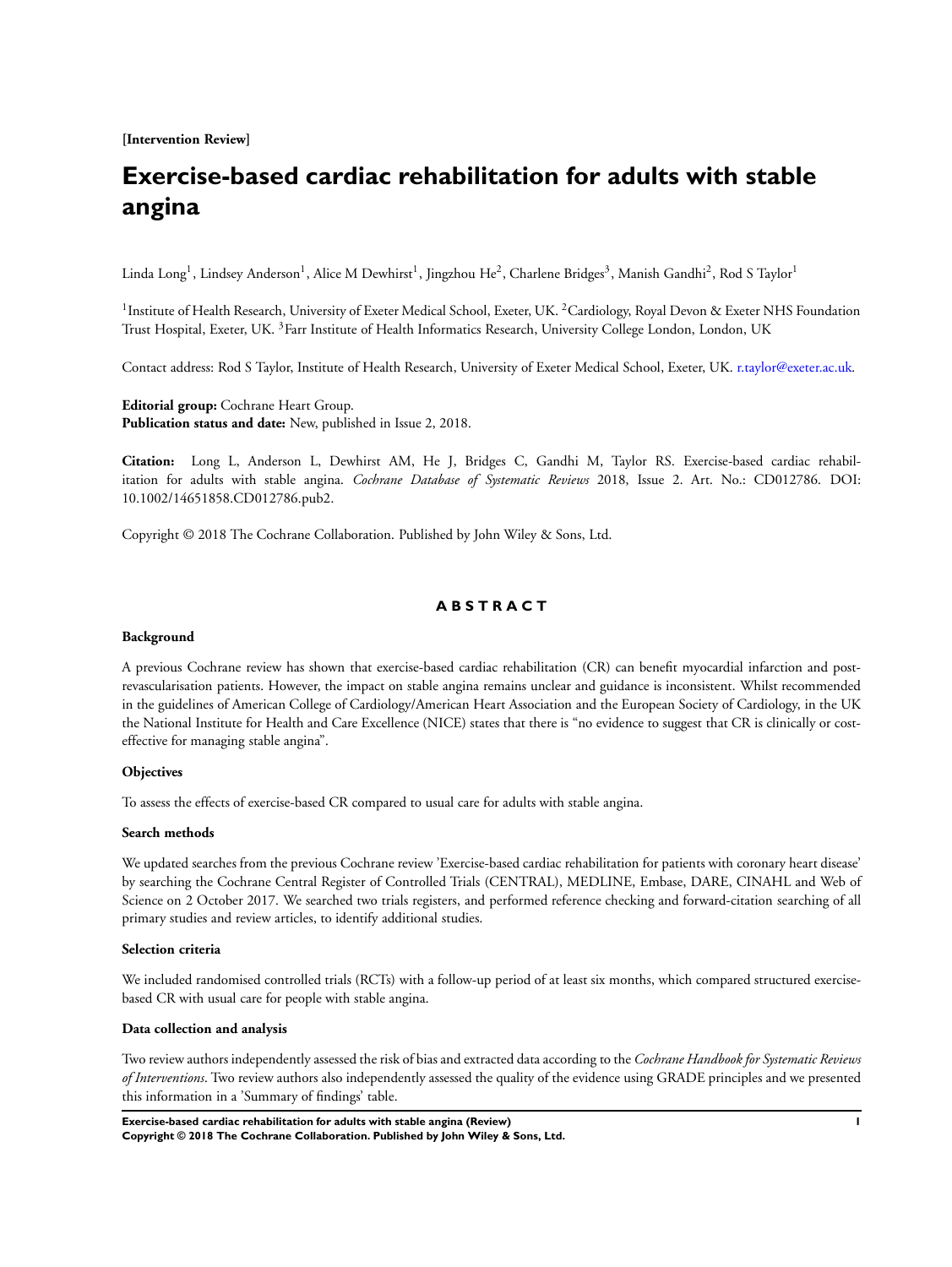#### **Main results**

Seven studies (581 participants) met our inclusion criteria. Trials had an intervention length of 6 weeks to 12 months and followup length of 6 to 12 months. The comparison group in all trials was usual care (without any form of structured exercise training or advice) or a no-exercise comparator. The mean age of participants within the trials ranged from 50 to 66 years, the majority of participants being male (range: 74% to 100%). In terms of risk of bias, the majority of studies were unclear about their generation of the randomisation sequence and concealment processes. One study was at high risk of detection bias as it did not blind its participants or outcome assessors, and two studies had a high risk of attrition bias due to the numbers of participants lost to follow-up. Two trials were at high risk of outcome reporting bias. Given the high risk of bias, small number of trials and participants, and concerns about applicability, we downgraded our assessments of the quality of the evidence using the GRADE tool.

Due to the very low-quality of the evidence base, we are uncertain about the effect of exercise-based CR on all-cause mortality (risk ratio (RR) 1.01, 95% confidence interval (CI) 0.18 to 5.67; 195 participants; 3 studies; very low-quality evidence), acute myocardial infarction (RR 0.33, 95% CI 0.07 to 1.63; 254 participants; 3 studies; very low-quality evidence) and cardiovascular-related hospital admissions (RR 0.14, 95% CI 0.02 to 1.1; 101 participants; 1 study; very low-quality evidence). We found low-quality evidence that exercise-based CR may result in a small improvement in exercise capacity compared to control (standardised mean difference (SMD) 0.45, 95% CI 0.20 to 0.70; 267 participants; 5 studies, low-quality evidence). We were unable to draw conclusions about the impact of exercise-based CR on quality of life (angina frequency and emotional health-related quality-of-life score) and CR-related adverse events (e.g. skeletomuscular injury, cardiac arrhythmia), due to the very low quality of evidence. No data were reported on return to work.

#### **Authors' conclusions**

Due to the small number of trials and their small size, potential risk of bias and concerns about imprecision and lack of applicability, we are uncertain of the effects of exercise-based CR compared to control on mortality, morbidity, cardiovascular hospital admissions, adverse events, return to work and health-related quality of life in people with stable angina. Low-quality evidence indicates that exercise-based CR may result in a small increase in exercise capacity compared to usual care*.* High-quality, well-reported randomised trials are needed to assess the benefits and harms of exercise-based CR for adults with stable angina. Such trials need to collect patientrelevant outcomes, including clinical events and health-related quality of life. They should also assess cost-effectiveness, and recruit participants that are reflective of the real-world population of people with angina.

#### **P L A I N L A N G U A G E S U M M A R Y**

#### **Exercise-based cardiac rehabilitation for people with stable angina**

#### **Review question**

Is exercise-based cardiac rehabilitation for people with stable angina helpful in improving their condition?

#### **Background**

Stable angina is a form of chronic heart disease associated with ill health and increased death rates. Exercise-based cardiac rehabilitation is a programme that helps people with heart disease gain better health. It usually involves exercising and receiving advice on ways to improve health and takes place at hospitals or within the community or at home. The National Institute for Health and Care Excellence in the United Kingdom does not currently recommend cardiac rehabilitation programmes for people with angina, while European and United States guidelines do. In this review, we look at whether cardiac rehabilitation is helpful to people with stable angina. Specifically we assess whether cardiac rehabilitation is helpful in reducing death rates, the need for surgery, repeated heart attacks, healthcare usage and costs; and improving quality of life, physical fitness levels, and symptoms of angina.

#### **Study characteristics**

The evidence is current to 2 October 2017. We included seven studies that randomly allocated a total of 581 participants with stable angina to either receive cardiac rehabilitation or no exercise control. We identified that there are no ongoing randomised studies. The average age of participants ranged from 50 to 66 years. The majority of people recruited were middle-aged men. Most studies were carried out in European countries and one study in India. Cardiac rehabilitation was most commonly delivered in a combined setting of home and centre or hospital. The length of the cardiac rehabilitation programmes ranged from six weeks to one year.

#### **Key results**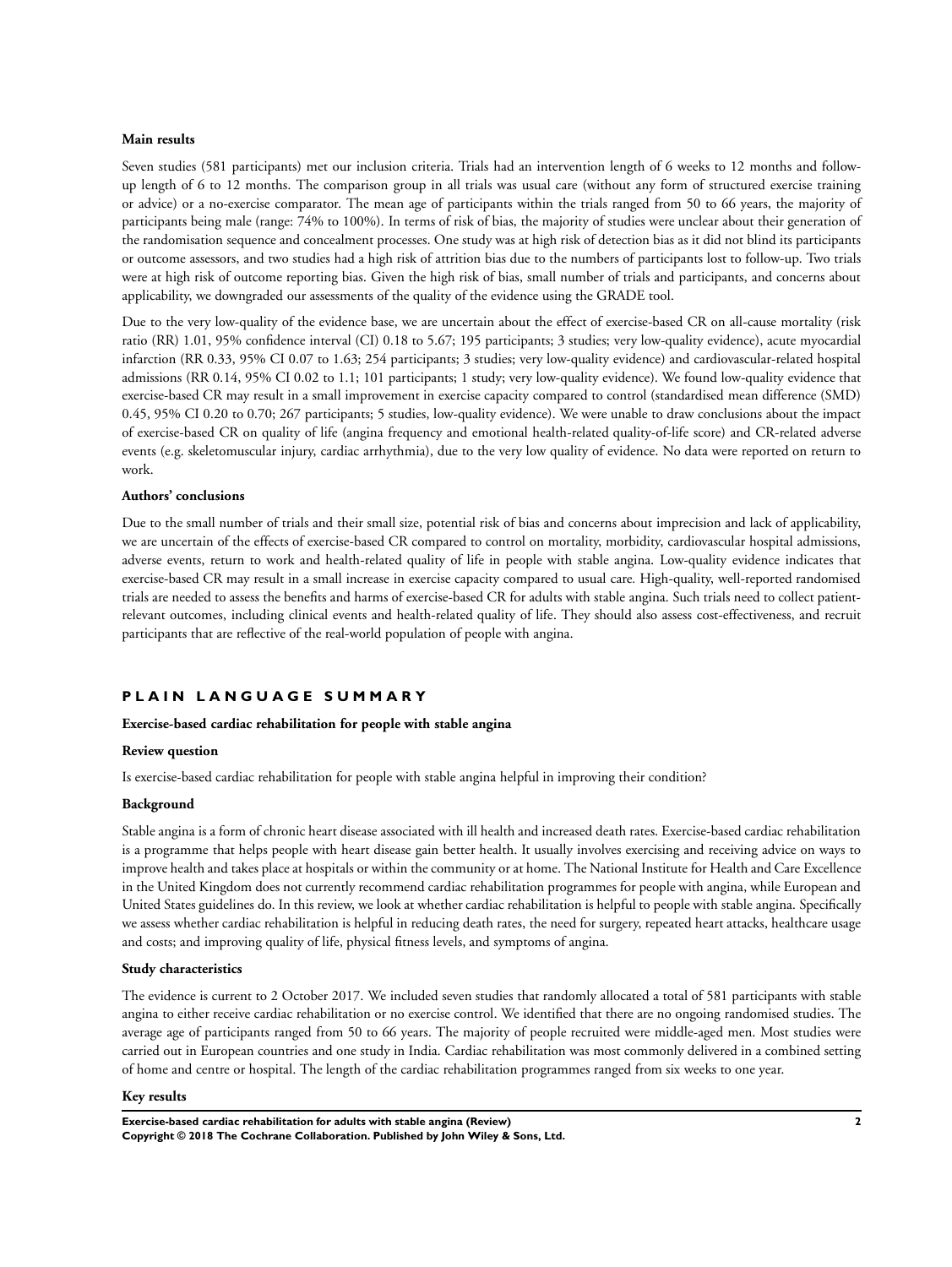There is insufficient evidence to assess the impact of exercise-based cardiac rehabilitation on the outcomes that matter most to patients: risks of death, heart attack, or future cardiac operation and quality of life. There may be a small improvement in physical fitness following exercise-based cardiac rehabilitation compared to usual treatment. There was no evidence about returning to work.

#### **Quality of the evidence**

Due to the poor reporting, high risk of bias and small number of trials and participants included in this review, our assessment of the quality of the evidence ranged from low to very low across outcomes. For low-quality evidence our confidence in the result is limited, and for very low-quality evidence we have very little confidence in the result.

#### **Conclusions**

We need more high-quality studies in more representative populations of people with stable angina. These studies should collect outcomes of relevance to patients and healthcare decision-makers. Then we will be able to better assess the impact of exercise-based cardiac rehabilitation.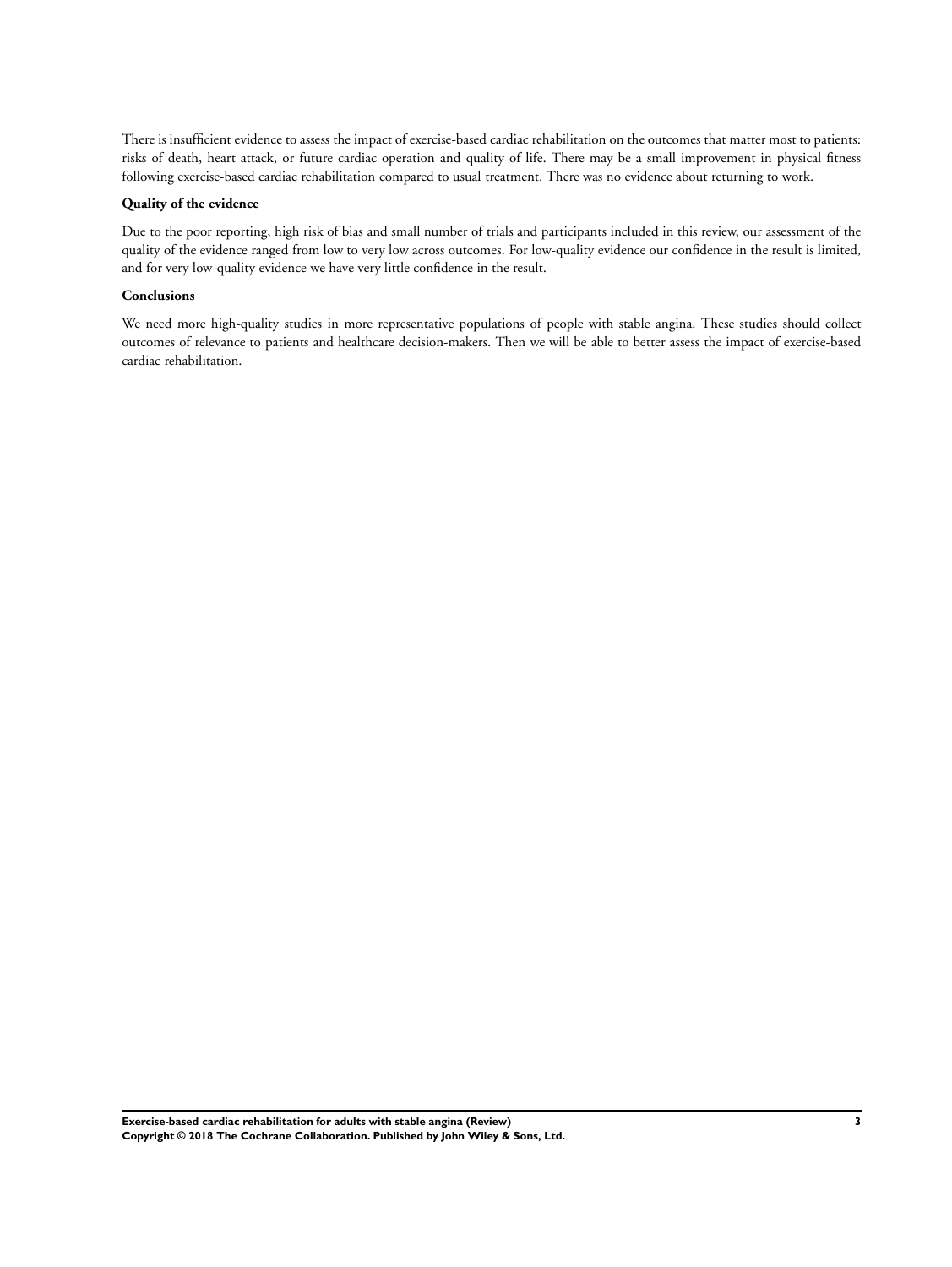## SUMMARY OF FINDINGS FOR THE MAIN COMPARISON *[\[Explanation\]](http://www.thecochranelibrary.com/view/0/SummaryFindings.html)*

Exercise-based cardiac rehabilitation (CR) compared to usual care for patients with stable angina

**Patient or population:** adults with stable angina **Setting:** hospital, outpatient clinic, community or home-based environment

**Intervention:** exercise-based cardiac rehabilitation

**Comparison:** usual care (standard medical care but without any structured training or advice on structured exercise training)

| <b>Outcomes</b>                                                                                                                                                         | Anticipated absolute effects* (95% CI)          |                                                                         | <b>Relative effect</b><br>(95% CI)   | № of participants<br>(studies) | Quality of the evidence Comments<br>(GRADE)    |                                                                                                                                                                                                                                                                    |
|-------------------------------------------------------------------------------------------------------------------------------------------------------------------------|-------------------------------------------------|-------------------------------------------------------------------------|--------------------------------------|--------------------------------|------------------------------------------------|--------------------------------------------------------------------------------------------------------------------------------------------------------------------------------------------------------------------------------------------------------------------|
|                                                                                                                                                                         | <b>Risk with usual care</b>                     | with exercise-<br><b>Risk</b><br>based cardiac rehabili-<br>tation      |                                      |                                |                                                |                                                                                                                                                                                                                                                                    |
| All-cause mortality<br>Follow-up: 12 months                                                                                                                             | Study population                                |                                                                         | RR 1.01<br>$(0.18 \text{ to } 5.67)$ | 195<br>(3 RCTs)                | $\bigoplus$ OOO<br>VERY LOW 1,2,3              | We are uncertain about<br>the effect of exercise-                                                                                                                                                                                                                  |
|                                                                                                                                                                         | 20 per 1,000                                    | 21 per 1,000<br>(4 to 116)                                              |                                      |                                |                                                | based CR on all-cause<br>mortality compared to<br>usual care                                                                                                                                                                                                       |
| Acute myocardial in-<br>farction (AMI)                                                                                                                                  | Study population                                |                                                                         | RR 0.33<br>(0.07 to 1.63)            | 254<br>(3 RCTs)                | $\bigoplus$<br>VERY LOW 2,3,5                  | We are uncertain about<br>the effect of exercise-                                                                                                                                                                                                                  |
| Follow-up: 12 months                                                                                                                                                    | 39 per 1,000                                    | 13 per 1,000<br>(3 to 64)                                               |                                      |                                |                                                | based CR on AMI com-<br>pared to usual care                                                                                                                                                                                                                        |
| Exercise capacity<br>(assessed using a vari-<br>ety of outcomes includ-<br>ing VO <sub>2</sub> max and dura-<br>tion of exercise)<br>Follow-up: range 6 to 12<br>months | deviations higher<br>(0.2 higher to 0.7 higher) | The mean exercise capacity in the intervention groups was 0.45 standard |                                      | 267<br>$(5$ RCTs)              | $\oplus \oplus \bigcirc \bigcirc$<br>LOW $4,6$ | Using Cohen's rule of<br>thumb a SMD of 0.2 rep-<br>resents a small effect,<br>0.5 a moderate effect<br>and 0.8 a large effect<br>between groups (Cohen<br>$1988$ ).<br>Exercise-based CR may<br>slightly improve exer-<br>cise capacity compared<br>to usual care |

<span id="page-5-0"></span>Exercise-based cardiac rehabilitation for adults with stable angina (Review)<br>Copyright © 2018 The Cochrane Collaboration. Published by John Wiley & Sons, Ltd. **Copyright © 2018 The Cochrane Collaboration. Published by John Wiley & Sons, Ltd.H Exercise-based cardiac rehabilitation for adults with stable anginal (Review)**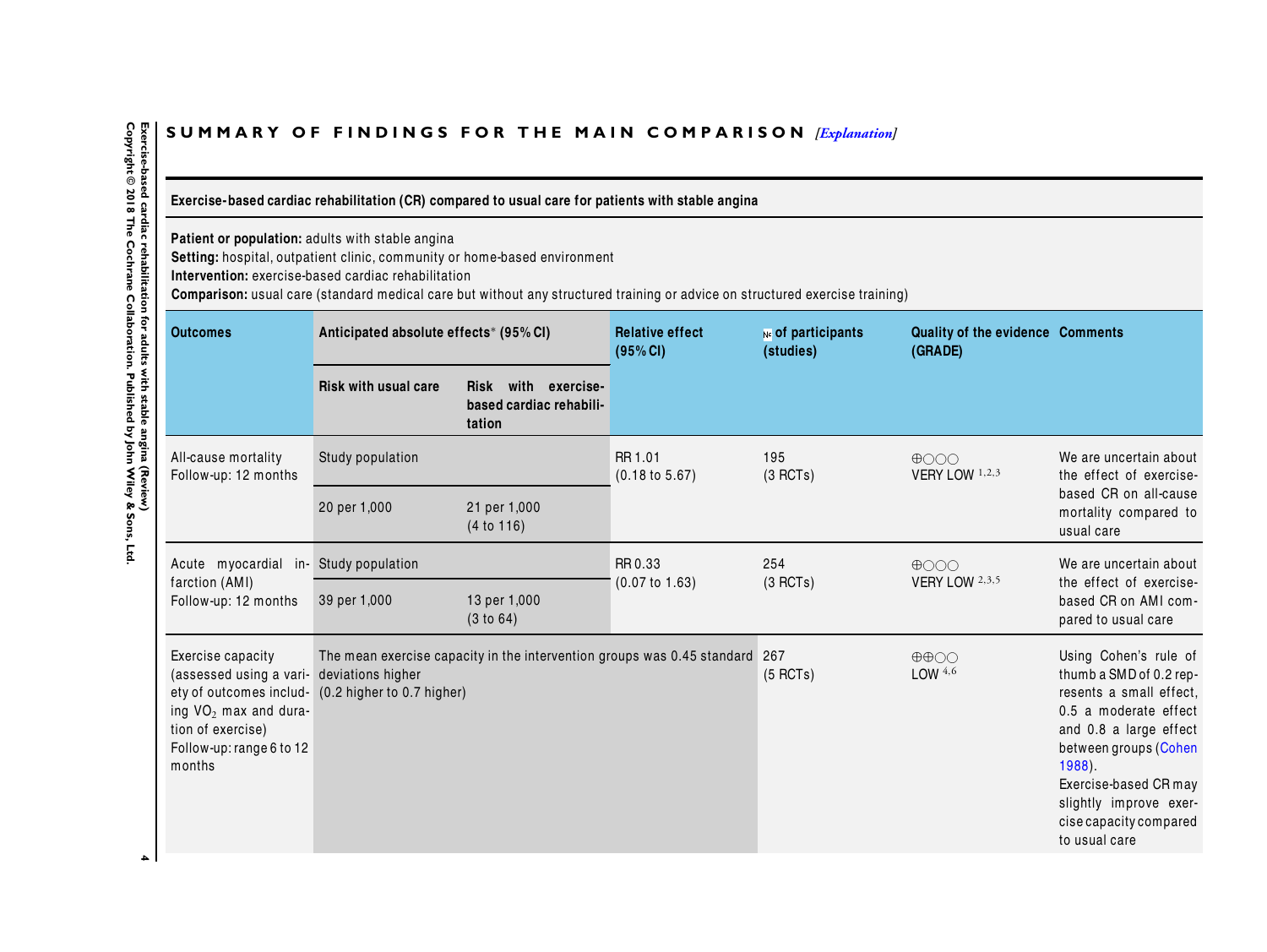| Cardiovascular-related<br>hospital admissions<br>(assessed with: com-<br>bined clinical endpoint<br>(cardiac death, stroke,<br>CABG, PCI, AMI, wors-<br>ening angina with ob-<br>jective evidence result-<br>ing in hospitalisation)) | Study population                                                                                                                                                                                                                                                                                                                                                      | RR 0.14<br>$(0.02 \text{ to } 1.1)$ | 101<br>$(1$ RCT) | $\bigoplus$<br>VERY LOW 2,7,9 | We are uncertain about<br>the effect of exercise-<br>based CR on cardio-<br>vascular-related hospi-<br>tal admissions com-<br>pared to usual care |
|---------------------------------------------------------------------------------------------------------------------------------------------------------------------------------------------------------------------------------------|-----------------------------------------------------------------------------------------------------------------------------------------------------------------------------------------------------------------------------------------------------------------------------------------------------------------------------------------------------------------------|-------------------------------------|------------------|-------------------------------|---------------------------------------------------------------------------------------------------------------------------------------------------|
| Follow-up: 12 months                                                                                                                                                                                                                  | 140 per 1000<br>20 per 1000 (2 to 154)                                                                                                                                                                                                                                                                                                                                |                                     |                  |                               |                                                                                                                                                   |
| tionnaire and The Mac- follow-up<br>New Questionnaire)<br>Follow-up: range 6<br>weeks to 6 months                                                                                                                                     | Health-related quality One study showed improvement in emotional Not estimable<br>of life (assessed with: score at 6-week follow up, and benefits in angina<br>Seattle Angina Ques- frequency and social HRQL score at 6 months                                                                                                                                       |                                     | 94<br>$(1$ RCT)  | $\bigoplus$<br>VERY LOW 8,9   | We are uncertain about<br>the effect of exercise-<br>based CR on quality of<br>life compared to usual<br>care                                     |
| Return to work                                                                                                                                                                                                                        | No studies were found that looked at return to work.                                                                                                                                                                                                                                                                                                                  |                                     |                  |                               |                                                                                                                                                   |
| Adverse events (e.g.<br>Follow-up: 12 months                                                                                                                                                                                          | Only one study looked at adverse events and Not estimable<br>skeletomuscular injury) reported that there were no adverse events during<br>the exercise-based CR                                                                                                                                                                                                       |                                     | 101<br>$(1$ RCT) | $\bigoplus$<br>VERY LOW 2,7,9 | We are uncertain about<br>the effect of exercise-<br>based CR on adverse<br>events compared to<br>usual care                                      |
| 95% CI).                                                                                                                                                                                                                              | *The risk in the intervention group (and its 95% confidence interval) is based on the assumed risk in the comparison group and the relative effect of the intervention (and its<br>AMI: acute myocardial infarction; CABG: coronary artery bypass graft; CI: confidence interval; CR: cardiac rehabilitation; HRQL: health-related quality of life; PCI: percutaneous |                                     |                  |                               |                                                                                                                                                   |

**GRADE Working Group grades of evidence High quality:** We are very confident that the true effect lies close to that of the estimate of the effect<br>Moderate quality: We are moderately confident in the effect estimate: The true effect is likely to b

**Moderate quality:** We are moderately confident in the effect estimate: The true effect is likely to be close to the estimate of the effect, but there is a possibility that it is<br>Substantially different substantially different

Low quality: Our confidence in the effect estimate is limited: The true effect may be substantially different from the estimate of the effect  $\mathsf{G}$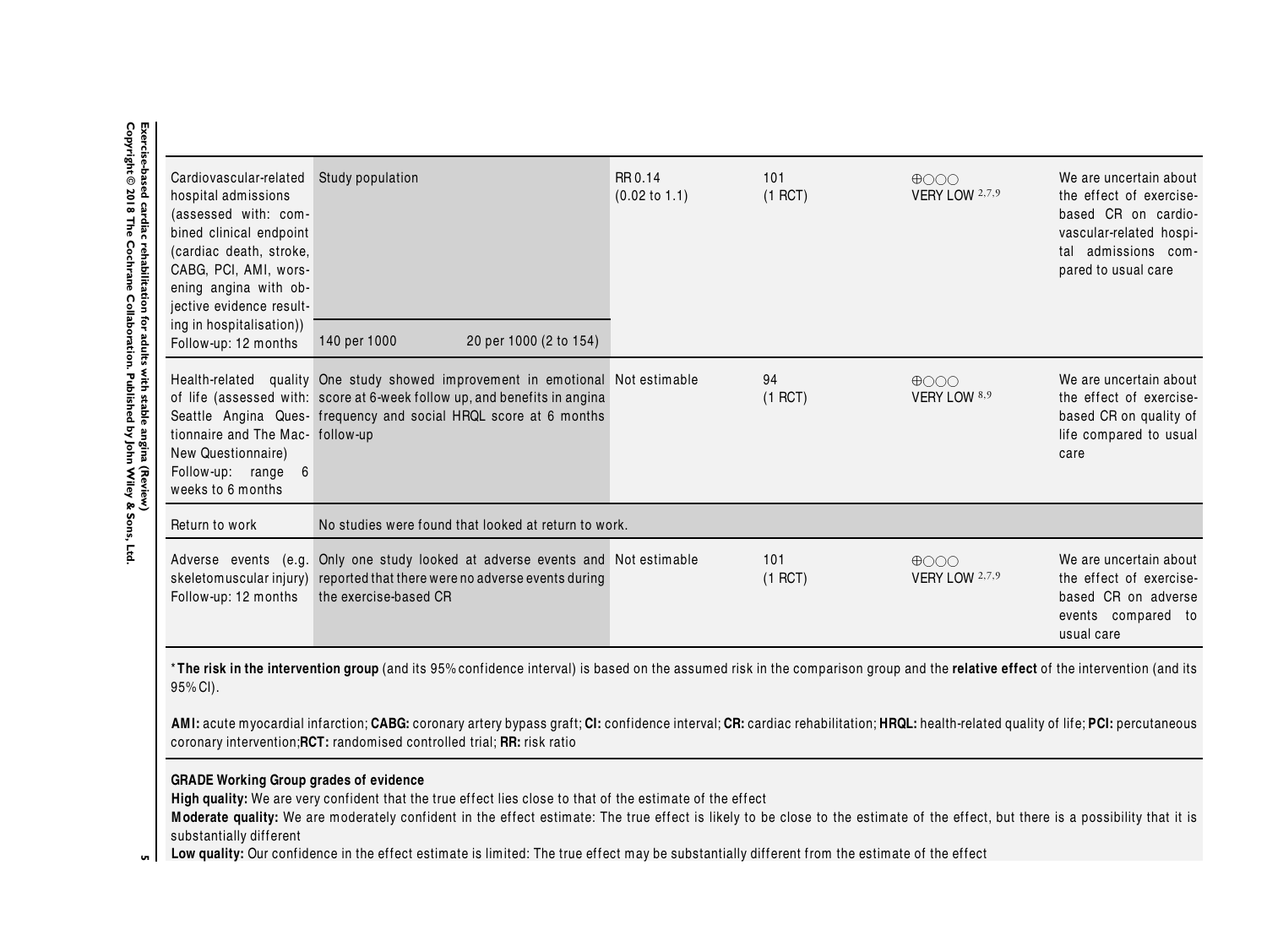Very low quality: We have very little confidence in the effect estimate: The true effect is likely to be substantially different from the estimate of effect

 $^{\rm 1}$  Some concerns with random sequence generation, allocation concealment, blinding of outcome assessment and selective

reporting; bias likely, therefore quality of evidence downgraded by one level

 $^{\rm 2}$  Some concern with applicability to review question as participants in all studies were limited to middle-aged men, therefore quality of evidence downgraded by one level

 $^3$  Imprecise due to small number of participants (less than 300) and confidence intervals including potential for important harm or benefit as 95% CI crosses RR of 0.75 and 1.25, therefore quality of evidence downgraded by two levels

 $^4$  Some concerns with random sequence generation, allocation concealment, blinding of outcome assessment, selective reporting and unbalanced groups at baseline; bias likely, therefore quality of evidence downgraded by one level

 $^5$  Some concern with random sequence generation, allocation concealment, blinding of outcome assessment, high loss to follow-up, selective reporting and unbalanced groups at baseline; serious bias likely, therefore quality of evidence downgraded by two levels

 $^6$  Imprecise due to small number of participants (less than 300) therefore quality of evidence downgraded by one level

 $^\tau$  Some concerns with random sequence generation, allocation concealment and selective reporting; bias likely, therefore quality of evidence downgraded by one level

 $^{\rm 8}$  Some concerns with blinding of outcome assessment, selective reporting and groups not receiving comparable care; bias likely, therefore quality of evidence downgraded by one level

 $^9$  Imprecise due to very small number of participants therefore quality of evidence downgraded by two levels

 $\bullet$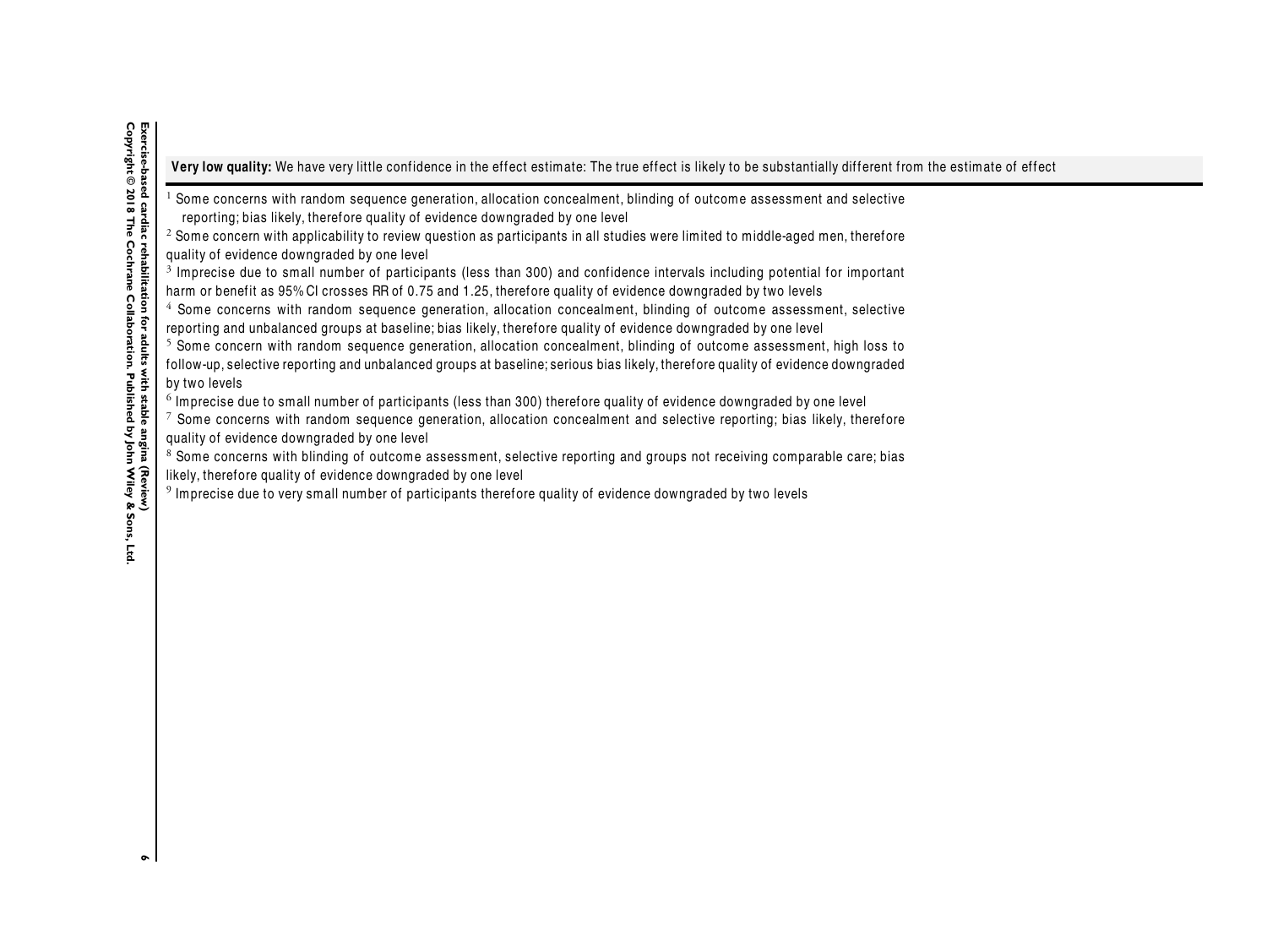### **B A C K G R O U N D**

#### **Description of the condition**

Angina pectoris is traditionally defined as a pain, discomfort or tightness, most commonly felt in the chest, that may radiate to the neck, jaw and arms. It is typically reproducible, gradual in onset and offset and may be associated with breathlessness and nausea. Angina occurs when the coronary arteries become narrowed and myocardial oxygen demand exceeds oxygen supply. This leads to reversible myocardial ischaemia or hypoxia, particularly when oxygen demands are high, such as during exercise and stress. The complex mechanisms leading to symptoms of angina are not entirely understood. Importantly, acidosis results from myocardial ischaemia, causing the release of metabolites such as adenosine and bradykinin that stimulate the sympathetic afferent nerve pathway, eventually transmitting the painful stimuli to the brain ([Crea](#page-21-0) [1990](#page-21-0); [Foreman 1999\)](#page-21-0).

It was estimated that in 2013 over 1.3 million people in the UK had angina ([BHF 2014\)](#page-21-0) and it was thought to affect approximately 112 million people, or 1.6% of the population worldwide [\(Vos 2012](#page-21-0)). Data suggest an annual incidence of uncomplicated angina of 1.0% in western men aged 45 to 65 years, with a slightly higher incidence in women in this age bracket ([Hemingway 2006;](#page-21-0) [NHLBI 2012\)](#page-21-0). Incidence increases with age in both men and women aged 75 to 84 years, reaching almost 4% ([Hemingway](#page-21-0) [2006](#page-21-0)). However, age standardised angina prevalence decreased globally from 21.9 to 20.3 per 100,000 in males and from 17.7 to 15.9 in females between 1990 and 2010 [\(Moran 2014\)](https://archie.cochrane.org/sections/documents/view?version=z1703201217503982580149108272952%26format=REVMAN#REF-Moran-2014).

Angina is considered stable when there is no increase in frequency or severity of symptoms [\(NICE 2011\)](#page-21-0). However, the transition from stable to unstable angina, is in reality, a continuum and without clear boundaries ([Montalescot 2013](#page-21-0)). We define stable angina in this review as chest pain and associated symptoms precipitated by activity (e.g. running, walking) with minimal or non-existent symptoms at rest. We define unstable angina as chest pain and other symptoms of cardiovascular disease which are of new onset (previous four to six weeks), worsening, becoming more frequent and/or occurring at rest or minimal exertion. Despite the term "stable", a diagnosis of stable angina is a chronic medical condition associated with a low but appreciable incidence of acute coronary events and increased mortality. Management options include lifestyle advice, drug therapy and revascularisation, which aim to minimise symptoms, and improve quality of life and long-term morbidity and mortality.

Although it can be precipitated by a number of conditions, stable angina is considered to be a symptom of coronary heart disease (CHD), which is the single most common cause of global mortality, and accounts for approximately one-third of all deaths worldwide, placing a major economic and resource burden on healthcare systems [\(WHO 2014\)](#page-21-0).

#### **Description of the intervention**

As previously described [\(Anderson 2016](https://archie.cochrane.org/sections/documents/view?version=z1703201217503982580149108272952%26format=REVMAN#REF-Anderson-2016)), many definitions of cardiac rehabilitation (CR) have been proposed (for example, [BACPR 2012;](https://archie.cochrane.org/sections/documents/view?version=z1703201217503982580149108272952%26format=REVMAN#REF-BACPR-2012) [Balady 2011](https://archie.cochrane.org/sections/documents/view?version=z1703201217503982580149108272952%26format=REVMAN#REF-Balady-2011); [WHO 1993\)](https://archie.cochrane.org/sections/documents/view?version=z1703201217503982580149108272952%26format=REVMAN#REF-WHO-1993).The following definition encompasses the key concepts of CR: "The coordinated sum of activities required to influence favourably the underlying cause of cardiovascular disease, as well as to provide the best possible physical, mental and social conditions, so that the patients may, by their own efforts, preserve or resume optimal functioning in their community and through improved health behaviour, slow or reverse progression of disease" [\(BACPR 2012\)](#page-21-0). A complex intervention that may involve a variety of therapies, CR includes exercise, risk factor education, behaviour change, psychological support, and strategies that are aimed at targeting traditional risk factors for cardiovascular disease. Cardiac rehabilitation is an essential part of contemporary heart disease care and is considered a priority in countries with a high prevalence of CHD. Based on evidence from previous meta-analyses and systematic reviews, exercise-based CR following a cardiac event is a Class I recommendation from the American College of Cardiology/American Heart Association [\(Fihn 2012](#page-21-0); [Smith 2011](#page-21-0)) and the European Society of Cardiology [\(Montalescot 2013](#page-21-0)). Service provision, though predominantly hospital-based, varies markedly, and referral, enrolment and completion are sub-optimal, especially among women and older people ([Beswick 2004](#page-21-0); [Clark 2012](#page-21-0)). Home-based CR programmes have been increasingly introduced to widen access and participation ([Taylor 2010\)](#page-21-0), and interventions aimed at improving patient uptake and adherence to CR programmes have been adopted [\(Karmali 2014](#page-21-0)).

Exercise-based CR in selected patient groups is remarkably safe. An observational study of more than 25,000 participants who underwent CR following cardiac surgery, recent percutaneous coronary intervention (PCI) or with other coronary and non-coronary conditions reported one cardiac event for 50,000 hours of exercise training, equivalent to 1.3 cardiac arrests per million patient-hours [\(Pavy 2006](#page-21-0)). An earlier study reported one case of ventricular fibrillation per 111,996 patient-hours of exercise and one myocardial infarction (MI) per 294,118 patient-hours ([Van Camp 1986](#page-21-0)). However, people with unstable angina, uncontrolled ventricular arrhythmia, and severe heart failure (New York Heart Association level 4) have been considered at high risk, and careful assessment by an experienced clinician is recommended before they engage in the exercise component of CR [\(BACPR 2012\)](#page-21-0). Historically, CR has often not been routinely offered to people with stable angina. Indeed, 20% of all CR programmes included in the 2009 UK national audit of CR, actively excluded stable angina [\(Lewin 2010](#page-21-0)). In the 2016 National Audit for Cardiac Rehabilitation Annual Report, it was outlined that angina referrals accounted for less than 4% of the 79,442 people receiving CR, although 24% of all participants were reported as having co-morbid angina at the point of entry to their CR programme [\(NACR 2016](#page-21-0)).

**Exercise-based cardiac rehabilitation for adults with stable angina (Review) 7 Copyright © 2018 The Cochrane Collaboration. Published by John Wiley & Sons, Ltd.**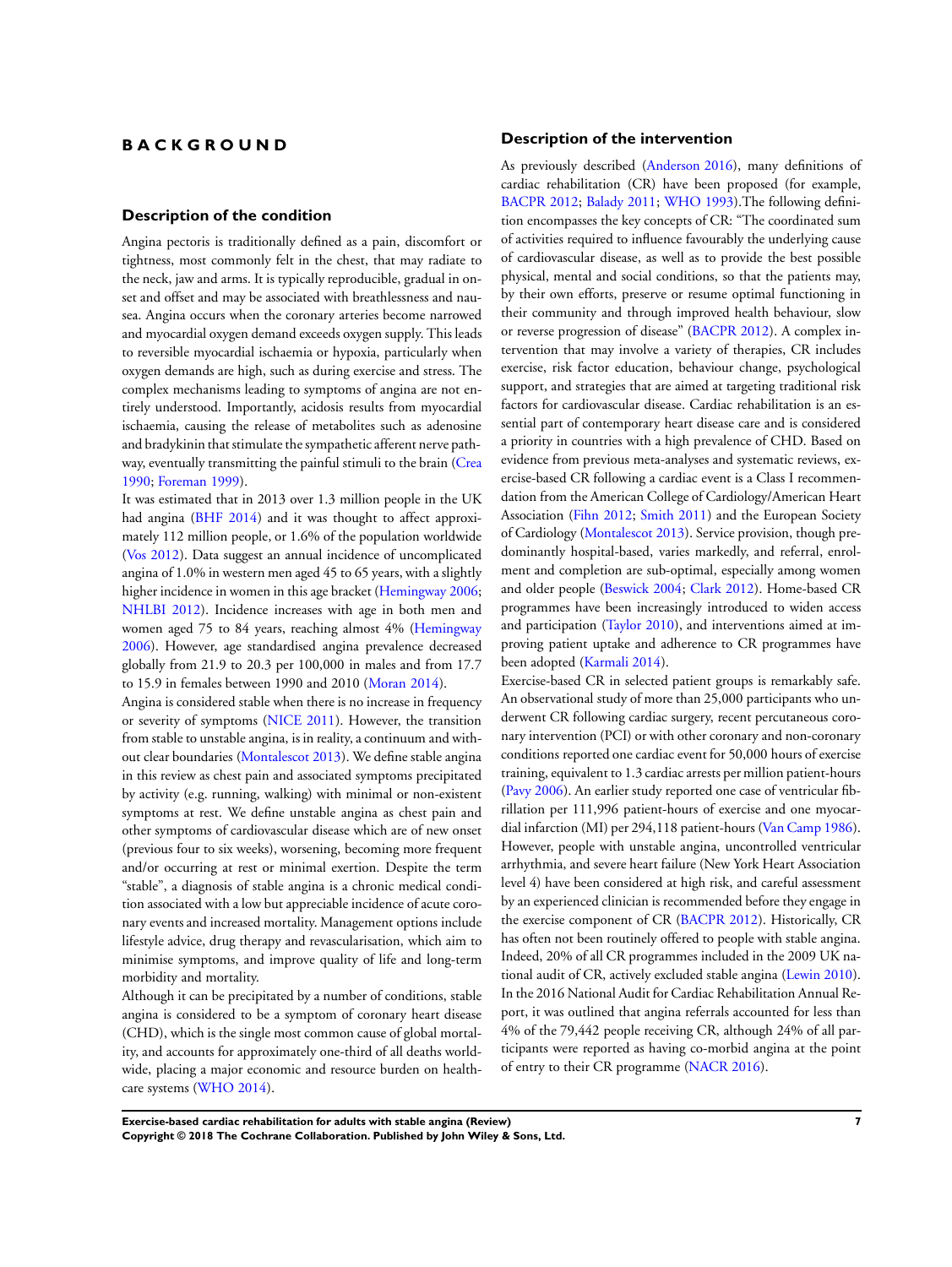#### **How the intervention might work**

The precise mechanisms by which CR improves mortality in people with CHD has not been fully elucidated. Exercise training has been shown to have direct benefits on the heart and coronary vasculature, including myocardial oxygen demand, endothelial function, autonomic tone, coagulation and clotting factors, inflammatory markers, and the development of coronary collateral vessels [\(Clausen 1976;](#page-21-0) [Hambrecht 2000;](#page-21-0) [Lavie 2015](#page-21-0)). However, it has been suggested that approximately half of the 28% reduction in cardiac mortality in people with CHD may also be mediated via the indirect effects of exercise through improvements in the risk factors for atherosclerotic disease (i.e. total cholesterol, smoking and blood pressure) ([Taylor 2006\)](#page-21-0). Further reductions in mortality may be attributed to reductions in psychological stress, including depression, anxiety and hostility ([Lavie 2011](#page-21-0)).

#### **Why it is important to do this review**

The American College of Cardiology/American Heart Association give a Class I recommendation that medically supervised CR programmes and physician-directed, home-based programs are offered to at-risk people with stable CHD including those with stable angina, at first diagnosis ([Fihn 2012\)](#page-21-0). Similarly, the European Society of Cardiology recommends that people with stable CHD, including stable angina, should undergo "moderate-to-vigorous intensity aerobic exercise training  $\geq$  3 times a week and for 30 min per session" ([Montalescot 2013\)](#page-21-0). The British Association for Cardiovascular Prevention and Rehabilitation (BACPR), recommend CR for people following a cardiac event, with heart failure, and to those with other established forms of cardiovascular disease, including stable angina ([BACPR 2012\)](#page-21-0).

Despite these guidelines, the current National Institute for Health and Care Excellence (NICE) guideline for the management of stable angina (CG126) states that there is "no evidence to suggest that CR is clinically or cost-effective for managing stable angina" [\(NICE 2011](#page-21-0)). NICE report that while there has been limited research on short-term outcomes such as a change in diet or exercise levels, the effect on morbidity and mortality has not been studied, and they highlight research into CR for this patient population as one of their key research recommendations [\(NICE 2011](#page-21-0)).

Previous Cochrane reviews have looked at the effect of exercisebased CR in people with CHD [\(Anderson 2016](#page-21-0)), heart failure [\(Taylor 2014\)](#page-21-0) and after heart valve surgery ([Sibilitz 2016](#page-21-0)). A metaanalysis of 63 trials, which randomised 14,486 people with CHD (including those with angina) to exercise-based CR or a no-exercise control, showed that exercise-based CR led to a reduction in cardiovascular mortality (risk ratio (RR) 0.74, 95% CI 0.64 to 0.86), hospital admissions (RR 0.82, 95% CI 0.70 to 0.96) and health-related quality of life [\(Anderson 2016\)](#page-21-0). However, many trials in this review were in a mixed population of people with CHD [\(Anderson 2016\)](#page-21-0). Given the NICE key research recom-

mendations, we believe there is a good case for separating out the evidence for CR in stable angina. Our scoping searches have confirmed that no systematic review has been previously conducted which has specifically assessed the impact of CR in a population in people with stable angina.

### **O B J E C T I V E S**

To assess the effects of exercise-based cardiac rehabilitation compared to usual care for adults with stable angina.

### **M E T H O D S**

#### **Criteria for considering studies for this review**

#### **Types of studies**

We included randomised controlled trials (RCTs) (individual patient allocation, cluster allocation, or cross-over) which compared exercise-based CR with a usual care or a no exercise comparator. We only included RCTs with a follow-up period of at least six months, in order to reflect current practice of guideline- and policy-writing, which is driven by long-term health benefits. Where studies had mixed populations, we included those in which 50% or more of participants had stable angina.

#### **Types of participants**

We included adult men and women aged 18 years or older who had been diagnosed with coronary heart disease (CHD) and had stable angina. We included participants who presented with stable or exertional angina (effort-induced chest discomfort), who were being treated with medical anti-anginal therapy and who may have had a previous myocardial infarction (MI), coronary artery bypass graft (CABG) or percutaneous coronary intervention (PCI). However, we excluded people in the immediate period following such an event, i.e. within three months of MI, PCI or CABG. We also excluded people with unstable angina (pain at rest) and those with refractory angina for whom revascularisation was planned. We included studies with a mixed population of people with CHD, where the data for people with stable angina and without any confounding co-morbidities were reported separately. We also included studies where the majority of the participant sample were reported to have stable angina, regardless of whether data for this sub-population was reported separately.

**Exercise-based cardiac rehabilitation for adults with stable angina (Review) 8 Copyright © 2018 The Cochrane Collaboration. Published by John Wiley & Sons, Ltd.**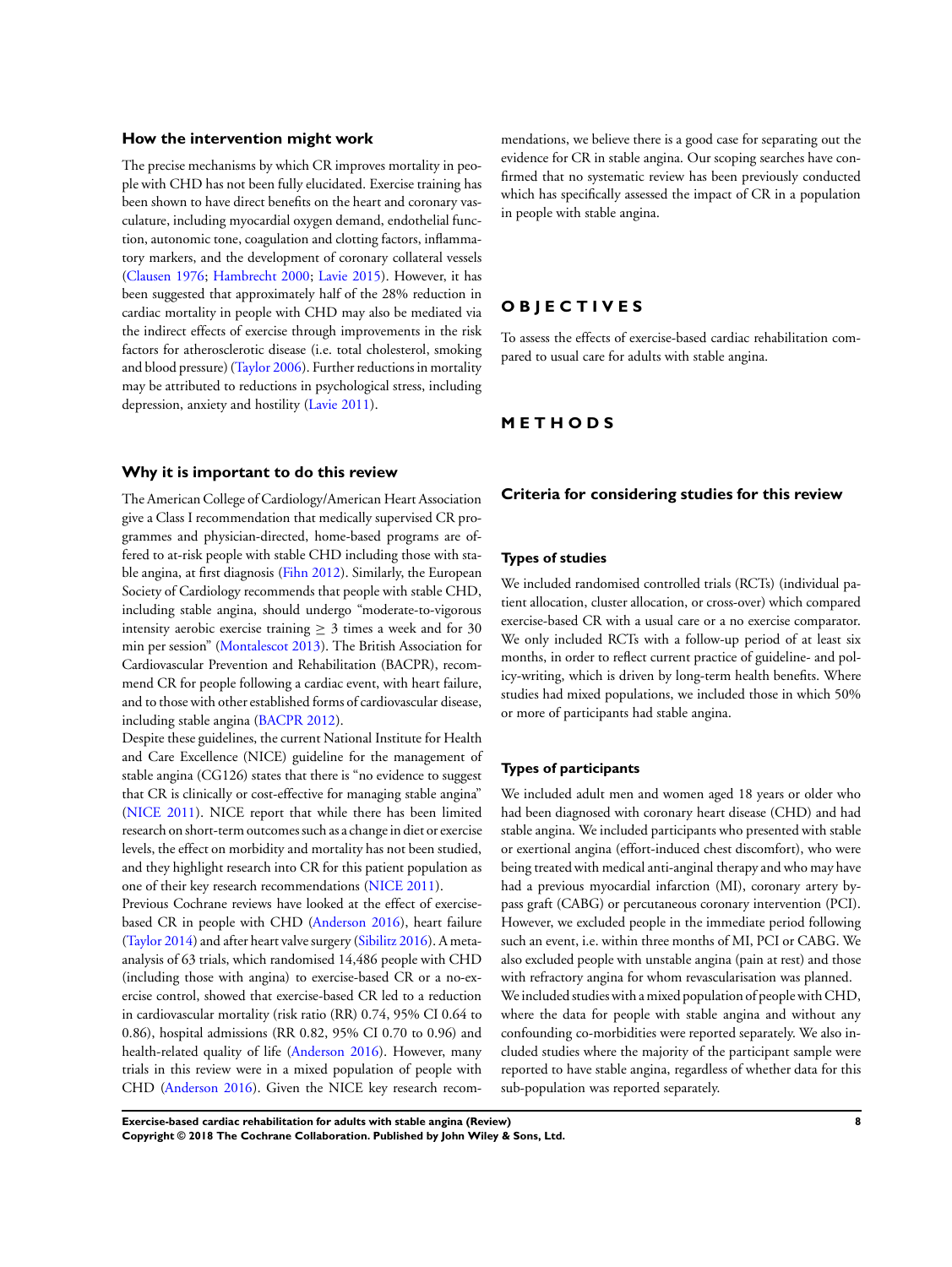#### **Types of interventions**

We sought exercise-based CR interventions either alone or as an element of a comprehensive CR programme including components such as health education, behavioural and psychological interventions or surgery in addition to the exercise intervention. The exercise-based intervention could have been supervised or unsupervised, and conducted in a hospital, community or home-based environment.

The control group received usual care which could have included standard medical care (such as drug therapy, health education, behavioural or psychological interventions, or surgery) but without any structured exercise training or advice on structured exercise training.

#### **Types of outcome measures**

We were interested in the following outcomes with a minimum follow-up of six months.

#### **Primary outcomes**

• All-cause mortality

• Morbidity (myocardial infarction (MI); revascularisation (CABG or PCI); or all-cause hospital admissions)

• Health-related quality of life (HRQL) assessed using

validated instruments (e.g. 36-Item Short Form Health Survey (SF-36), EQ-5D)

• Exercise capacity assessed by validated outcome measure

(e.g. VO2peak, 6-minute walk test)

• Cardiovascular-related hospital admissions

#### **Secondary outcomes**

• Severity of angina, assessed using validated instruments

(e.g. Canadian Cardiovascular Society grading of angina pectoris; New York Heart Association Functional Classification of Angina)

• Reported adverse events (clinical events relating to CR, e.g. skeletomuscular injuries or arrhythmias, or withdrawal from the intervention)

- Return to work
- Costs

Reporting one or more of the outcomes listed here in the trial was not an inclusion criterion for the review.

#### **Search methods for identification of studies**

### **Electronic searches**

We identified trials through systematic searches of the following bibliographic databases up to 9 September 2016 and then updated this with a further search up to 2 October 2017:

• CENTRAL Issue 9 of 12, 2017 (Cochrane Library)

• Database of Abstracts of Reviews of Effects (DARE) Issue 2 of 4, 2015 (last issue, now ceased publication) (Cochrane Library)

• Epub Ahead of Print, In-Process & Other Non-Indexed Citations, MEDLINE Daily and MEDLINE (Ovid, 1946 to 2 October 2017)

- Embase (Ovid, 1980 to 2017 Week 40)
- CINAHL Plus (EBSCO, 1937 to 2 October 2017)
- Conference Proceedings Citation Index-Science (CPCI-S)

in Web of Science Core Collection (Thomson Reuters, 1990 to 2 October 2017).

The search strategies were designed with reference to those of a previous related systematic review of exercise-based CR for CHD ( [Anderson 2016a\)](#page-21-0). The preliminary search strategy for MEDLINE (Ovid) was adapted for use in the other databases [\(Appendix 1](#page-46-0)). We searched databases using a strategy combining selected MeSH terms and free-text terms relating to exercise-based rehabilitation and stable angina, with filters applied to limit to RCTs. We used the Cochrane sensitivity-maximising RCT filter for MEDLINE, and applied terms recommended in the *Cochrane Handbook for Systematic Reviews of Interventions* for Embase [\(Lefebvre 2011](#page-21-0)). We applied adaptations of this filter to CINAHL and Web of Science. We translated the MEDLINE search strategy for use with the other databases using the appropriate controlled vocabulary as applicable.

We searched all databases from their inception to the present, imposed no restriction on language of publication and gave consideration to variations in terms used and spellings of terms in different countries so that the search strategy would not miss studies because of such variations.

#### **Searching other resources**

We hand-searched reference lists, and conducted forward citation searching of all primary studies and review articles for additional references not identified by the electronic searches. We conducted a search of trial registers on 30 November 2016: World Health Organization International Clinical Trials Registry Platform (WHO ICTRP; <http://www.who.int/ictrp/en>) and ClinicalTrials.gov [\(https://clinicaltrials.gov](https://clinicaltrials.gov)) for ongoing clinical trials. We also contacted experts in the field for unpublished and ongoing trials and contacted trial authors where necessary for any additional information. We also examined any relevant retraction statements and errata for included studies.

#### **Data collection and analysis**

### **Selection of studies**

**Exercise-based cardiac rehabilitation for adults with stable angina (Review) 9 Copyright © 2018 The Cochrane Collaboration. Published by John Wiley & Sons, Ltd.**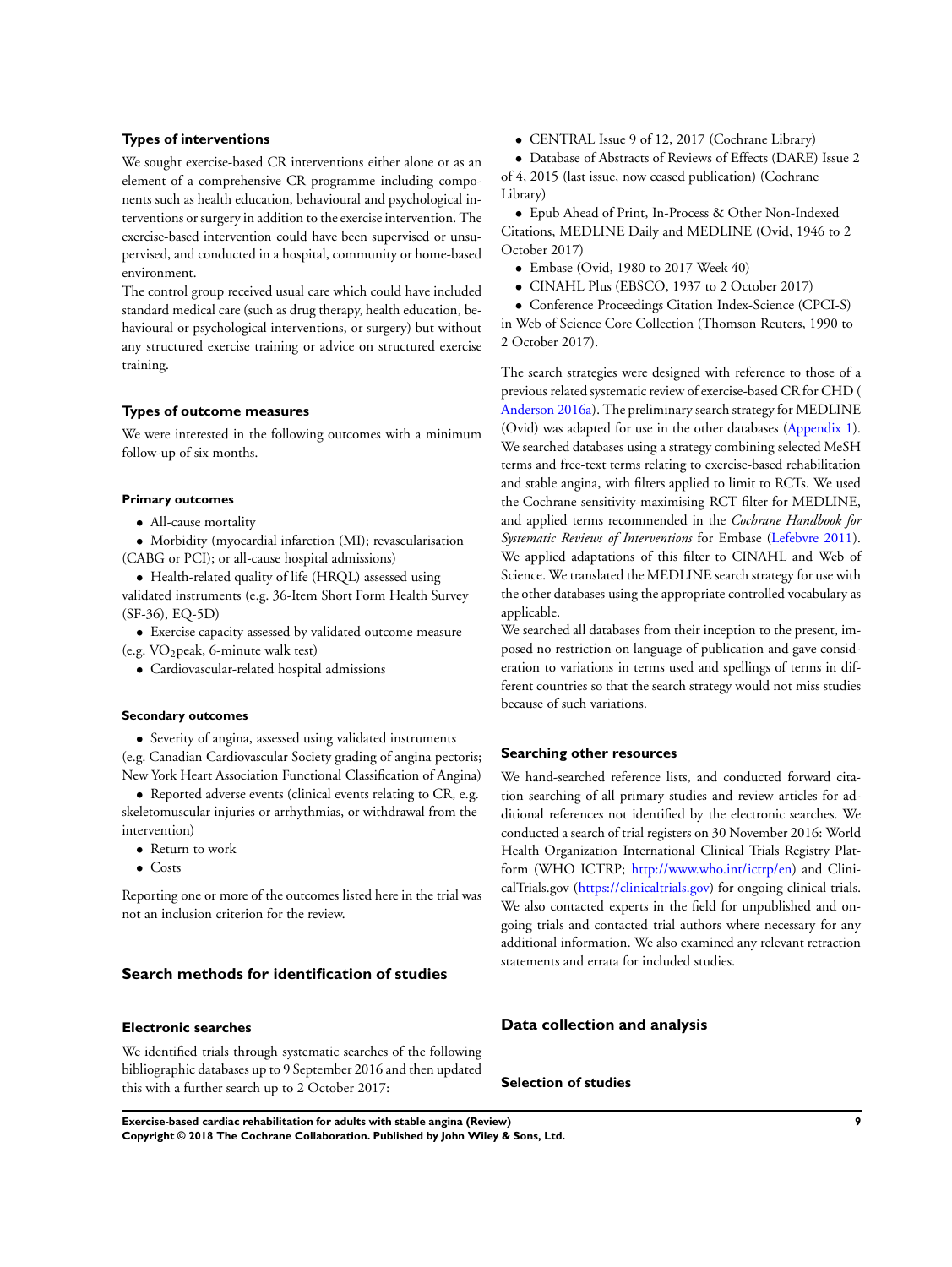Two review authors (AD and LA) independently screened titles and abstracts of all the potential studies we identified as a result of the search and coded them as 'retrieve' (eligible, or potentially eligible/unclear) or 'do not retrieve'. If there were any disagreements, three additional authors (RST, JH and MG) were asked to arbitrate. We retrieved the full-text study reports/publications and two review authors (AD and LA) independently screened the fulltexts and identified studies for inclusion, and recorded reasons for exclusion of the ineligible studies. If there were any disagreements, three review authors (RST, JH and MG) were asked to arbitrate. We identified and excluded duplicates and collated multiple reports of the same study so that each study rather than each report was the unit of interest in the review. We recorded the selection process in sufficient detail to complete a PRISMA flow diagram (Figure 1) and [Characteristics of included studies](#page-25-0) table.

#### **Data extraction and management**

The study characteristics and outcome data from included studies were extracted independently by two reviewers (JH and shared between AD and LA), using a standardised data extraction form which had been piloted on at least one of the studies included in the review. Any disagreements were resolved by consensus or by consulting a third reviewer (RST). The following study characteristics were extracted.

• Methods: study design, total duration of study, number of study centres and location, study setting, withdrawals, and date of study.

• Participants: N, mean age, age range, gender, severity of condition, diagnostic criteria, inclusion criteria, and exclusion criteria.

• Interventions: intervention, comparison, and cointerventions.

• Outcomes: primary and secondary outcomes specified and collected, and time points reported.

• Notes: funding for trial, and notable conflicts of interest of trial authors.

AD transferred data into the Review Manager [\(RevMan 2014](#page-21-0)) file and LL double-checked that data were entered correctly by checking the study characteristics for accuracy against the study report.

#### **Assessment of risk of bias in included studies**

LL, JH and AD independently assessed risk of bias for each study using the criteria outlined in the *Cochrane Handbook for Systematic Reviews of Interventions* ([Higgins 2011\)](#page-21-0). Any disagreements were resolved by consensus and decisions were independently checked by a third review author (RT). We assessed the risk of bias according to the following domains.

- Random sequence generation.
- Allocation concealment.
- Blinding of outcome assessment.
- Incomplete outcome data.
- Selective outcome reporting.

• Other (specifically sources of funding and conflicts of interest).

We also assessed two additional domains: whether the study groups were balanced at baseline, and if the study groups received comparable care (apart from the exercise component of the intervention). These criteria, agreed upon in advance by the review authors, have not been validated but have been used to assess quality in previous Cochrane reviews [\(Anderson 2016](#page-21-0); [Anderson 2016a](#page-21-0); [Brown](#page-21-0) [2011](#page-21-0); [Sibilitz 2016](#page-21-0); [Taylor 2014](#page-21-0); [Taylor 2015](#page-21-0)). We assessed these two domains as follows.

#### **Groups balanced at baseline**

• Low risk of bias: the characteristics of the participants in the intervention and control groups at baseline are reported to be comparable or can be judged to be comparable (e.g. baseline data reported in a table in the study report) in terms of likely main prognostic factors.

• Unclear risk of bias: whether the characteristics of the participants in the intervention and control groups are balanced at baseline is not reported, and reported information is inadequate to assess this (e.g. no table of baseline data in the study report).

• High risk of bias: there is evidence of substantive imbalance in the baseline characteristics of the intervention and control groups with regard to likely major prognostic factors.

#### **Groups received comparable treatment (except exercise)**

• Low risk of bias: all co-interventions were delivered equally across intervention and control groups.

• Unclear risk of bias: information to assess whether cointerventions were delivered equally across groups was insufficient.

• High risk of bias: the co-interventions were not delivered equally across intervention and control groups.

We graded each potential source of bias as high, low, or unclear and provided a quote from the study report together with a justification for our judgement in the 'Risk of bias' table. We summarised the 'Risk of bias' judgements across different studies for each of the domains listed. Where information on risk of bias relates to unpublished data or correspondence with an author, we noted this in the 'Risk of bias' table.

When considering treatment effects, we took into account the risk of bias for the studies that contributed to that outcome.

### **Assessment of bias in conducting the systematic review**

**Exercise-based cardiac rehabilitation for adults with stable angina (Review) 10**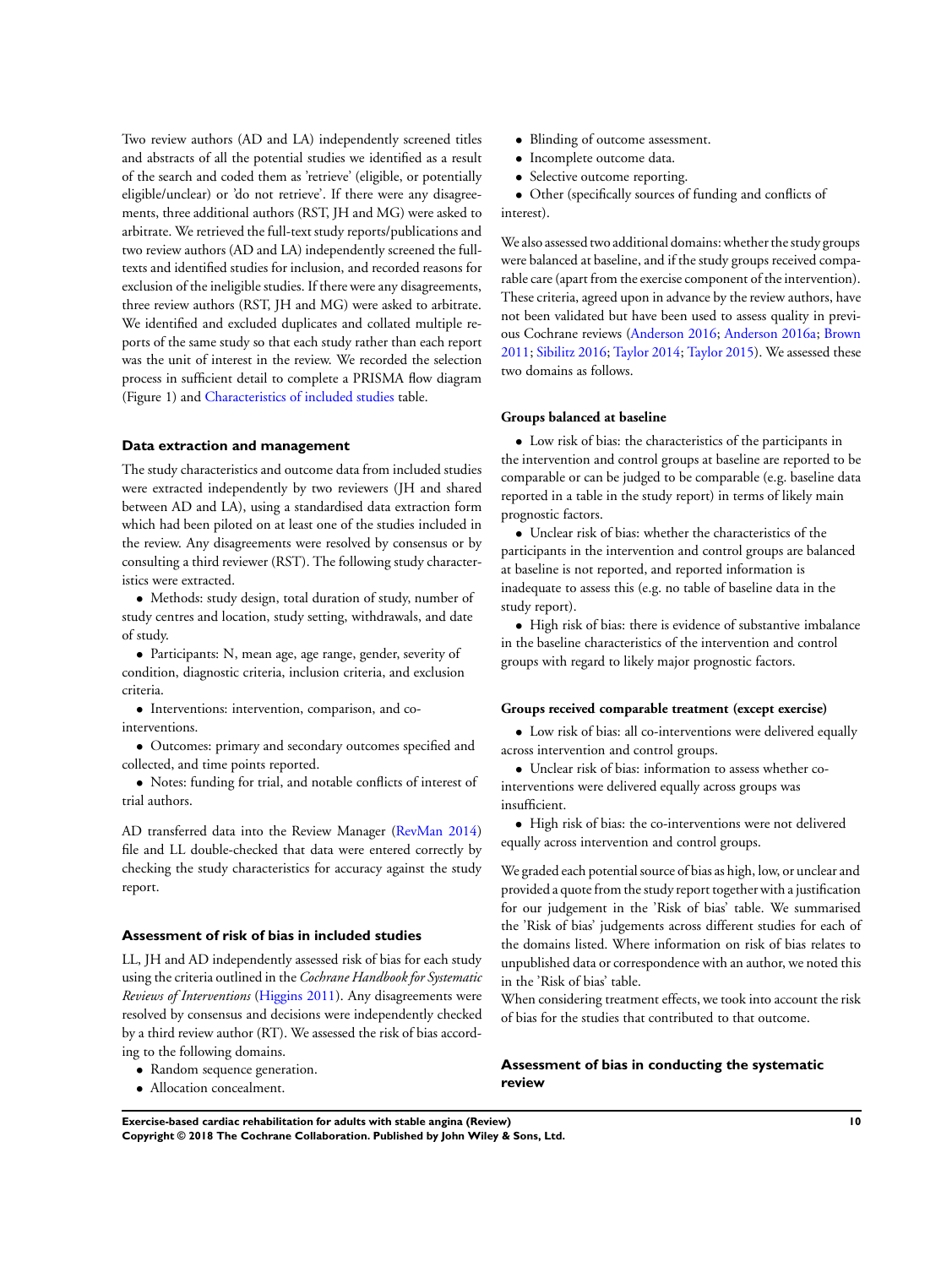We conducted the review according to the published protocol and reported any deviations from it, if occurring, in the [Differences](#page-52-0) [between protocol and review](#page-52-0) section of the systematic review.

#### **Measures of treatment effect**

We processed data in accordance with the *Cochrane Handbook for Systematic Reviews of Interventions* ([Higgins 2011](#page-21-0)). We analysed dichotomous data as a risk ratio (RR) with 95% confidence intervals (CIs) and continuous data as mean difference (MD) or standardised mean difference (SMD) with 95% CIs. For outcomes that were measured by studies in a variety of ways (for example exercise capacity), the SMD with 95% CIs was used as the summary statistic. We entered data presented as a scale with a consistent direction of effect.

#### **Unit of analysis issues**

In accordance with Section 16.4 of the *Cochrane Handbook for Systematic Reviews of Intervention* [\(Higgins 2011](#page-21-0)), we included data from both periods of any cross-over trials identified, assuming 1) there had been a wash-out period considered long enough to reduce carry-over, 2) no irreversible events such as mortality had occurred, and 3) appropriate statistical approaches had been used. If cluster trials had been included, consideration would have been given to whether the reported data analysis had appropriately taken account of the aggregate nature of the data.

#### **Dealing with missing data**

We contacted investigators or study sponsors to verify key study characteristics and obtain missing numerical outcome data where possible (for example when a study was identified as abstract only). Where this was not possible, and the missing data were not thought to introduce serious bias, we explored the impact of including such studies on the overall assessment of results by a sensitivity analysis.

#### **Assessment of heterogeneity**

We explored heterogeneity amongst included studies qualitatively (by comparing the characteristics of included studies) and quantitatively (using the Chi<sup>2</sup> test of heterogeneity and  $I^2$  statistic). We considered that an  $I^2$  between 50% and 90% may represent substantial heterogeneity [\(Higgins 2011\)](#page-21-0).

#### **Assessment of reporting biases**

If we had been able to pool more than 10 trials, we had intended to create and examine a funnel plot and use the Egger test [\(Egger](#page-21-0) [1997](#page-21-0)) to explore possible small-study biases for the primary outcomes. However, this was not possible owing to the small number  $(n = 7)$  of included trials.

#### **Data synthesis**

We undertook a meta-analyses only where this was meaningful, i.e. if the treatments, participants and the underlying clinical question were similar enough for pooling to make sense. Data from each study were pooled using a fixed-effect model, except where substantial heterogeneity existed. If possible, we intended to pool the results for HRQL using a standardised mean difference. If there was evidence of substantial statistical heterogeneity (P value less than 0.10,  $I^2$  above 50%) associated with an effect estimate, we applied a random-effects model, which provided a more conservative statistical comparison of the difference between intervention and control because a confidence interval around the effect estimate is wider than a confidence interval around a fixed-effect estimate. If a statistically significant difference was still present using the random-effects model, we also reported the fixed-effect pooled estimate and 95% confidence interval because of the tendency of smaller trials, which are more susceptible to publication bias, to be over-weighted with a random-effects analysis [\(Heran 2008a;](#page-21-0) [Heran 2008b](#page-21-0)).

We processed data in accordance with the *Cochrane Handbook for Systematic Reviews of Interventions* [\(Higgins 2011\)](#page-21-0). We completed data synthesis and analyses using Review Manager 5.3 software ([RevMan 2014\)](https://archie.cochrane.org/sections/documents/view?version=z1703201217503982580149108272952%26format=REVMAN#REF-RevMan-2014), and we planned to conduct a meta-regression analysis using the 'metareg' command in Stata version 14.2 [\(StataCorp 2013\)](#page-21-0).

#### **'Summary of findings' table**

Two reviewers (LL and RST) independently employed the Grading of Recommendations Assessment, Development and Evaluation (GRADE) approach ([Schünemann 2011\)](#page-21-0) to interpret result findings. We used the five GRADE considerations (study limitations, consistency of effect, imprecision, indirectness, and publication bias) to assess the quality of a body of evidence as it related to the studies that contributed data to the meta-analyses and narrative summaries for the pre-specified outcomes. Any discrepancies in judgements were resolved through discussion. One reviewer (LL) used [GRADEpro GDT 2015](#page-21-0) to import data from Review Manager to create a 'Summary of findings' table using the following pre-specified outcomes: all-cause mortality; myocardial infarction (MI); all-cause hospital admissions; HRQL; return to work, exercise capacity and adverse events. We justified all decisions to downgrade the quality of evidence using footnotes, and made comments to aid readers' understanding of the review where necessary.

#### **Subgroup analysis and investigation of heterogeneity**

We anticipated length of follow-up to be a driver of intervention effect, and therefore sought to stratify meta-analysis of each outcome according to the length of trial duration, i.e. 'short-term' follow-up (6 to 12 months); 'medium-term' follow-up (13 to 36 months); and 'long-term' follow-up (more than 36 months). We

**Exercise-based cardiac rehabilitation for adults with stable angina (Review) 11 Copyright © 2018 The Cochrane Collaboration. Published by John Wiley & Sons, Ltd.**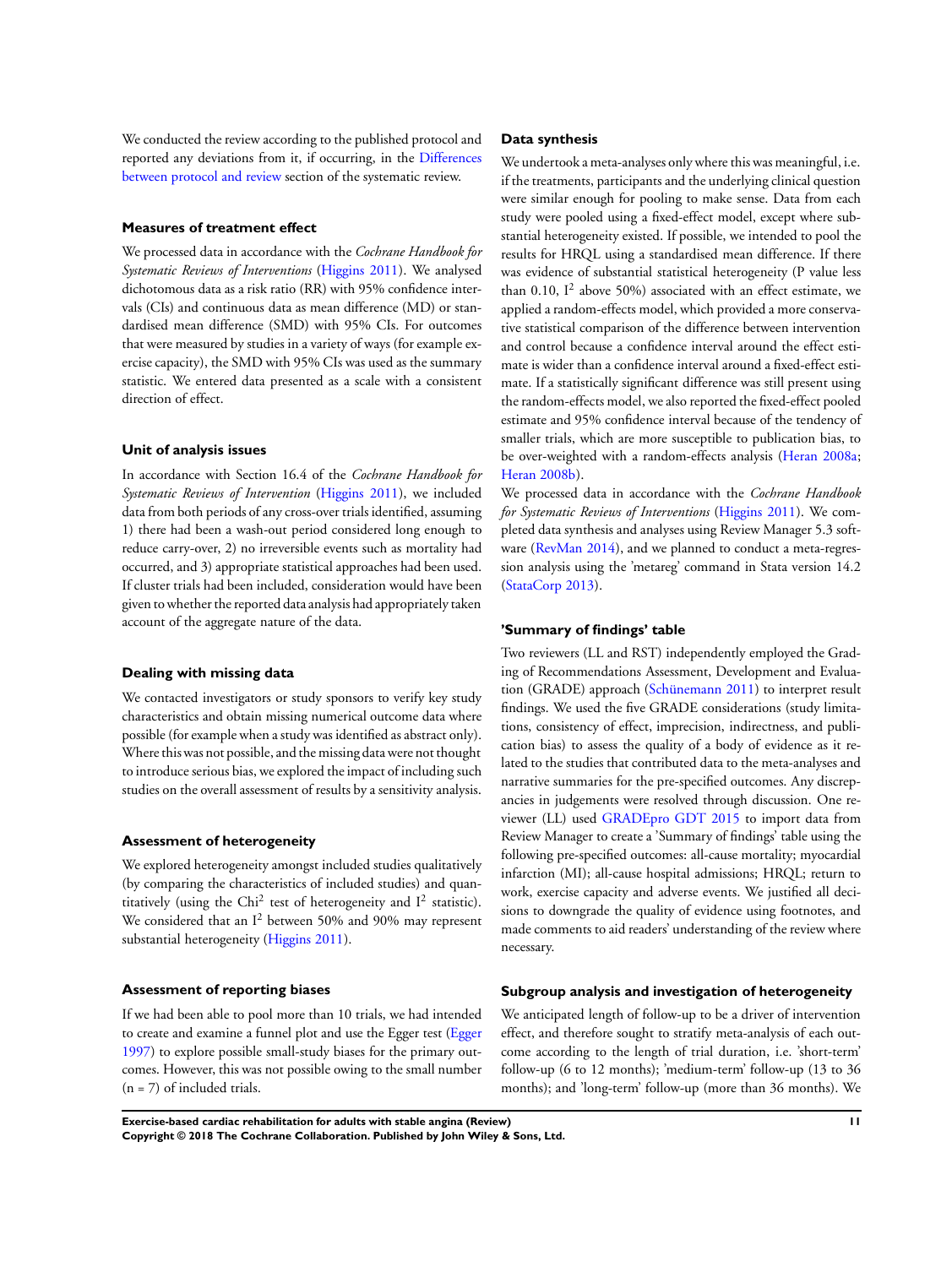also aimed to undertake univariate meta-regression to explore heterogeneity and examine potential treatment effect modifiers. We sought to test the a priori hypotheses that there may be differences in the effect of exercise-based CR on all-cause mortality, morbidity, health related quality of life and exercise capacity across particular subgroups [\(Anderson 2016\)](#page-21-0):

• type of CR: exercise-only CR versus comprehensive CR (categorical variable);

• 'dose' of exercise intervention (dose = number of weeks of exercise training x average number of sessions per week x average duration of session in minutes): dose 1000 units or more, versus dose less than 1000 units (continuous variable);

• follow-up period (continuous variable);

• year of publication: pre-1995 and post-1995 (continuous variable)-timing reflects the introduction of modern-day drug therapy for the management of CHD;

- sample size (continuous variable);
- setting: home- or centre-based CR (categorical variable);
- study location: continent (categorical variable);
- mean age of participants (continuous variable);
- percentage of male participants (continuous variable); and
- percentage of post-MI participants (continuous variable).

We sought to extract results of subgroup analyses, including participant-level subgroup analyses, if reported by individual included studies, for example if a trial reports whether there was a difference in the effectiveness of CR between males and females. Given the anticipated small ratio of trials to covariates, we had anticipated a meta-regression limited to univariate analysis ([Higgins 2011](#page-21-0)). However, given the small number of trials  $(N = 7)$  included in this review, neither meta-regression or a stratified meta-analysis were deemed appropriate [\(Higgins 2011](#page-21-0)).

#### **Sensitivity analysis**

We had planned to compare meta-analysis results including all studies versus only including those studies judged to have overall low risk of bias (low risk in four or more domains). We had also intended to conduct a sensitivity analysis excluding studies at high risk of bias and to produce funnel plots and tests of asymmetry to assess possible publication bias ([Egger 1997\)](#page-21-0). However, due to the small number of trials included in this review  $(N = 7)$  neither the sensitivity analysis or funnel plots were undertaken.

#### **Reaching conclusions**

We based our conclusions only on findings from the quantitative or narrative synthesis of included studies for this review. We avoided making recommendations for practice and our implications for research suggested priorities for future research and outlined what the remaining uncertainties were in the area.

### **R E S U L T S**

#### **Description of studies**

See [Characteristics of included studies](#page-25-0) and [Characteristics of](#page-39-0) [excluded studies.](#page-39-0)

#### **Results of the search**

The electronic search yielded 3,841 titles and abstracts (3,585 for September 2016; 256 for October 2017 update). Following screening, 24 studies were evaluated for formal inclusion or exclusion by retrieving the full-text publications. A total of seven randomised controlled trials (RCTs) were included for review. Backwards and forwards searching of the reference lists of the eligible publications did not detect any further publications for inclusion. One ongoing trial protocol was identified ([NCT01147952\)](#page-21-0). The study selection process is summarised in the flow diagram [\(Figure](#page-14-0) [1\)](#page-14-0).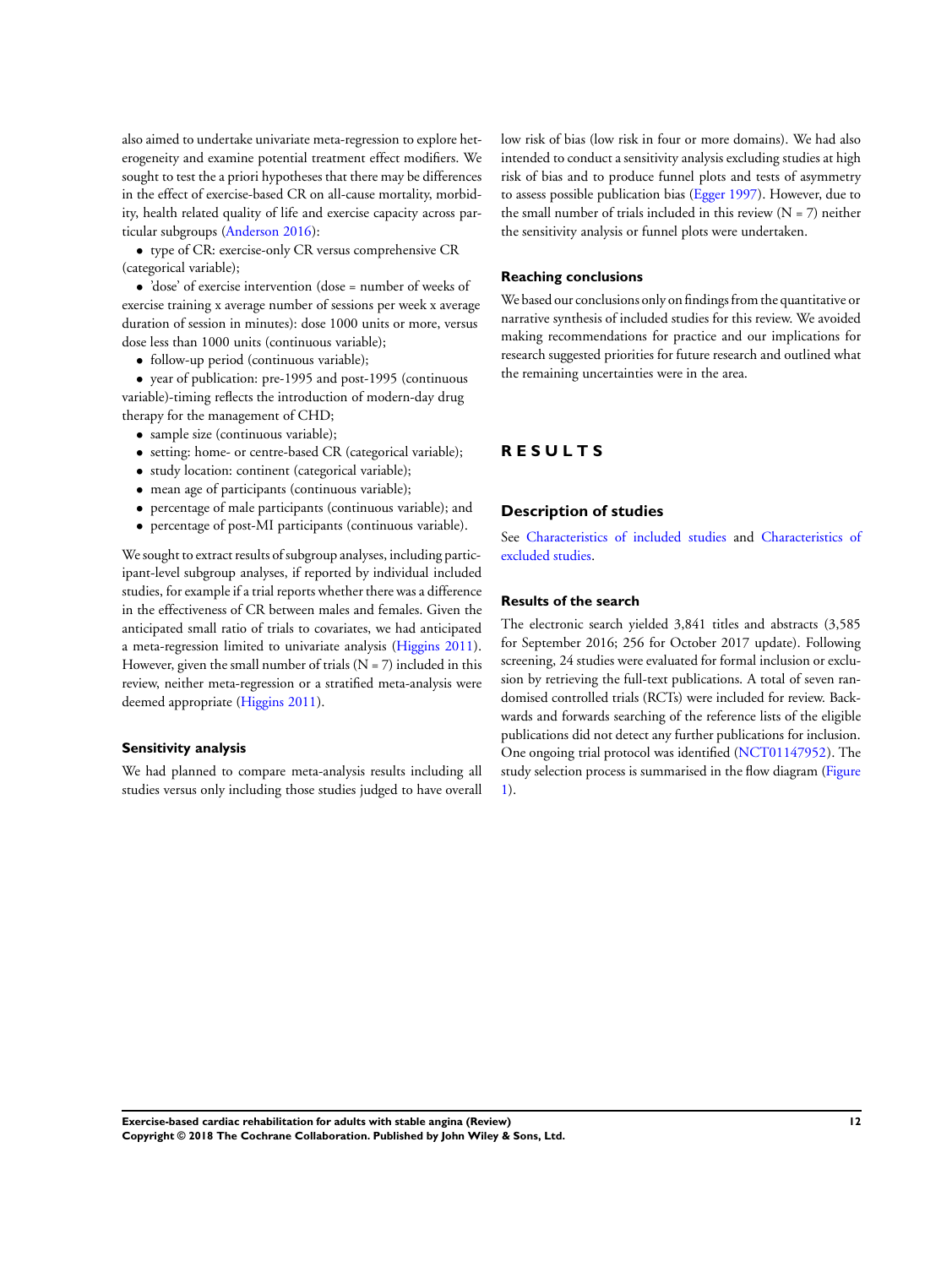#### **Figure 1. PRISMA flow diagram of trial selection**

<span id="page-14-0"></span>

#### **Included studies**

Overall, we included seven trials (eight publications) [\(Devi 2014;](#page-21-0) [Hambrecht 2004;](#page-21-0) [Jiang 2007](#page-21-0); [Manchanda 2000](#page-21-0); [Raffo 1980;](#page-21-0) [Schuler 1992;](#page-21-0) [Todd 1991](#page-21-0)) with 581 participants. One trial [\(Schuler 1992\)](#page-21-0) reported results from two publications in the same trial population. The original study ([Schuler 1992\)](#page-21-0) was included and analysed in this review. Although included, one trial provided no outcome data relevant to this review ([Jiang 2007](#page-21-0)). Detailed study characteristics and risks of bias assessment for the seven included studies are provided in the [Characteristics of included](#page-25-0) [studies](#page-25-0) table.

Four studies ([Devi 2014](#page-21-0); [Hambrecht 2004](#page-21-0); [Raffo 1980](#page-21-0); [Todd](#page-21-0) [1991](#page-21-0)) were exercise-only intervention studies and three studies [\(Jiang 2007](#page-21-0); [Manchanda 2000;](#page-21-0) [Schuler 1992](#page-21-0)) were comprehensive cardiac rehabilitation (CR), i.e. exercise plus education interventions. Five studies were performed in European countries, one in China [\(Jiang 2007](#page-21-0)) and one in India [\(Manchanda 2000](#page-21-0)). All studies were relatively small in size ranging from 24 to 113 participants with a median of 86 participants. The median intervention duration was 12 months (range: 6 weeks to 12 months). Mean age of participants within the trials ranged from 50 to 66 years. All studies recruited a majority of males (range: 74% to 100%), with four recruiting men only.

One study was based solely on a hospital-based CR programme [\(Todd 1991\)](#page-21-0). Three studies initiated CR in the hospital followed by home-based delivery ([Hambrecht 2004;](#page-21-0) [Manchanda 2000;](#page-21-0) [Raffo 1980\)](#page-21-0). Two studies were entirely home-based ([Devi 2014;](#page-21-0) [Jiang 2007\)](#page-21-0) and used an on-line exercise goal setting intervention. In all the included studies the primary mode of exercise was aerobic exercise - typically walking and cycling. The dose of exercise varied considerably across studies, in terms of overall duration (range: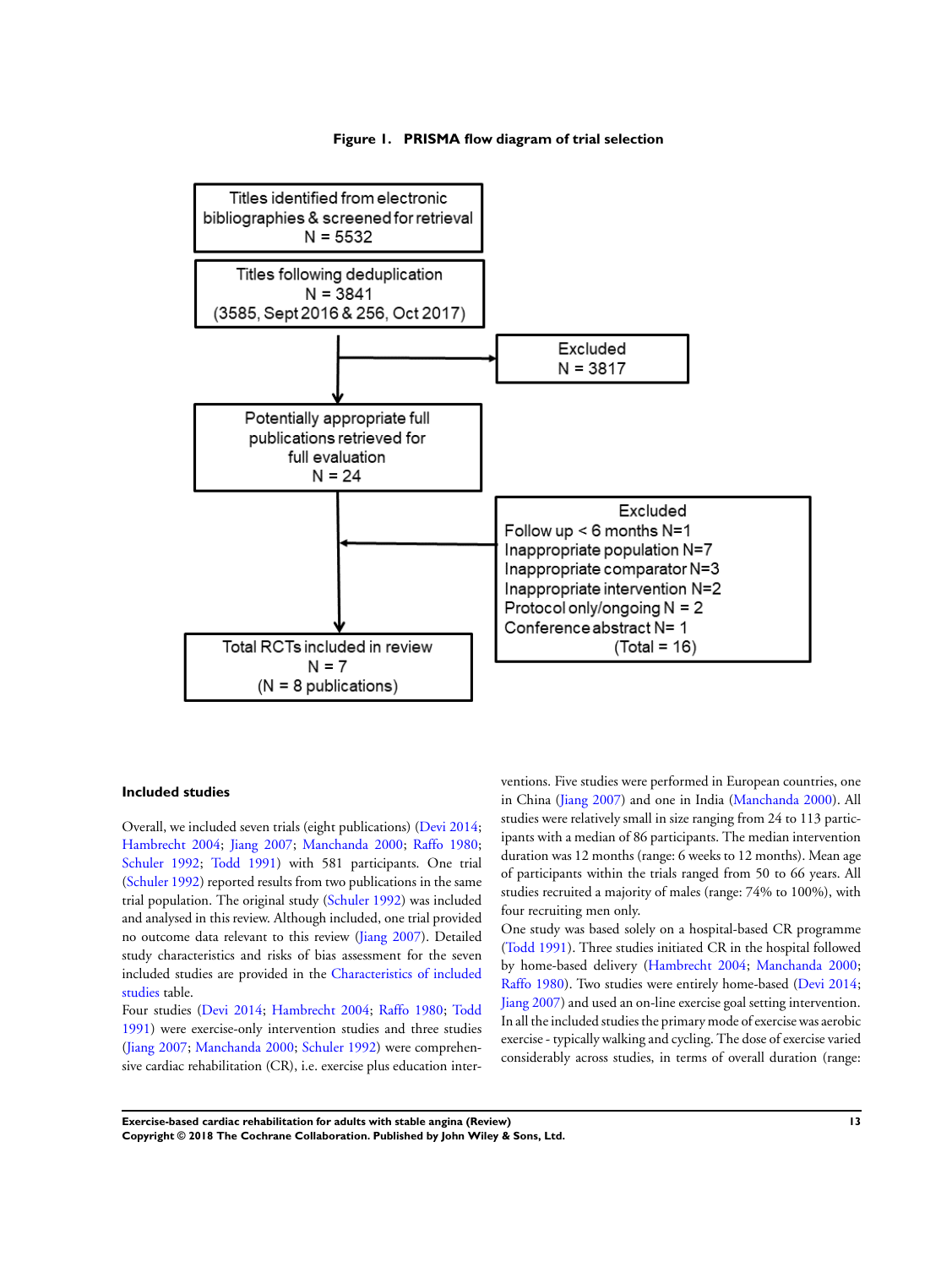6 weeks to 12 months), frequency (daily), session length (range: 11 to 90 minutes per session) and intensity (defined as 'moderate intensity' or 70% to 75% maximal heart rate). Intervention adherence and fidelity were either poorly reported or not reported at all so we were not able to assess the actual amounts of exercise or other CR that the CR participants undertook. Six studies compared CR to usual care which included medication, education and advice about diet and risk factors. One trial [\(Hambrecht 2004](#page-21-0)) compared exercise training to percutaneous coronary intervention (PCI).

**Excluded studies**

Seventeen studies identified in the search were excluded for reasons listed in the [Characteristics of excluded studies](#page-39-0) table. The most common reasons for exclusion were a failure to include the appropriate population of people with stable angina.

### **Risk of bias in included studies**

Figure 2 and [Figure 3](#page-16-0) provide summaries of the risk of bias judgements presented as percentiles across all studies, and for each included study, respectively. We were unable to fully assess the potential for risk of bias in many instances due to there being insufficient details reported in the studies. The reporting of details tended to be poorer in studies published prior to 2000.



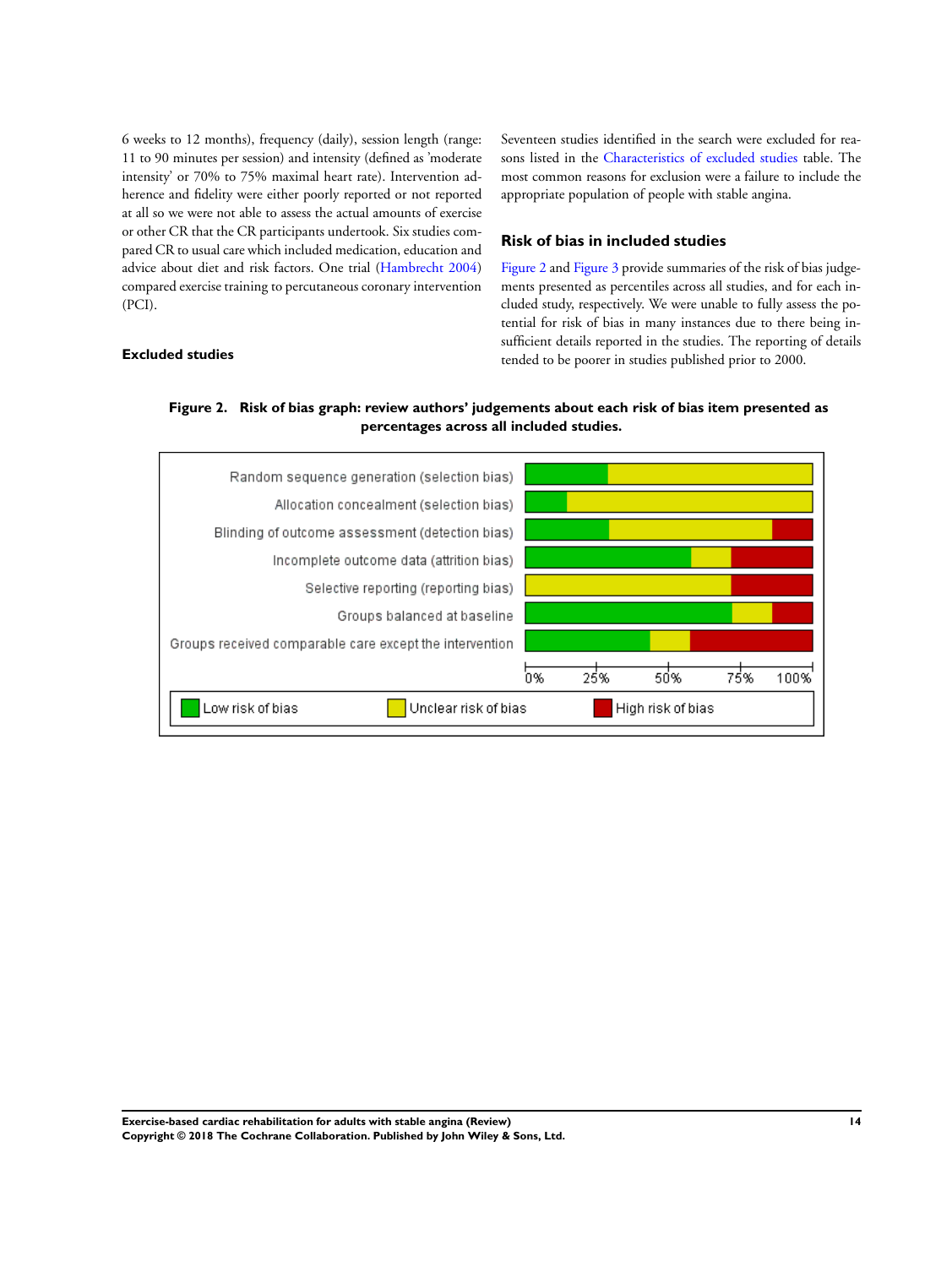|                  | Random sequence generation (selection bias) | Allocation concealment (selection bias) | Blinding of outcome assessment (detection bias) | (Incomplete outcome data (attrition bias | Selective reporting (reporting bias) | Groups balanced at baseline | Groups received comparable care except the intervention |
|------------------|---------------------------------------------|-----------------------------------------|-------------------------------------------------|------------------------------------------|--------------------------------------|-----------------------------|---------------------------------------------------------|
| Devi 2014        | ÷                                           | ÷                                       | ÷                                               | ÷                                        | ÷                                    | ÷                           | F                                                       |
| Hambrecht 2004   | ?                                           | Ĩ,                                      | ÷                                               | ٠                                        | ?                                    | ÷                           | ÷                                                       |
| Jiang 2007       | ٠                                           | ?                                       | ?                                               | ٠                                        | ?                                    | ÷                           | ?                                                       |
| Manchanda 2000   | ?                                           | ?                                       | ?                                               | ?                                        | ÷                                    |                             | ÷                                                       |
| Raffo 1980       | ?                                           | ?                                       | ٠                                               |                                          | ?                                    | ?                           | ÷                                                       |
| Schuler 1992     | ?                                           | ?                                       | ?                                               |                                          | ?                                    | ٠                           |                                                         |
| <b>Todd 1991</b> | ?                                           | ?                                       | ?                                               |                                          | ?                                    | ÷                           | ÷                                                       |

<span id="page-16-0"></span>**Figure 3. Risk of bias summary: review authors' judgements about each risk of bias item for each included study.**

**Exercise-based cardiac rehabilitation for adults with stable angina (Review) 15 Copyright © 2018 The Cochrane Collaboration. Published by John Wiley & Sons, Ltd.**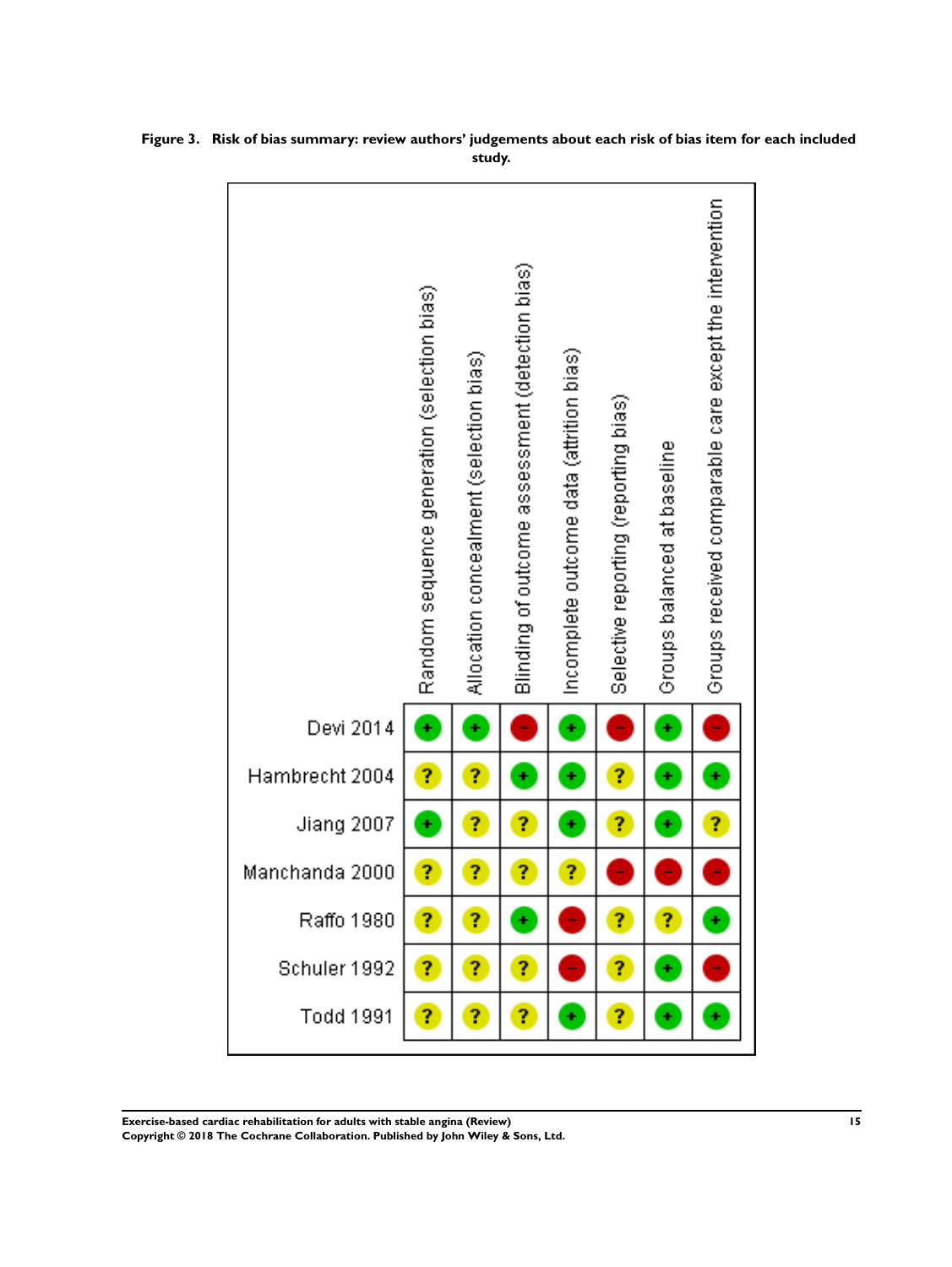#### **Allocation**

In five studies there was an unclear risk of bias in the method used to generate randomisation sequence [\(Hambrecht 2004;](#page-21-0) [Manchanda 2000](#page-21-0); [Raffo 1980;](#page-21-0) [Schuler 1992](#page-21-0); [Todd 1991\)](#page-21-0), with all five studies reporting that the study was 'randomised' but not providing adequate details for us to assess whether their method was appropriate. In the same five studies there was also an unclear risk of bias in the methods used to conceal participant allocation, as the studies did not describe the measures taken to ensure concealment of group allocation.

#### **Blinding**

One study stated participants were not blinded ([Devi 2014\)](#page-21-0) and we judged this study to be at high risk of bias as the outcome assessments are likely to be influenced by the lack of blinding. Blinding of participants were not reported in the remaining five studies [\(Hambrecht 2004](#page-21-0); [Manchanda 2000;](#page-21-0) [Raffo 1980](#page-21-0); [Schuler 1992;](#page-21-0) [Todd 1991\)](#page-21-0). One study blinded outcome assessors to group allocation [\(Hambrecht 2004](#page-21-0)) while another used procedures to en-sure that assessment of exercise capacity was blinded [\(Raffo 1980](#page-21-0)); both studies were judged to be at low risk of bias. The outcome assessor was not blinded in one study and therefore we judged it to be at high risk of bias ([Devi 2014](#page-21-0)). Blinding of outcome assessors was not reported in five studies ([Jiang 2007](#page-21-0); [Manchanda](#page-21-0) [2000](#page-21-0); [Raffo 1980](#page-21-0); [Schuler 1992](#page-21-0); [Todd 1991\)](#page-21-0), four of which were judged to be of unclear risk of bias ([Jiang 2007](#page-21-0); [Manchanda 2000;](#page-21-0) [Schuler 1992;](#page-21-0) [Todd 1991\)](#page-21-0).

#### **Incomplete outcome data**

Where reported, losses to follow-up and dropout were relatively high, ranging from 15% to 58% across studies. We judged four studies ([Devi 2014;](#page-21-0) [Hambrecht 2004;](#page-21-0) [Jiang 2007;](#page-21-0) [Todd 1991](#page-21-0)) to be of low risk of bias as they described the number of and reasons for dropouts, which were balanced across groups. We judged two studies to be at high risk of bias [\(Raffo 1980](#page-21-0); [Schuler 1992](#page-21-0)). [Raffo 1980](#page-21-0) had a high rate of dropout (58%). In [Schuler 1992,](#page-21-0) dropouts were high in the intervention group (29%) due to patients experiencing adverse clinical events during exercise. One study [\(Manchanda 2000](#page-21-0)) was judged have unclear risk of bias as reporting was insufficient.

#### **Selective reporting**

We judged the risk of selective reporting to be unclear in five studies where the study protocol was not available ([Hambrecht 2004;](#page-21-0) [Jiang 2007](#page-21-0); [Raffo 1980](#page-21-0); [Schuler 1992;](#page-21-0) [Todd 1991](#page-21-0)). Risk of bias was considered high in one further study where the protocol was

not available; in the methods section of the study paper, participants are described as being assessed monthly but only results at 12 months are reported [\(Manchanda 2000](#page-21-0)). We judged one study to be at high risk of bias because the primary outcome and two secondary outcomes described in the trial protocol were not reported [\(Devi 2014](#page-21-0)).

#### **Other potential sources of bias**

#### **Groups balanced at baseline**

We considered the risk of bias associated with groups being unbalanced at baseline as low for five studies ([Devi 2014](#page-21-0); [Hambrecht](#page-21-0) [2004](#page-21-0); [Jiang 2007](#page-21-0); [Schuler 1992](#page-21-0); [Todd 1991](#page-21-0)). The risk associated with groups being unbalanced at baseline was unclear in one study [\(Raffo 1980\)](#page-21-0). We judged one study ([Manchanda 2000\)](#page-21-0) to be at high risk of bias as there was evidence of substantial imbalance in the baseline characteristics of the intervention and control groups with regard to a likely prognostic factor (angina episodes perweek).

#### **Groups received comparable care (except the intervention)**

We judged three studies [\(Hambrecht 2004;](#page-21-0) [Todd 1991](#page-21-0); [Raffo](#page-21-0) [1980](#page-21-0)) to be at low risk of bias for this domain, because both groups received comparable care except for the CR intervention. Three studies were judged to be at high risk of bias because groups did not receive comparable care ([Devi 2014;](#page-21-0) [Manchanda 2000](#page-21-0); [Schuler](#page-21-0) [1992](#page-21-0)) and one study to be unclear risk of bias [\(Jiang 2007](#page-21-0)).

### **Effects of interventions**

See: **[Summary of findings for the main comparison](#page-5-0)** [Exercise](#page-5-0)[based cardiac rehabilitation compared to usual care for adults](#page-5-0) [with](#page-5-0) [stable angina](#page-5-0)

#### **Exercise-based cardiac rehabilitation compared to usual care for adults with stable angina**

See [Summary of findings for the main comparison.](#page-5-0) None of the included studies reported on the following outcome measures: allcause hospital admissions or return to work.

#### **Primary Outcomes**

#### **Mortality**

Three studies [\(Manchanda 2000](#page-21-0); Schuler 1992; Todd 1991) (total of 195 participants) reported a total of four all-cause deaths with

**Exercise-based cardiac rehabilitation for adults with stable angina (Review) 16 Copyright © 2018 The Cochrane Collaboration. Published by John Wiley & Sons, Ltd.**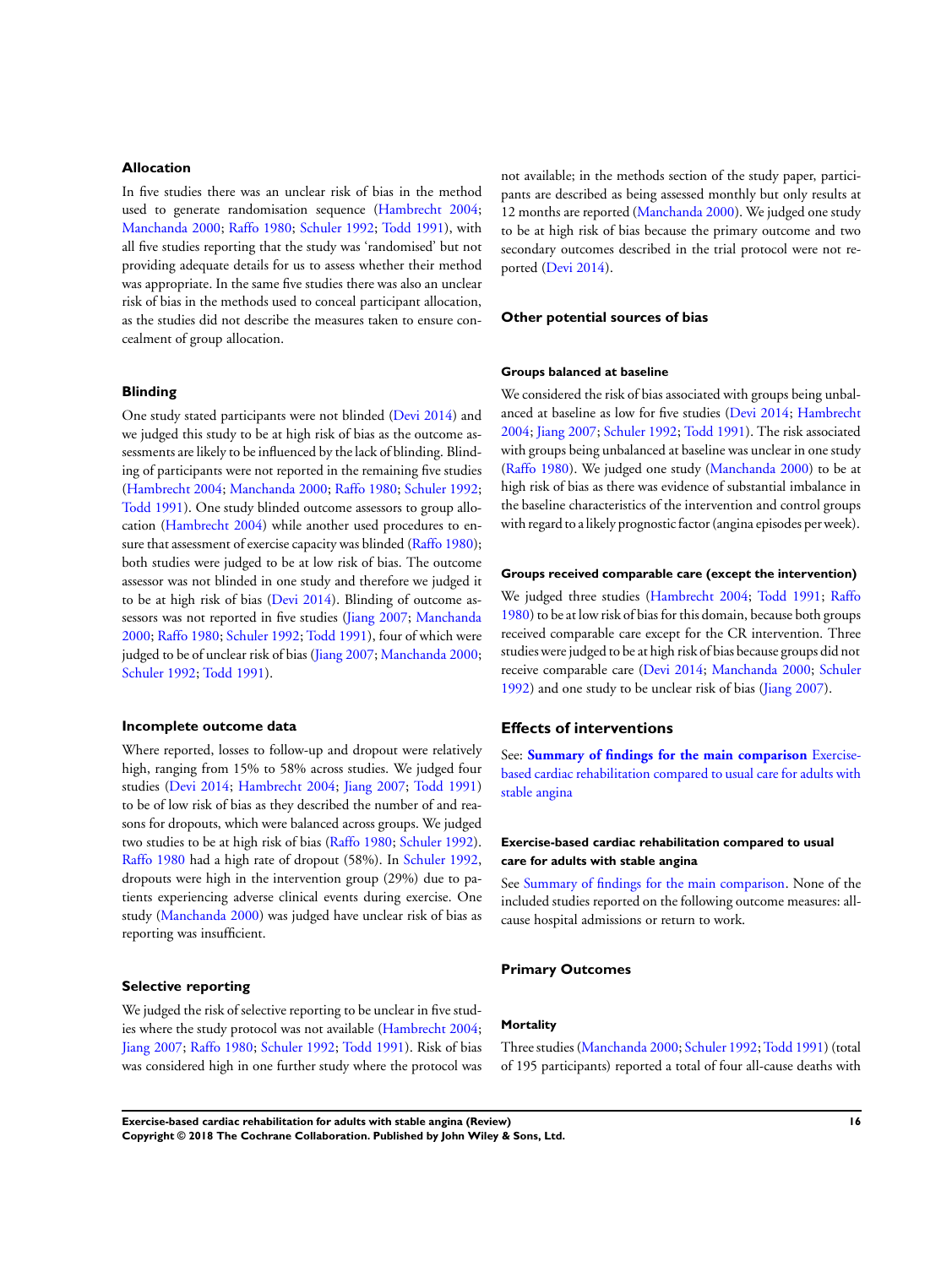a pooled risk ratio (RR) of 1.01 (95% confidence interval (CI) 0.18 to 5.67,  $I^2 = 0\%$ , fixed-effect) ([Analysis 1.1](#page-42-0)). We assessed the evidence to be of very low-quality using GRADE, because of concerns about risk of bias (random sequence generation, allocation concealment, blinding of outcome assessment and selective reporting), concerns about applicability to review question (participants in all studies were limited to middle-aged men) and concerns about imprecision (small number of participants and confidence intervals including potential for important harm or benefit); see [Summary of findings for the main comparison](#page-5-0). One study [\(Schuler 1992](#page-21-0)) reported cardiovascular-related mortality in two participants in the CR group and none in the control.

#### **Morbidity**

#### **Myocardial infarction (MI)**

Three studies [\(Hambrecht 2004](#page-21-0); [Schuler 1992;](#page-21-0) [Todd 1991\)](#page-21-0) (total of 254 participants) reported on the incidence of MI with a total of six events [\(Analysis 1.2](#page-43-0)). There was a pooled RR of 0.33 in favour of CR (95% CI 0.07 to 1.63,  $I^2 = 0$ %, fixed-effect). We assessed the evidence to be of very low-quality using GRADE, because of concerns about risk of bias (sequence generation, allocation concealment, blinding of outcome assessment, selective reporting, high loss to follow-up and unbalanced groups at baseline), concerns about applicability to review question (participants in all studies were limited to middle-aged men), and concerns about imprecision (small number of participants and confidence intervals including potential for important harm or benefit) [\(Summary](#page-5-0) [of findings for the main comparison\)](#page-5-0).

### **Revascularisations (coronary artery bypass graft (CABG) or percutaneous coronary intervention (PCI))**

Three studies ([Hambrecht 2004](#page-21-0); [Manchanda 2000](#page-21-0); [Schuler 1992](#page-21-0)) (total of 256 participants) reported on the incidence of revascularisations with a total of 28 events ([Analysis 1.3\)](#page-44-0). In total, six revascularisations were reported among the CR groups in the three studies, and 22 in the control groups, with a pooled RR for risk of revascularisations of 0.27 in favour of CR (95% CI 0.11 to 0.64,  $I^2$  = 0%, fixed-effect). We assessed the evidence to be of very low-quality using GRADE, because of concerns about risk of bias (random sequence generation, allocation concealment, selective reporting and high losses to follow-up), concerns about applicability to review question (participants in all studies were limited to middle-aged men) and concerns about imprecision (small number of participants).

#### **All-cause hospital admissions**

No studies reported this outcome.

#### **Health-related quality of life (HRQL)**

One study ([Devi 2014,](#page-21-0) 94 participants) reported HRQL using validated instruments (Seattle angina questionnaire and MacNew questionnaire). Compared to control, improvements with CR at the six-week follow-up were seen in emotional score ( $P = 0.04$ ) and angina frequency ( $P = 0.002$ ). Benefits in favour of CR in angina frequency ( $P = 0.02$ ) and social HRQL score ( $P = 0.02$ ) were also observed at the six-month follow-up. We assessed the evidence for this outcome as very low-quality using GRADE because of concerns about risk of bias (blinding of outcome assessment, high losses to follow-up, selective reporting and unbalanced groups at baseline) and concerns about imprecision (small number of participants). Given the variation of outcomes it is not possible to consistently comment on the clinical importance of these results [\(Summary of findings for the main comparison\)](#page-5-0).

#### **Exercise capacity**

Five studies ([Hambrecht 2004;](#page-21-0) [Manchanda 2000;](#page-21-0) [Raffo 1980;](#page-21-0) [Schuler 1992](#page-21-0); [Todd 1991\)](#page-21-0) (total of 267 participants) reported exercise capacity with a range of validated measures (VO<sub>2</sub> peak and exercise duration) [\(Analysis 1.4](#page-45-0)). There was a small improvement in exercise capacity with CR compared to control (standardised mean difference (SMD) 0.45, 95% CI 0.20 to 0.70;  $I^2 = 16\%,$ fixed-effect). We assessed the evidence to be of low quality using GRADE because of concerns about risk of bias (random sequence generation, allocation concealment, blinding of outcome assessment and selective reporting, high losses to follow-up and unbalanced groups at baseline) and concerns with imprecision due to small number of participants ([Summary of findings for the main](#page-5-0) [comparison\)](#page-5-0).

#### **Cardiovascular-related hospital admissions**

One study [\(Hambrecht 2004](#page-21-0)) (101 participants) reported that one CR participant and seven control participants experienced cardiovascular-related hospital admissions (RR 0.14, 95% CI: 0.02 to 1.10 [\(Analysis 1.5\)](#page-46-0)), with very low-quality evidence as assessed using GRADE because of concerns about risk of bias (random sequence generation, allocation concealment, high losses to followup and selective reporting), concerns about applicability to review question (participants in all studies were limited to middle-aged men) and concerns about imprecision (small number of participants). See [Summary of findings for the main comparison](#page-5-0).

#### **Secondary Outcomes**

#### **Severity of angina**

[Manchanda 2000](#page-21-0) (42 participants) reported a reduction in mean New York Heart Association (NYHA) score from baseline to one

**Exercise-based cardiac rehabilitation for adults with stable angina (Review) 17**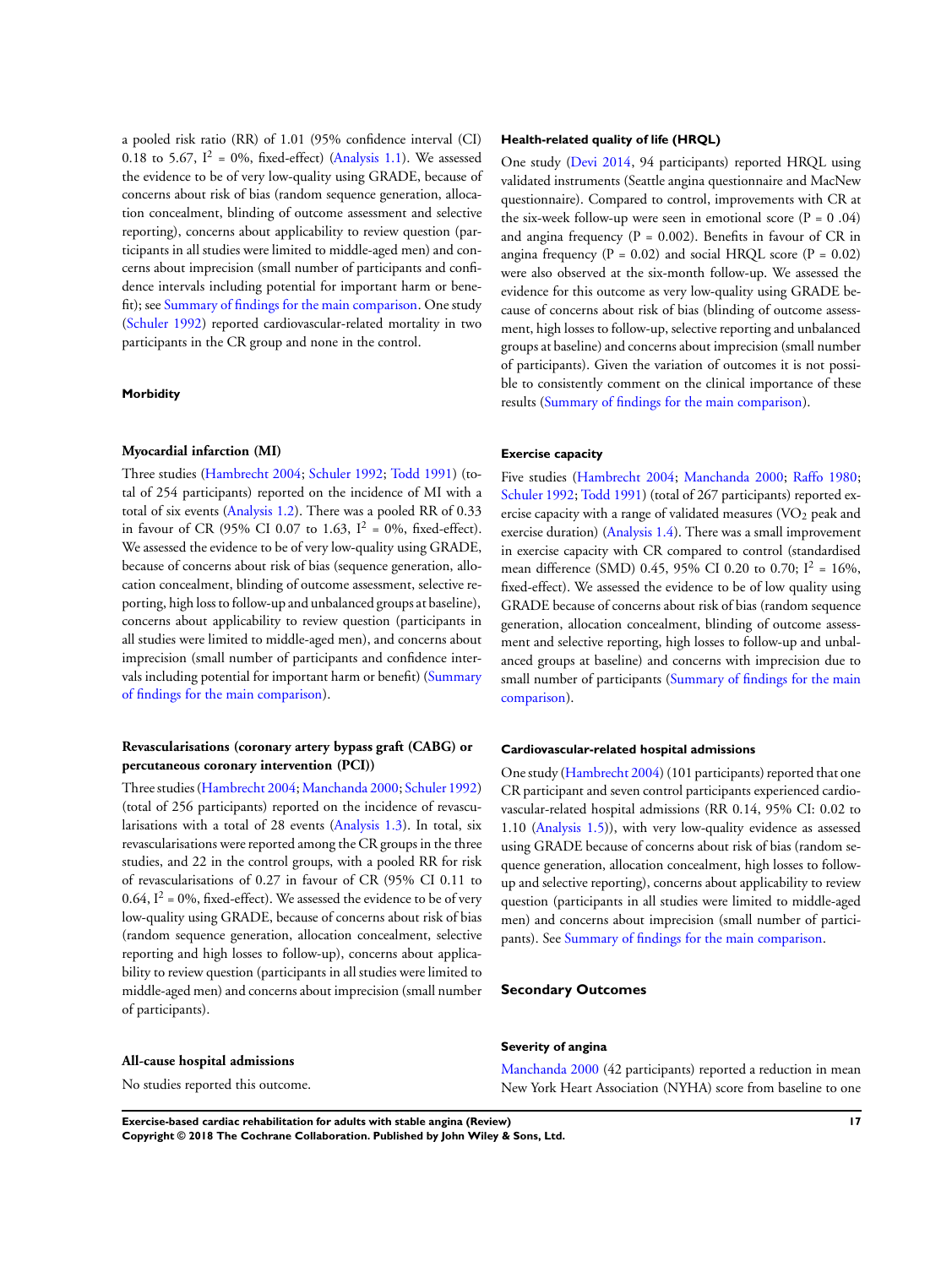year follow-up (2.6 to 1.4, P < 0.0001) with CR and an increase in mean NYHA in control  $(2.3 \text{ to } 2.9, P = 0.004)$ . [Hambrecht 2004](#page-21-0) (101 participants) reported an improvement in angina severity assessed by mean Canadian Cardiovascular Society (CCS) score in both CR (1.5 to 0.4, P < 0.001) and control (1.7 to 0.7, P < 0.001) We assessed the evidence as very low-quality using GRADE because of concerns about risk of bias (random sequence generation, allocation concealment, blinding of outcome assessment, selective reporting, high losses to follow-up, and unbalanced groups at baseline), concerns about applicability to review question (participants in all studies were limited to middle-aged men) and concerns about imprecision (small number of participants). Data could not be pooled in a meta-analysis because of scales used to report outcome measures (i.e. NYHA is categorical whilst CCS is continuous).

#### **Reported adverse events**

Adverse events were only commented upon by one study ( [Hambrecht 2004](#page-21-0), 101 participants). The authors reported "no adverse events" during the exercise training programme in the CR group. We assessed the evidence as very low quality using GRADE because of concerns about risk of bias (random sequence generation, allocation concealment and selective reporting), concerns about applicability to the review question (participants in the study were limited to middle-aged men) and concerns about imprecision (small number of participants).

#### **Costs**

One study ([Hambrecht 2004](#page-21-0)) (101 participants) reported a difference in mean participant healthcare costs in favour of CR (CR: USD 3708 versus control: USD 6086, P < 0.0001). These costs included hospitalisations, repeat vascularisations, any other cardiovascular events plus the costs of the provision of the CR exercise training programme. We assessed this evidence as very low-quality using GRADE because of concerns about risk of bias (random sequence generation, allocation concealment, high losses to followup and selective reporting), concerns about applicability to review question (participants in all studies were limited to middle-aged men) and concerns about imprecision (small number of participants).

#### **Return to work**

No studies reported this outcome.

### **D I S C U S S I O N**

### **Summary of main results**

This systematic review identified seven randomised trials involving a total of 581 participants with a confirmed diagnosis of stable angina. Five trials compared exercise-based cardiac rehabilitation (CR) with a no exercise control, with one trial including percutaneous coronary intervention (PCI) as a comparator [\(Hambrecht](#page-21-0) [2004](#page-21-0)). Four studies used exercise-only interventions ([Devi 2014;](#page-21-0) [Hambrecht 2004](#page-21-0); [Raffo 1980;](#page-21-0) [Schuler 1992](#page-21-0)) and three studies used comprehensive CR programmes including dietary and riskfactor advice alongside exercise training. All exercise programmes were based on aerobic exercise, typically walking and cycling.

Trials had an intervention length of 6 weeks to 12 months and follow-up length of 6 to 12 months. The comparison group in all trials was usual care (without any form of structured exercise training or advice) or a no-exercise comparator. The mean age of participants within the trials ranged from 50 to 66.2 years, the majority of participants being male (range: 74% to 100%).

Due to concerns about the small number of trials and their small size, potential risk of bias and lack of applicability, we assessed the body of evidence for all but one outcome where data were reported to be of very low quality (all-cause mortality, myocardial infarction, revascularisations, cardiovascular-related hospital admissions, health-related quality of life, adverse events and costs). We are therefore uncertain about the impact of exercise-based CR on these outcomes compared to usual care in people with stable angina. Based on low-quality evidence, there may be a small improvement in exercise capacity following exercise-based CR compared to usual care. No studies reported the outcomes of return to work or all-cause hospital admissions. High-quality, well-reported randomised trials are needed to assess the benefits and harms of exercise-based CR for adults with stable angina. Such trials need to collect patient-relevant outcomes, including clinical events and health-related quality of life. They should also assess cost-effectiveness, and recruit participants that are reflective of the real-world population of people with angina.

### **Overall completeness and applicability of evidence**

The generalisability of this review is limited by the small number of randomised clinical trials, the low number of people with angina and few observed events. Furthermore, included trials generally recruited primarily middle-aged men who were willing to participate in an exercise-based training programme and therefore the evidence lacks applicability to older and female populations. Adequately powered, high-quality, multi-centre randomised trials in a broader, more representative population of people with stable angina are needed. Only one study reported cardiovascular-related hospital admissions, adverse events and costs, whilst a different single study looked at health-related quality of life. None of the included trials measured all-cause hospital admissions or return to work. Future trials should collect patient-relevant outcomes and also assess cost-effectiveness.

**Exercise-based cardiac rehabilitation for adults with stable angina (Review) 18**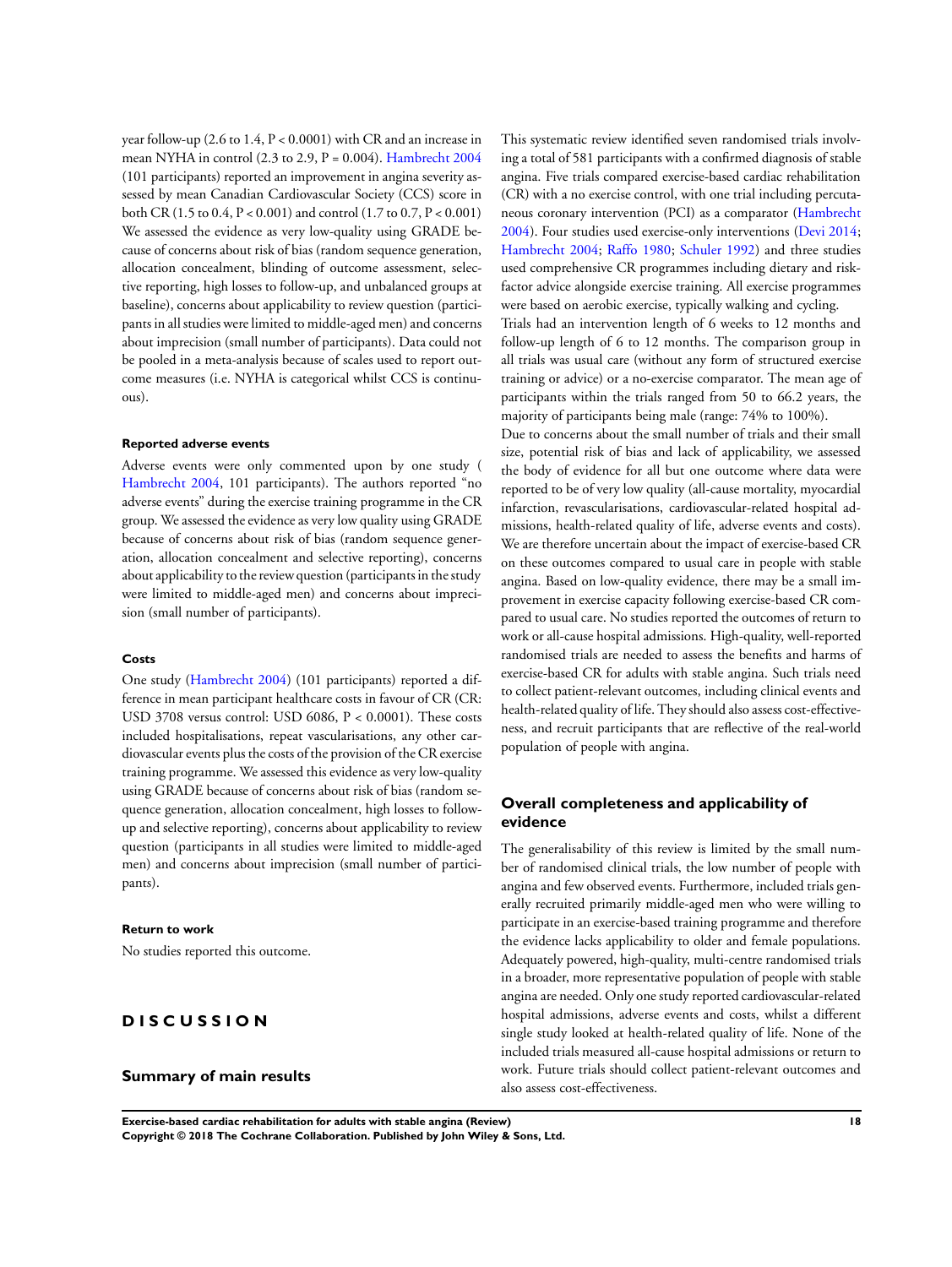### **Quality of the evidence**

Using GRADE methodology we assessed the quality of the evidence for all outcomes where data were reported to be of very low-quality, with the exception of exercise capacity, which we assessed as being low quality (see [Summary of findings for the main](#page-5-0) [comparison\)](#page-5-0).

In terms of risk of bias, the majority of studies reported unclear randomisation processes and unclear concealment of randomisation. A lack of blinding resulted in a high risk of detection bias in one trial, and high numbers of participants lost to follow-up resulted in a risk of attrition bias in two trials. Two trials were at high risk of outcome reporting bias. One trial was at high risk of imbalance between groups at baseline and three were at high risk of bias due to not receiving comparable care in addition to the intervention. The reporting of details was poorer in the older studies (from the year 2000 and earlier); this meant we had to assign assessments of unclear risk of bias in many domains.

Six outcomes (mortality, myocardial infarction, revascularisations, cardiovascular-related hospital admissions, severity of angina and costs) were assessed in trials consisting of middle-aged men (over 50 years old), which raises concerns about indirectness and whether the review findings are applicable to women and older populations.

We also had concerns about imprecision, either due to the low number of participants, or due to wide confidence intervals which included potential for important harm or benefit (or both) for eight outcomes (mortality, myocardial infarction, revascularisations, health-related quality of life, exercise capacity, cardiovascular hospital admissions, severity of angina and costs).

#### **Potential biases in the review process**

We conducted the review according to the methods provided in the *Cochrane Handbook for Systematic Review of Interventions* ( [Higgins 2011](#page-21-0)). We followed our peer-reviewed and pre-published protocol in order to avoid biases during the conduct and write-up of the review. In addition, we performed a comprehensive literature search to identify published and unpublished trials. We contacted study authors for further information.

During the screening process, we found studies that included a mixed population of people with coronary heart disease, but did not provide a separate reporting and analysis of the participants with stable angina. We were therefore unable to include these studies. In many studies, we found clinical event data (e.g. mortality data) in the trial descriptions of losses to follow-up, rather than being formally stated as outcomes.

If in updated versions of this review we include data from studies where the majority of a mixed population had stable angina, we will exclude these studies in a sensitivity analysis to explore their impact on the main analyses.

An additional issue is that morbidity is considered as more than

one primary outcome in our analyses (MI, CABG/PCI, all-cause hospital admissions). Likewise, two different dimensions of quality of life are reported. Therefore there are a total of eight measures of our primary outcomes. There is a strong risk of introducing multiplicity arising from the multiple measures of effects.

### **Agreements and disagreements with other studies or reviews**

Our scoping searches confirmed that no systematic review has been conducted specifically assessing the impact of exercise-based CR in a population of people with stable angina. A recent Cochrane Review and meta-analysis of 63 trials, which randomised 14,486 participants with coronary heart disease (including angina) to exercise-based CR or a no-exercise control, showed that exercisebased CR led to a reduction in cardiovascular mortality (risk ratio (RR) 0.74, 95% CI 0.64 to 0.86), hospital admissions (RR 0.82, 95% CI 0.70 to 0.96) and improved health-related quality of life [\(Anderson 2016\)](#page-21-0). The five trials of people with stable angina included in this present Cochrane Review were included in this previous review.

### **A U T H O R S ' C O N C L U S I O N S**

#### **Implications for practice**

The impact of exercise-based cardiac rehabilitation (CR) for adults with stable angina is uncertain due to the quality of the evidence being low to very low. However, it may be associated with a small increase in exercise capacity compared to no exercise control.These findings are largely in contrast with current American College of Cardiology/American Heart Association and European Society of Cardiology guidelines, which recommend CR for people with coronary heart disease including stable angina ([Fihn 2012;](#page-21-0) [Montalescot 2013](#page-21-0); [Smith 2011](#page-21-0)).

#### **Implications for research**

Given the substantial body of randomised trial evidence available in myocardial infarction patients, and those with post-coronary artery bypass graft or percutaneous coronary intervention, it is perhaps surprising that there is not currently a stronger evidence base for exercise-based CR for stable angina. There is a need for well-conducted randomised controlled trials of exercise-based CR compared to no intervention. Such trials should seek to recruit representative samples of patients with stable angina. They should also collect outcomes that include validated health-related quality of life measures, report clinical events including mortality and hospital admission, and assess costs and cost-effectiveness.

Future trials should publish their study protocols according to the Recommendations for Interventional Trials (SPIRIT) guidelines

**Exercise-based cardiac rehabilitation for adults with stable angina (Review) 19 Copyright © 2018 The Cochrane Collaboration. Published by John Wiley & Sons, Ltd.**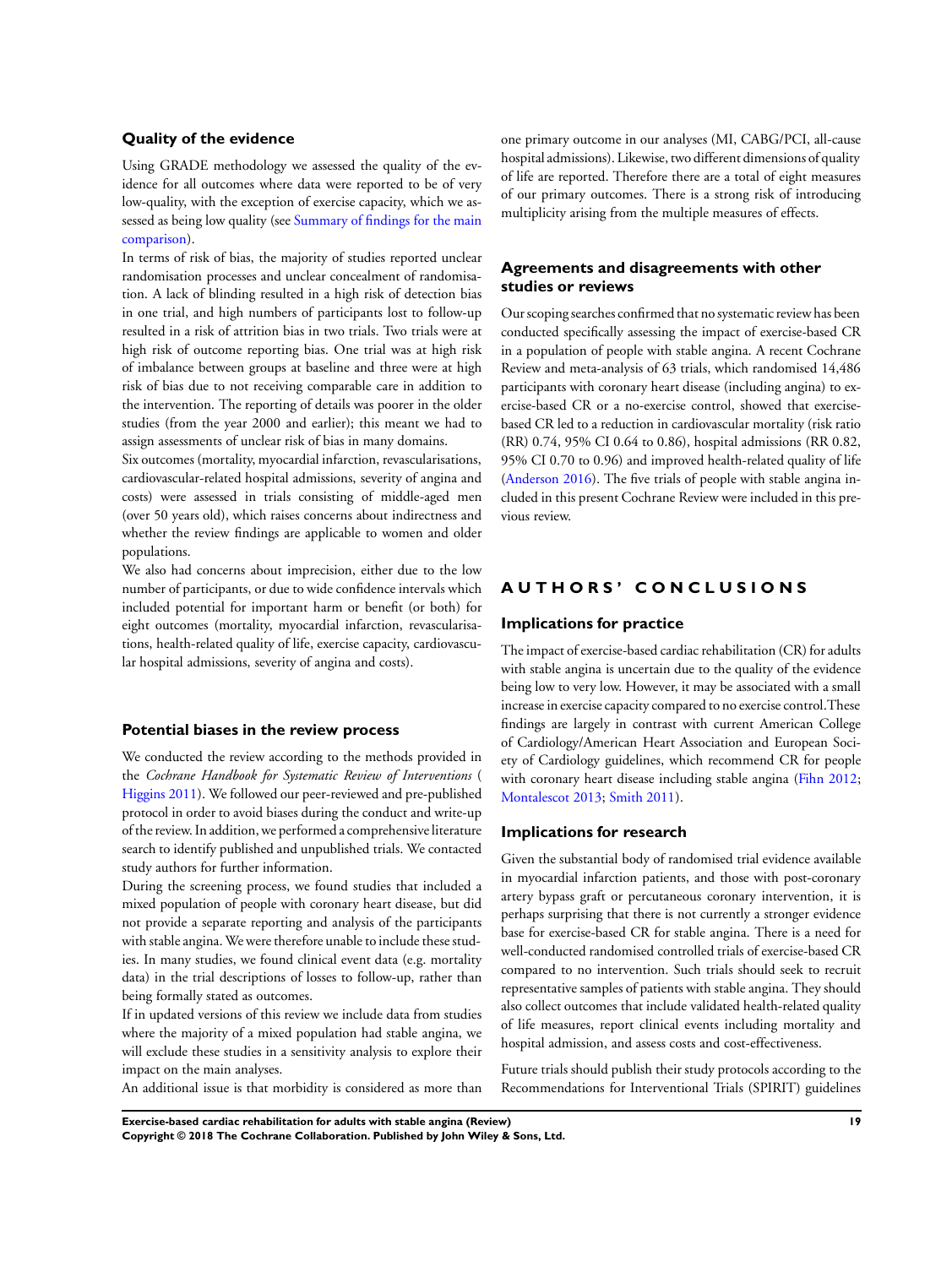<span id="page-21-0"></span>and report their methods and results according to the Consolidated Standards of Reporting Trials (CONSORT) extension statement for non-pharmacological trials (Chan 2013; [www.consort](http://www.consort-statement.org)[statement.org\)](http://www.consort-statement.org).

### **A C K N O W L E D G E M E N T S**

The review authors thank the Cochrane Heart editorial team for their support. The review authors would also like to express their sincere thanks for the professional and timely handling of the review process by HelenWakeford and Cochrane Fast-Track team.

### **R E F E R E N C E S**

### **References to studies included in this review**

#### **Devi 2014** *{published data only}*

Devi R, Powell J, Singh S. A web-based program improves physical activity outcomes in a primary care angina population: Randomized controlled trial. *Journal of Medical Internet Research* 2014;**16**(9):e186, 1-12.

#### **Hambrecht 2004** *{published data only}*

Hambrecht R, Walther C, Möbius-Winkler S, Gielen S, Linke A, Conradi K, et al. Percutaneous coronary angioplasty compared with exercise training in patients with stable coronary artery disease: a randomized trial. *Circulation* 2004;**109**(11):1371–8.

#### **Jiang 2007** *{published data only}*

Jiang X, Sit JW, Wong TKS. A nurse-led cardiac rehabilitation programme improves health behaviours and cardiac physiological risk parameters: evidence from Chengdu, China. *Journal of Clinical Nursing* 2007;**16**: 1886–97.

#### **Manchanda 2000** *{published data only}*

Manchanda SC, Narang R, Reddy KS, Sachdeva U, Prabhakaran D, Dharmanand S, et al. Retardation of coronary atherosclerosis with yoga lifestyle intervention. *The Journal of the Association of Physicians of India* 2000;**48** (7):687–94.

### **Raffo 1980** *{published data only}*

Raffo JA, Luksic IY, Kappagoda CT, Mary DA, Whitaker W, Linden RJ. Effects of physical training on myocardial ischaemia in patients with coronary artery disease Effects of physical training on myocardial ischaemia in patients with coronary artery disease. *British Heart Journal* 1980;**43**(3): 262–9.

#### **Schuler 1992** *{published data only}*

Niebauer J, Hambrecht R, Marburger C, Hauer K, Velich T, von Hodenberg E, et al. Physical exercise and low-fat diet on collateral vessel formation in stable angina pectoris and

angiographically confirmed coronary artery disease. *The American Journal of Cardiology* 1995;**76**(11):771–5. Schuler G, Hambrecht R, Schlierf G, Niebauer J, Hauer K, Neumann J, et al. Regular physical exercise and low-fat diet effects on progression of coronary artery disease. *Circulation* 1992;**86**(1):1–11.

#### **Todd 1991** *{published data only}*

Todd IC, Bradnam MS, Cooke MB, Ballantyne D. Effects of daily high-intensity exercise on myocardial perfusion in Angina Pectoris. *The American Journal of Cardiology* 1991; **68**(17):1593–9.

### **References to studies excluded from this review**

#### **Back 2008** *{published data only}*

Back M, Wennerblom B, Wittboldt S, Cider A. Effects of high frequency exercise in patients before and after elective percutaneous coronary intervention. *European Journal of Cardiovascular Nursing* 2008;**7**(4):307–13.

#### **Byrkjeland 2015** *{published data only}*

Byrkjeland R, Njerve IU, Anderssen SH, Arnesen H, Seljeflot I, Solheim S. Effects of exercise training on HbA1c and VO2peak in patients with type 2 diabetes and coronary artery disease: A randomised clinical trial. *Diabetes and Vascular Disease Research* 2015;**12**(5):325–33.

#### **Jiang 2013** *{published data only}*

Jiang YR, Maddison L, Pfaeffli R, Whittaker R, Stewart A, Kerr G, et al. HEART exercise and remote technologies (HEART): A randomized controlled trial. *Clinical Trials* 2013;**10**(2):S47–S48.

#### **Johnson 2009** *{published data only}*

Johnson NA, Lim LLY, Bowe SJ. Multicenter randomized controlled trial of a home walking intervention after outpatient cardiac rehabilitation on health-related quality of life in women. *European Journal of Cardiovascular Prevention and Rehabilitation* 2009;**16**(5):633–7.

**Exercise-based cardiac rehabilitation for adults with stable angina (Review) 20**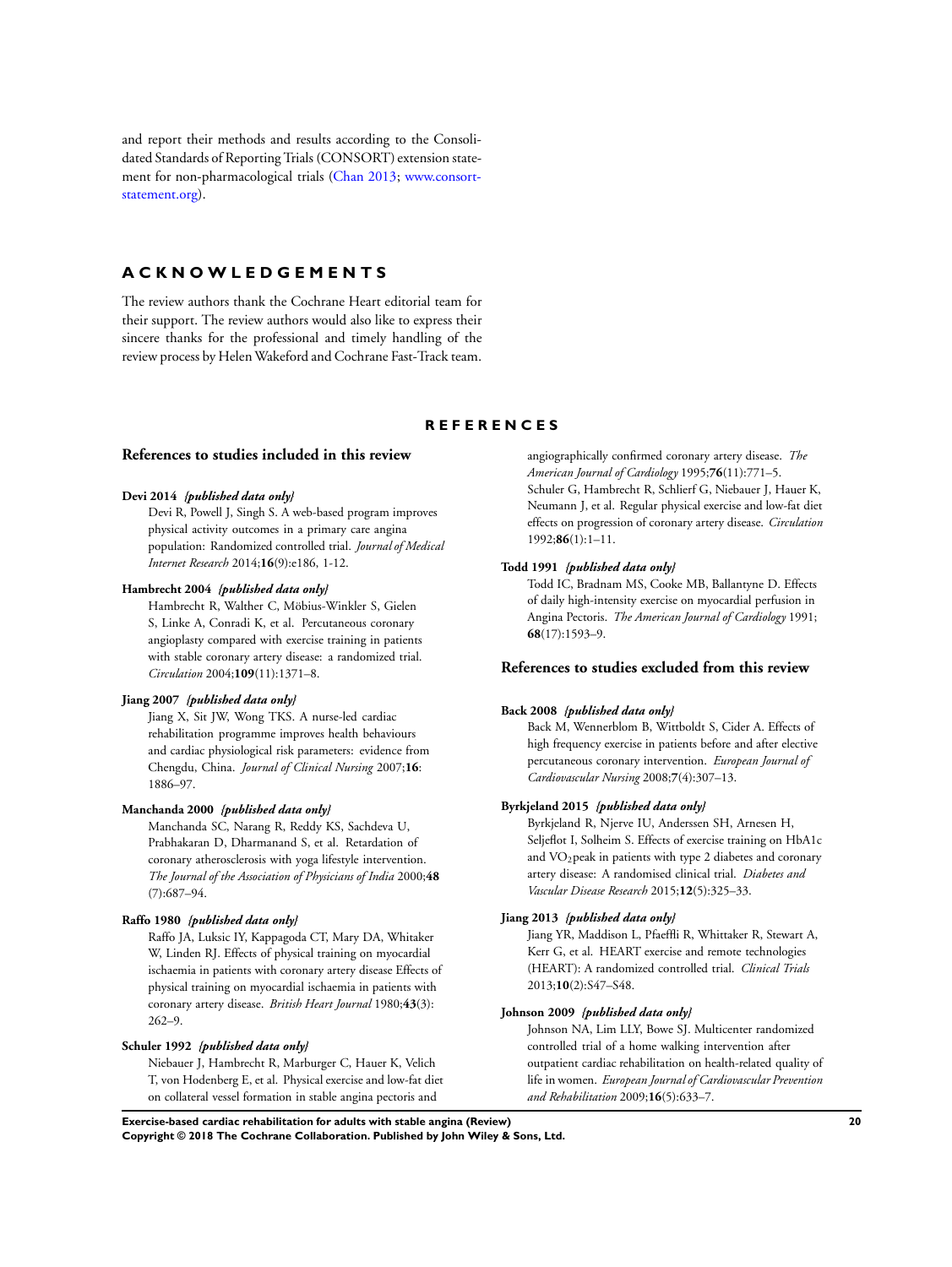#### **Kay 2000** *{published data only}*

Kay P, Kittelson J, Stewart RA. Relation between duration and intensity of first exercise and "warm up" in ischaemic heart disease. *Heart* 2000;**83**(1):17–21.

#### **Linxue 1999** *{published data only}*

Linxue LR, Nohara S, Makita R, Hosokawa T, Hata K, Okuda H, et al. Effect of long-term exercise training on regional myocardial perfusion changes in patients with coronary artery disease. *Japanese Circulation Journal* 1999; **63**(2):73–8.

#### **Malmborg 1974** *{published data only}*

Malmborg RO, Isacsson SO, Kallivroussis G. The effect of beta blockade and/or physical training in patients with angina pectoris. *Current Therapeutic Research, Clinical & Experimental* 1974;**16**(3):171–83.

#### **Menna 1977** *{published data only}*

Menna J, Ferreiros E, Saglietti J. Rehabilitation of different forms of coronary heart disease. A prospective randomized trial and follow up of three groups of patients. *Cardiology* 1977;**62**(2):70.

#### **Michalsen 2006** *{published data only}*

Michalsen A, Knoblauch TN, Lehmann N, Grossman P, Kerkhoff G, Wilhelm FH, et al. Effects of lifestyle modification on the progression of coronary atherosclerosis, autonomic function, and angina--the role of GNB3 C825T polymorphism. *American Heart Journal* 2006;**151**(4): 870–7.

#### **Myers 1987** *{published data only}*

Myers J, Ahnve S, Froelicher V, Sullivan M, Friis R. Influence of exercise training on spatial R-wave amplitude in patients with coronary artery disease. *Journal of Applied Physiology* 1987;**62**(3):1231–5.

#### **Onishi 2010** *{published data only}*

Onishi T, Shimada K, Sato H, Seki E, Watanabe Y, Sunayama S, et al. Effects of phase III cardiac rehabilitation on mortality and cardiovascular events in elderly patients with stable coronary artery disease. *Circulation Journal* 2010;**74**(4):709–14.

#### **Sullivan 1985** *{published data only}*

Sullivan M, Ahnve S, Froelicher VF, Meyers J. The influence of exercise training on the ventilatory threshold of patients with coronary heart disease. *American Heart Journal* 1985; **109**(3):458–63.

#### **Wang 2014** *{published data only}*

Wang W, Chan S, He HG. Developing and testing a mobile application programme to support self-management in patients with stable angina: a feasibility study. *Studies in Health Technology & Informatics* 2014;**201**:241–8.

### **Weberg 2013** *{published data only}*

Weberg M, Hjermstad MJ, Hilmarsen CW, Oldervoll L. Inpatient cardiac rehabilitation and changes in self-reported health related quality of life - a pilot study. *Annals of Physical and Rehabilitation Medicine* 2013;**56**(5):342–55.

### **References to ongoing studies**

#### **NCT00350922** *{published data only}*

NCT00350922. A clinical trial of a self-management education program for people with chronic stable angina. https://clinicaltrials.gov/show/nct00350922 2005 (date accessed: 01 Sept 2017).

#### **NCT01147952** *{published data only}*

Bourke L, Tew GA, Milo M, Crossman DC, Saxton JM, Chico TJ. Study protocol: a randomised controlled trial investigating the effect of exercise training on peripheral blood gene expression in patients with stable angina. *BMC Public Health* 2010;**10**:620.

#### **Additional references**

#### **Anderson 2016**

Anderson L, Thompson DR, Oldridge N, Zwisler AD, Rees K, Martin N, et al. Exercise-based cardiac rehabilitation for coronary heart disease. *Cochrane Database of Systematic Reviews* 2016, Issue 1. [DOI: 10.1002/ 14651858.CD001800.pub3

#### **Anderson 2016a**

Anderson L, Dall CH, Nguyen TT, Burgess L, Taylor RS. Exercise-based cardiac rehabilitation in heart transplant recipients. *Cochrane Database of Systematic Reviews* 2016, Issue 6. [DOI: 10.1002/14651858.CD012264

#### **BACPR 2012**

British Association for Cardiovascular Prevention and Rehabilitation. The BACPR standards and core components for cardiovascular disease prevention and rehabilitation, 2nd edition. www.bacpr.com/resources/ 46C BACPR Standards and Core Components 2012.pdf (accessed 20 April 2016).

#### **Beswick 2004**

Beswick AD, Rees K, Griebsch I, Taylor FC, Burke M, West RR, et al. Provision, uptake and cost of cardiac rehabilitation programmes: improving services to underrepresented groups. *Health Technology Assessment* 2004;**8** (iii-iv,ix-x):1–152.

#### **BHF 2014**

British Heart Foundation. Cardiovascular Disease Statistics 2014. British Heart Foundation Centre on Population

Approaches for Non Communicable Disease Prevention, Nuffield Department of Population Health, University of Oxford 2014.

#### **Brown 2011**

Brown JPR, Clark AM, Dalal H, Welch K, Taylor RS. Patient education in the management of coronary heart disease. *Cochrane Database of Systematic Reviews* 2011, Issue 12. [DOI: 10.1002/14651858.CD008895

#### **Chan 2013**

Chan AW, Tetzlaff JM, Altman DG, Laupacis A, Gøtzsche PC, Krlez a-Jeric K, et al. SPIRIT 2013 statement: defining standard protocol items for clinical trials. *Annals of internal medicine* 2013;**158**(3):200–7.

**Exercise-based cardiac rehabilitation for adults with stable angina (Review) 21 Copyright © 2018 The Cochrane Collaboration. Published by John Wiley & Sons, Ltd.**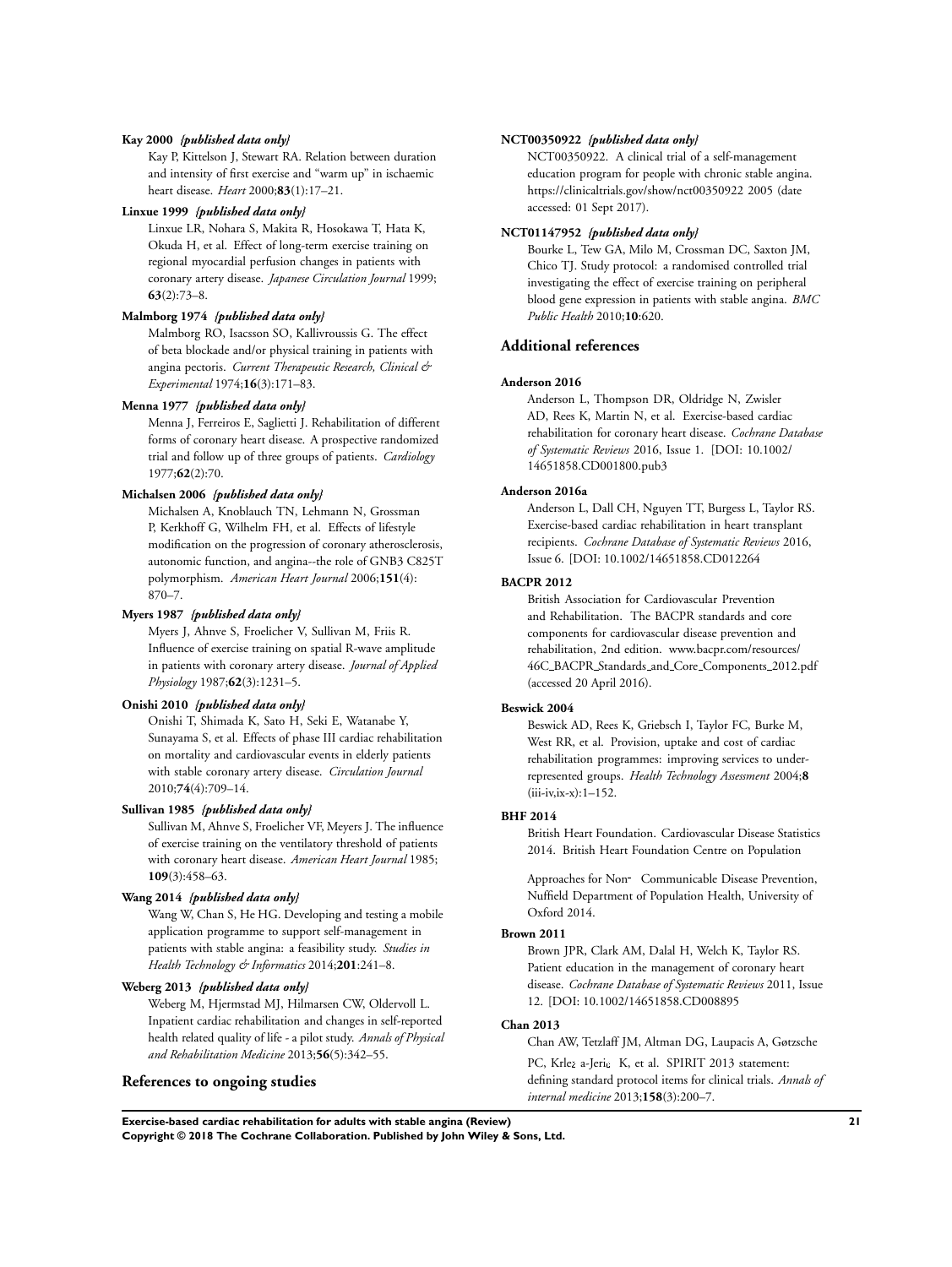#### **Clark 2012**

Clark AM, King-Shier KM, Thompson DR, Spaling MA, Duncan AS, Stone JA, et al. A qualitative systematic review of influences on attendance at cardiac rehabilitation programs after referral. *American Heart Journal* 2012;**164** (6):835–45.

#### **Clausen 1976**

Clausen JP, Trap-Jensen J. Heart rate and arterial blood pressure during exercise in patients with angina pectoris: effects of exercise training and of nitroglycerin. *Circulation* 1976;**53**:436-42.

#### **Cohen 1988**

Cohen J. *Statistical power analysis in the behavioural sciences*. 2nd Edition. Hillsdale, New Jersey: Lawrence Erlbaum Associates Inc, 1988.

#### **Crea 1990**

Crea F, Pupita G, Galassi AR, El-Tamimi H, Kaski JC, Davies G, et al. Role of adenosine in pathogenesis of angina pain. *Circulation* 1990;**81**:164–72.

#### **Egger 1997**

Egger M, Davey Smith G, Schneider M, Minder C. Bias in meta-analysis detected by a simple, graphical test. *BMJ* 1997;**315**:629–34.

#### **Fihn 2012**

Fihn SD, Gardin JM, Abrams J, Berra K, Blankenship JC, Dallas AP. ACCF/AHA/ACP/AATS/PCNA/SCAI/STS Guideline for the Diagnosis and Management of Patients With Stable Ischemic Heart Disease. *Journal of American College of Cardiologists* 2012;**60**(24):e44–e164.

#### **Foreman 1999**

Foreman RD. Mechanisms of cardiac pain. *Annual Review of Physiology* 1999;**61**:143.

#### **GRADEpro GDT 2015**

GRADEpro GTD: GRADEpro Guideline Development Tool [software]. McMaster University, 2015 (developed by Evidence Prime, Inc). Available from www.gradepro.org.

#### **Hambrecht 2000**

Hambrecht R, Wolff A, Gielen S, Linke A, Hofer J, Erbs S, et al. Effect of exercise on coronary endothelial function in patients with coronary artery disease. *New England Journal of Medicine* 2000;**342**:454-60.

#### **Hemingway 2006**

Hemingway H, McCallum A, Shipley M, Manderbacka K, Martikainen P, Keskimaki I. Incidence and prognostic implications of stable angina pectoris among women and men. *Journal of the American Medical Association* 2006;**295**: 1404-11.

#### **Heran 2008a**

Heran BS, Wong MM, Heran IK, Wright JM. Blood pressure lowering efficacy of angiotensin converting enzyme (ACE) inhibitors for primary hypertension. *Cochrane Database of Systematic Reviews* 2008, Issue 4. [DOI: 10.1002/14651858.CD003823.pub2

#### **Heran 2008b**

Heran BS, Wong MMY, Heran IK, Wright JM. Blood pressure lowering efficacy of angiotensin receptor blockers for primary hypertension. *Cochrane Database of Systematic Reviews* 2008, Issue 4. [DOI: 10.1002/ 14651858.CD003822.pub2

#### **Higgins 2011**

Higgins JPT, Green S (editors). *Cochrane Handbook for Systematic Reviews of Interventions Version 5.1.0 [updated March 2011] The Cochrane Collaboration. Available from handbook.cochrane.org*. The Cochrane Collaboration, 2011.

#### **Karmali 2014**

Karmali KN, Davies P, Taylor F, Beswick A, Martin N, Ebrahim S. Promoting patient uptake and adherence in cardiac rehabilitation. *Cochrane Database of Systematic Reviews* 2014, Issue 6. [DOI: 10.1002/ 14651858.CD007131.pub3

#### **Lavie 2011**

Lavie CJ, Milani RV, O'Keefe JH, Lavie TJ. Impact of exercise training on psychological risk factors. *Progress in Cardiovascular Diseases* 2011;**53**:464-70.

#### **Lavie 2015**

Lavie CJ, Arena R, Swift DL, Johannsen NM, Sui X, Lee DC, et al. Exercise and the cardiovascular system: clinical science and cardiovascular outcomes. *Circulation Research* 2015;**117**(2):207–19.

#### **Lefebvre 2011**

Lefebvre C, Manheimer E, Glanville J. Chapter 6: Searching for studies. In: Higgins JPT, Green S editor(s). *Cochrane Handbook for Systematic Reviews of Interventions. Version 5.1 [updated March 2011]*. The Cochrane Collaboration, 2011. Available from www.cochrane-handbook.org.

#### **Lewin 2010**

Lewin RJP, Petre C, Morton V, Onion N, Mortzou G. The National Audit of Cardiac Rehabilitation: 4th Annual Statistical Report 2010. British Heart Foundation, London 2010.

#### **Montalescot 2013**

Montalescot G, Sechtem U, Achenbach S, Andreotti F, Arden C, Budaj A, et al. 2013 ESC guidelines on the management of stable coronary artery disease. *European Heart Journal* 2013;**34**(38):2949–3003.

#### **NACR 2016**

British Heart Foundation. The National Audit of Cardiac Rehabilitation; Annual Statistical Report. www.cardiacrehabilitation.org.uk/docs/ BHF NACR Report 2016.pdf 2016 (accessed 01 June 2017).

#### **NHLBI 2012**

National Heart, Lung and Blood Institute. 2012 NHLBI Morbidity and Mortality Chart Book. Bethesda, MD 2012.

#### **NICE 2011**

National institute for Health and Clinical Excellence. CG126: Stable Angina (Full Guideline). National Clinical Guidelines Centre, London 2011.

**Exercise-based cardiac rehabilitation for adults with stable angina (Review) 22 Copyright © 2018 The Cochrane Collaboration. Published by John Wiley & Sons, Ltd.**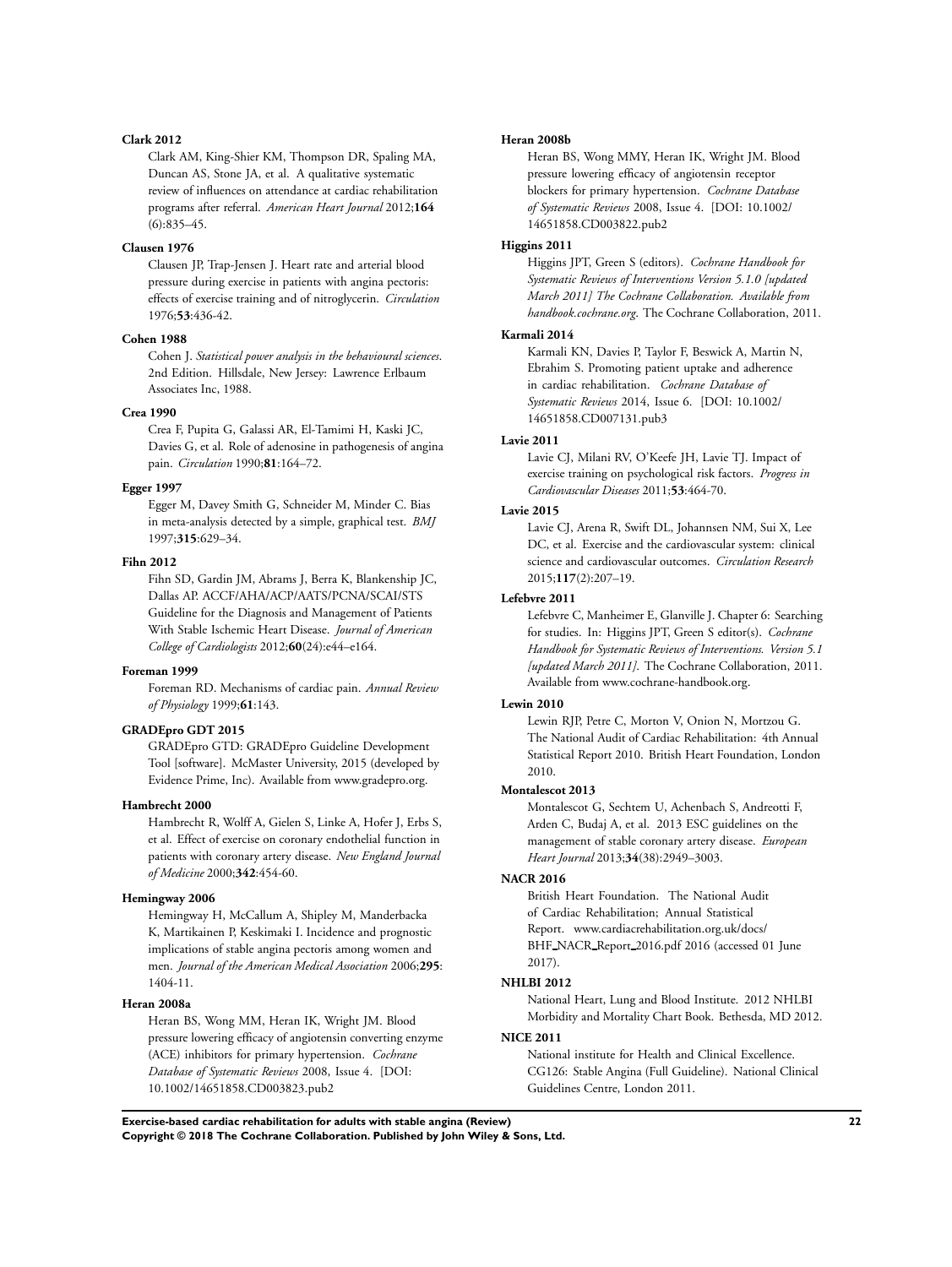#### **Pavy 2006**

Pavy B, Iliou MC, Meurin P, Tabet JY, Corone S. Safety of exercise training for cardiac patients: results of the French registry of complications during cardiac rehabilitation. *Arch Intern Med* 2006;**166**:2329–34.

#### **RevMan 2014 [Computer program]**

The Cochrane Collaboration. Review Manager (RevMan). Version 5.3. Copenhagen: The Nordic Cochrane Centre: The Cochrane Collaboration, 2014.

#### **Schünemann 2011**

Schünemann HJ, Oxman AD, Vist GE, Higgins JPT, Deeks JJ, Glasziou P, et al. Chapter 12: Interpreting results and drawing conclusions. In: Higgins JPT, Green S (editors), Cochrane Handbook for Systematic Reviews of Interventions. Available from www.cochranehandbook.org.

#### **Sibilitz 2016**

Sibilitz KL, Berg SK, Tang LH, Risom SS, Gluud C, Lindschou J, et al. Exercise-based cardiac rehabilitation for adults after heart valve surgery. *Cochrane Database of Systematic Reviews* 2016, Issue 3. [DOI: 10.1002/ 14651858.CD010876

#### **Smith 2011**

Smith SC, Benjamin EJ, Bonow RO, Braun LT, Creager MA, Franklin BA, et al. AHA/ACCF secondary prevention and risk reduction therapy for patients with coronary and other atherosclerotic vascular disease: 2011 update: a guideline from the American Heart Association and American College of Cardiology Foundation endorsed by the World Heart Federation and the Preventive Cardiovascular Nurses Association. *Journal of the American college of cardiology* 2011;**58**(23):2432–46.

#### **StataCorp 2013 [Computer program]**

StataCorp. Stata Statistical Software: Release 13. College Station, TX: StataCorp, 2013.

#### **Taylor 2006**

Taylor RS, Unal B, Critchley JA, Capewell S. Mortality reductions in patients receiving exercise-based cardiac rehabilitation: How much can be attributed to cardiovascular risk factors improvements?. *European Journal of Cardiopulmonary Rehabilitation* 2006;**136**:369–74.

#### **Taylor 2010**

Taylor RS, Dalal H, Jolly K, Moxham T, Zawada A. Homebased versus centre-based cardiac rehabilitation. *Cochrane Database of Systematic Reviews* 2010, Issue 1. [DOI: 10.1002/14651858.CD007130.pub2

#### **Taylor 2014**

Taylor RS, Sagar VA, Davies EJ, Briscoe S, Coats AJS, Dalal H, et al. Exercise-based rehabilitation for heart failure. *Cochrane Database of Systematic Reviews* 2014, Issue 4. [DOI: 10.1002/14651858.CD003331.pub4

#### **Taylor 2015**

Taylor RS, Dalal H, Jolly K, Zawada A, Dean SG, Cowie A, et al. Home-based versus centre-based cardiac rehabilitation. *Cochrane Database of Systematic Reviews* 2015, Issue 8. [DOI: 10.1002/14651858.CD007130

### **Van Camp 1986**

Van Camp SP, Peterson RA. Cardiovascular complications of outpatient cardiac rehabilitation programs. *JAMA* 1986; **256**:1160–3.

#### **Vos 2012**

Vos T, Flaxman AD, Naghavi M, Lozano R, Michaud C, Ezzati M, et al. Years lived with disability (YLDs) for 1160 sequelae of 289 diseases and injuries 1990-2010: a systematic analysis for the Global Burden of Disease Study 2010. *Lancet* 2012;**380**(9859):2163–96.

#### **WHO 2014**

World Health Organization. The top 10 causes of death. Fact sheet No. 310. www.who.int/mediacentre/factsheets/ fs310/en/ Updated Jan 2017.

∗ *Indicates the major publication for the study*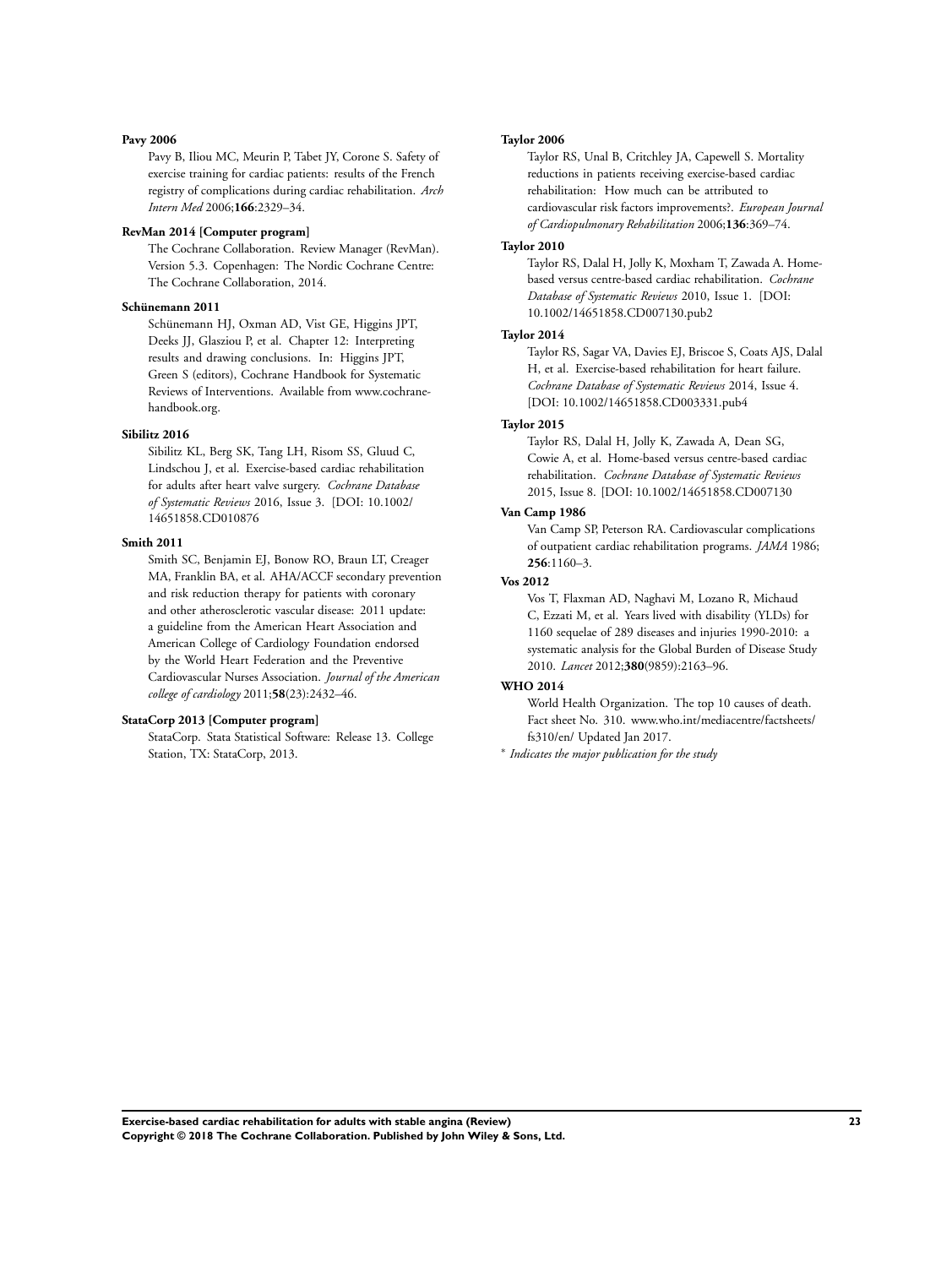## <span id="page-25-0"></span>**CHARACTERISTICS OF STUDIES**

## **Characteristics of included studies** *[ordered by study ID]*

### **[Devi 2014](#page-21-0)**

| Methods       | Study design: RCT<br>No. of centres: 1<br><b>Country:</b> United Kingdom<br><b>Dates participants recruited:</b> September 2008-February 2010<br><b>When randomised:</b> after written consent and all baseline measures were collected (ap-<br>proximately 48 hours)<br>Maximum follow up: 6 months                                                                                                                                                                                                                                                                                                                                                                                                                                                                                                                                                                                                                                                                                                                                                                                                                                                                                                                     |
|---------------|--------------------------------------------------------------------------------------------------------------------------------------------------------------------------------------------------------------------------------------------------------------------------------------------------------------------------------------------------------------------------------------------------------------------------------------------------------------------------------------------------------------------------------------------------------------------------------------------------------------------------------------------------------------------------------------------------------------------------------------------------------------------------------------------------------------------------------------------------------------------------------------------------------------------------------------------------------------------------------------------------------------------------------------------------------------------------------------------------------------------------------------------------------------------------------------------------------------------------|
| Participants  | Inclusion criteria: confirmed diagnosis of stable angina, able to read and speak fluent<br>English, had regular access to the Internet, were computer literate and had not had<br>conventional cardiac rehabilitation within the previous year<br><b>Exclusion criteria:</b> unstable angina, significant cardiac arrhythmia, any co-morbidities<br>preventing physical activity, or were severely anxious/depressed. Severely anxious/de-<br>pressed participants were excluded by eliminating anyone with a history of being pre-<br>scribed medication for either anxiety or depression<br>N randomised: total: 94; intervention: 48; comparator: 46 (47 randomised to compara-<br>tor but 1 dropped out at baseline)<br>Diagnosis (% of participants):<br>• Angina pectoris: intervention: 100%; comparator: 100%<br>• Previous AMI: not reported<br>• Previous PCI: intervention: 35%; comparator: 49%<br>• Previous CABG: intervention: 21%; comparator: 14%<br>• Acute coronary event: not reported<br><b>Age (mean ±SD):</b> total: 66.24; intervention: 66.27±8.35; comparator: 66.20±10.06<br><b>Percentage male:</b> total: 74%; intervention: 71%; comparator: 78%<br>Ethnicity: 91% White British, 9% other |
| Interventions | <b>Description:</b> online web-based intervention with physical activity measured over a 2-<br>day period using a monitor<br>The intervention was delivered at home via the Internet and called 'ActivateYourHeart'<br>Individuals were given tailored goals for exercise.<br>The programme aimed to improve participants' cardiac risk profile within 4 stages and<br>was designed to be completed within 6 weeks. Baseline data were used to set indi-<br>vidualised, tailored goals focused on exercise, diet, emotions and smoking behaviour.<br>The intervention used the following behaviour change techniques: setting/reviewing<br>behavioural goals, self-monitoring, feedback on behaviour, graded tasks, social reward,<br>providing information about health consequences, and reducing negative emotions.<br>Components: exercise, education and behaviour change techniques<br>Modality: being "physically active". This was determined by online assessment by meet-<br>ing goals (online exercise diary)<br>Dose: individualised daily exercise (most commonly walking)<br><b>Length of session:</b> not reported<br>Frequency: daily<br>Intensity: "moderate"                                           |

**Exercise-based cardiac rehabilitation for adults with stable angina (Review) 24**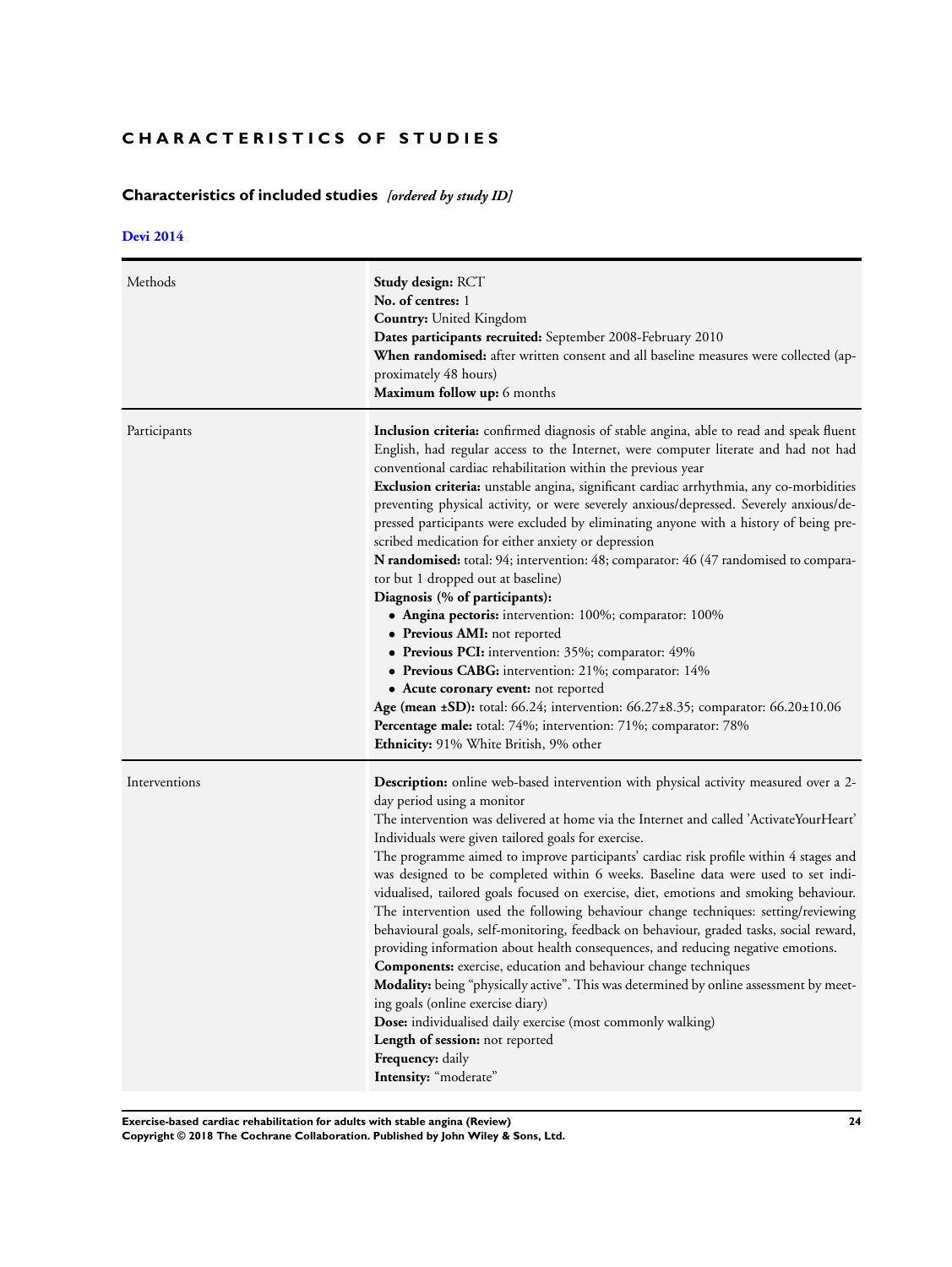### **[Devi 2014](#page-21-0)** (*Continued)*

|              | Resistance training included? Not reported<br><b>Total duration:</b> 6 weeks<br>Intermittent nurse or exercise specialist support?<br>Programme users could initiate contact with cardiac rehabilitation nurses for advice and<br>support via an online email link or by joining a scheduled synchronized chat room held<br>on a weekly basis. The cardiac nurses were based at University Hospitals of Leicester.<br>Co-interventions: diet (e.g. eating more fruit/vegetables and reducing salt intake), emo-<br>tions (e.g. managing stress and other negative emotions), and smoking (e.g. reduce<br>cigarette smoking if relevant) goals were also set<br>Comparator: |
|--------------|----------------------------------------------------------------------------------------------------------------------------------------------------------------------------------------------------------------------------------------------------------------------------------------------------------------------------------------------------------------------------------------------------------------------------------------------------------------------------------------------------------------------------------------------------------------------------------------------------------------------------------------------------------------------------|
|              | <b>Description:</b> participants continued with treatment as usual from their GP and received<br>no further contact from the researcher until the 6-week follow-up. Usual care in primary<br>care for this population in the UK constitutes being placed on a CHD register and<br>attending an annual check of risk factor management, usually with a practice nurse.<br>Co-interventions: not reported                                                                                                                                                                                                                                                                    |
| Outcomes     | HRQL and anxiety and depression (assessed using validated instruments (Seattle Angina<br>Questionnaire (SAQ) and The MacNew questionnaire))                                                                                                                                                                                                                                                                                                                                                                                                                                                                                                                                |
| <b>Notes</b> | The exercise was self-directed and documented by participants and not led by clinicians<br>Trial was registered with the ISRCTN registry. Registration number: ISRCTN90110503                                                                                                                                                                                                                                                                                                                                                                                                                                                                                              |

### *Risk of bias*

| <b>Bias</b>                                                                  | Authors' judgement | Support for judgement                                                                                                                                                                                                        |
|------------------------------------------------------------------------------|--------------------|------------------------------------------------------------------------------------------------------------------------------------------------------------------------------------------------------------------------------|
| Random sequence generation (selection Low risk<br>bias)                      |                    | "A computerized block randomization list<br>was produced by our departmental statisti-<br>cian"                                                                                                                              |
| Allocation concealment (selection bias)                                      | Low risk           | "Allocation concealment was achieved by<br>sequentially numbered sealed envelopes,<br>opened after baseline data collection for<br>each participant by the researcher carrying<br>out the fieldwork"                         |
| Blinding of outcome assessment (detection High risk<br>bias)<br>All outcomes |                    | "Participants and the outcome assessor<br>were not blinded to group allocation"                                                                                                                                              |
| Incomplete outcome data (attrition bias)<br>All outcomes                     | Low risk           | All withdrawals and dropouts described,<br>with similar reasons for missing outcome<br>data comparable across groups<br>10/95 (11% attrition) dropped out at 6<br>weeks and 21/95 (23% attrition) dropped<br>out at 6 months |
| Selective reporting (reporting bias)                                         | High risk          | Two intended outcomes (cost and level of<br>positivity) originally reported in the trial                                                                                                                                     |

**Exercise-based cardiac rehabilitation for adults with stable angina (Review) 25**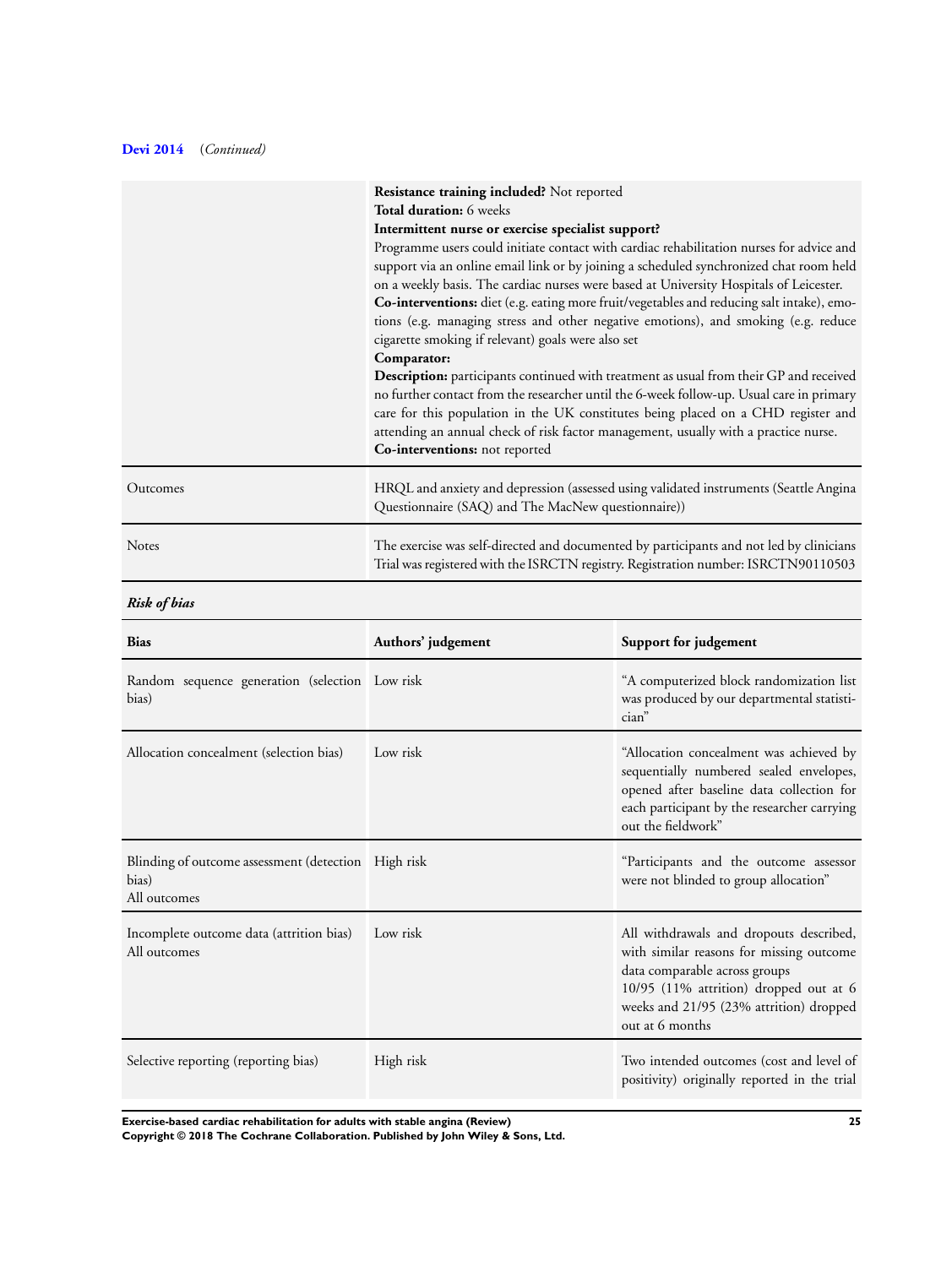### **[Devi 2014](#page-21-0)** (*Continued)*

|                                                                      |          | protocol were not reported or mentioned<br>in the full report                                                                                                                                                                                                                                                                                                                                                                                                                                                                                                                                                                                                                                                                                                                                                                                 |
|----------------------------------------------------------------------|----------|-----------------------------------------------------------------------------------------------------------------------------------------------------------------------------------------------------------------------------------------------------------------------------------------------------------------------------------------------------------------------------------------------------------------------------------------------------------------------------------------------------------------------------------------------------------------------------------------------------------------------------------------------------------------------------------------------------------------------------------------------------------------------------------------------------------------------------------------------|
| Groups balanced at baseline                                          | Low risk | Demographic characteristics<br>of both<br>groups were well balanced                                                                                                                                                                                                                                                                                                                                                                                                                                                                                                                                                                                                                                                                                                                                                                           |
| Groups received comparable care except High risk<br>the intervention |          | Intervention group participants were of-<br>fered a 6-week web-based rehabilitation<br>programme while control group received<br>usual care by GP that set individualized tai-<br>lored goals focused on exercise (e.g. being<br>physically active for 30 minutes, 5 times a<br>week), diet (e.g. eating more fruit/vegeta-<br>bles and reducing salt intake), emotions (e.<br>g. managing stress and other negative emo-<br>tions), and smoking (e.g. reduce cigarette<br>smoking if relevant)<br>"The program also contained information<br>to help users understand heart disease. Pro-<br>gram users could initiate contact with car-<br>diac rehabilitation nurses for advice and<br>support via an online email link or by join-<br>ing a scheduled synchronized chat room<br>held on a weekly basis."<br>Not offered to control group. |

### **[Hambrecht 2004](#page-21-0)**

| Methods      | <b>Study design: RCT</b><br>No. of centres: 1<br><b>Country:</b> Germany<br>Dates participants recruited: March 1997-March 2001<br>When randomised: March 1997-March 2001<br>Maximum follow up: 12 months                                                                                                                                                                                                                                                                                                                                                                                                                                                                                                                                                                                                                                                                                                                                                                                                                                           |
|--------------|-----------------------------------------------------------------------------------------------------------------------------------------------------------------------------------------------------------------------------------------------------------------------------------------------------------------------------------------------------------------------------------------------------------------------------------------------------------------------------------------------------------------------------------------------------------------------------------------------------------------------------------------------------------------------------------------------------------------------------------------------------------------------------------------------------------------------------------------------------------------------------------------------------------------------------------------------------------------------------------------------------------------------------------------------------|
| Participants | Inclusion criteria: eligible participants had class I to III angina pectoris (classified ac-<br>cording to the Canadian Cardiovascular Society) with documented myocardial ischaemia<br>during stress ECG and/or 99mTc scintigraphy. Only participants living within a 25 km<br>radius of the host institution were recruited.<br><b>Exclusion criteria:</b> acute coronary syndromes or recent myocardial infarction (< 2<br>months), left main coronary artery stenosis > 25% or high-grade proximal left anterior<br>descending artery stenosis, reduced left ventricular function (ejection fraction < 40%)<br>, significant valvular heart disease, insulin-dependent diabetes mellitus, smoking, and<br>occupational, orthopaedic, and other conditions that precluded regular exercise. Partic-<br>ipants after previous CABG or PCI within the last 12 months were also excluded<br>N randomised: total: 101; intervention: 51; comparator: 50<br>Diagnosis (% of participants):<br>• Angina pectoris: intervention: 100%; comparator: 100% |

**Exercise-based cardiac rehabilitation for adults with stable angina (Review) 26**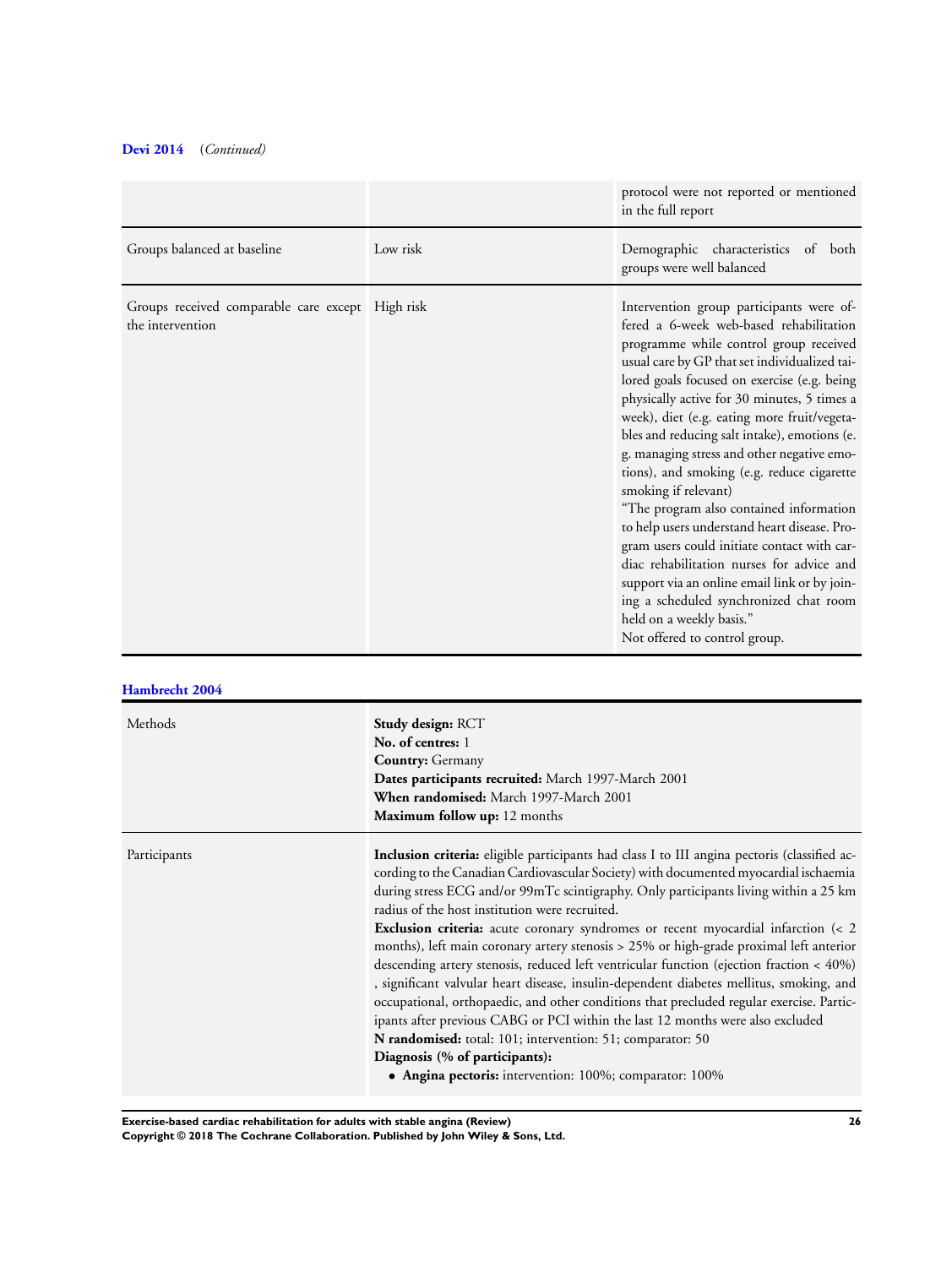### **[Hambrecht 2004](#page-21-0)** (*Continued)*

|                     | • Previous AMI: intervention: 52%; comparator: 39%                                                                                                                                                                                                                                                                                                                                                                                                                                                                                                                                                                                                                                                                                                                                                                                                                                                                                                                                                                                                                                                                                                                                                                                                                                                                                                                                     |                       |
|---------------------|----------------------------------------------------------------------------------------------------------------------------------------------------------------------------------------------------------------------------------------------------------------------------------------------------------------------------------------------------------------------------------------------------------------------------------------------------------------------------------------------------------------------------------------------------------------------------------------------------------------------------------------------------------------------------------------------------------------------------------------------------------------------------------------------------------------------------------------------------------------------------------------------------------------------------------------------------------------------------------------------------------------------------------------------------------------------------------------------------------------------------------------------------------------------------------------------------------------------------------------------------------------------------------------------------------------------------------------------------------------------------------------|-----------------------|
|                     | • Previous PCI: not reported<br>• Previous CABG: not reported                                                                                                                                                                                                                                                                                                                                                                                                                                                                                                                                                                                                                                                                                                                                                                                                                                                                                                                                                                                                                                                                                                                                                                                                                                                                                                                          |                       |
|                     | • Acute coronary event: intervention: 52%; comparator: 39%                                                                                                                                                                                                                                                                                                                                                                                                                                                                                                                                                                                                                                                                                                                                                                                                                                                                                                                                                                                                                                                                                                                                                                                                                                                                                                                             |                       |
|                     | Age (mean ±SD): total: not reported; intervention: 62±1; comparator: 60±1                                                                                                                                                                                                                                                                                                                                                                                                                                                                                                                                                                                                                                                                                                                                                                                                                                                                                                                                                                                                                                                                                                                                                                                                                                                                                                              |                       |
|                     | Percentage male: 100%                                                                                                                                                                                                                                                                                                                                                                                                                                                                                                                                                                                                                                                                                                                                                                                                                                                                                                                                                                                                                                                                                                                                                                                                                                                                                                                                                                  |                       |
|                     | Ethnicity: not reported                                                                                                                                                                                                                                                                                                                                                                                                                                                                                                                                                                                                                                                                                                                                                                                                                                                                                                                                                                                                                                                                                                                                                                                                                                                                                                                                                                |                       |
| Interventions       | <b>Description:</b> during the first 2 weeks, participants exercised in the hospital 6 times per<br>day for 10 minutes on a bicycle ergometer at 70% of the symptom-limited maximal<br>heart rate<br>Before discharge from the hospital, a maximal symptom-limited ergospirometry was<br>performed to calculate the target heart rate for home training, which was defined as 70%<br>of the maximal heart rate during symptom-limited exercise<br>participants were asked to exercise on their bicycle ergometer close to the target heart<br>rate for 20 minutes per day and to participate in one 60-minute group training session<br>of aerobic exercise per week.<br><b>Components:</b> exercise only<br>Modality: bicycle ergometer<br><b>Dose:</b> $48 \times 7 \times 20$ mins<br>Length of session: 20 minutes<br>Frequency: daily<br>Intensity: not reported<br>Resistance training included? no<br>Total duration: 12 months<br>Intermittent nurse or exercise specialist support? Not reported<br>Co-interventions: participants recommended to receive acetylsalicyl acid, beta-blockers,<br>angiotensin-converting enzyme inhibitors and statins (according to common guidelines)<br>Comparator:<br>Description:<br>The control group all received standard PCI (to target lesion performed 14.8 +/- 3.3<br>days post randomisation) but no exercise<br>Co-interventions: |                       |
|                     | All participants were given acetylsalicyclic acid (100 mg/d) and clopidogrel (300 mg/d)<br>on the day before the procedure                                                                                                                                                                                                                                                                                                                                                                                                                                                                                                                                                                                                                                                                                                                                                                                                                                                                                                                                                                                                                                                                                                                                                                                                                                                             |                       |
| Outcomes            | Angina symptoms (CCS), exercise capacity, revascularisations, myocardial infarction,<br>cost effectiveness, combined clinical endpoint (death cardiac, stroke, CABG, PCI, AMI,<br>worsening angina with objective evidence resulting in hospitalisation)                                                                                                                                                                                                                                                                                                                                                                                                                                                                                                                                                                                                                                                                                                                                                                                                                                                                                                                                                                                                                                                                                                                               |                       |
| Notes               | Source of Funding: unconditional scientific grant from Aventis Germany<br>Conflicts of Interest: does not declare conflict of interest<br>Two-year results of this study are reported by Walther 2008.                                                                                                                                                                                                                                                                                                                                                                                                                                                                                                                                                                                                                                                                                                                                                                                                                                                                                                                                                                                                                                                                                                                                                                                 |                       |
| <b>Risk of bias</b> |                                                                                                                                                                                                                                                                                                                                                                                                                                                                                                                                                                                                                                                                                                                                                                                                                                                                                                                                                                                                                                                                                                                                                                                                                                                                                                                                                                                        |                       |
| <b>Bias</b>         | Authors' judgement                                                                                                                                                                                                                                                                                                                                                                                                                                                                                                                                                                                                                                                                                                                                                                                                                                                                                                                                                                                                                                                                                                                                                                                                                                                                                                                                                                     | Support for judgement |
|                     |                                                                                                                                                                                                                                                                                                                                                                                                                                                                                                                                                                                                                                                                                                                                                                                                                                                                                                                                                                                                                                                                                                                                                                                                                                                                                                                                                                                        |                       |

**Exercise-based cardiac rehabilitation for adults with stable angina (Review) 27 Copyright © 2018 The Cochrane Collaboration. Published by John Wiley & Sons, Ltd.**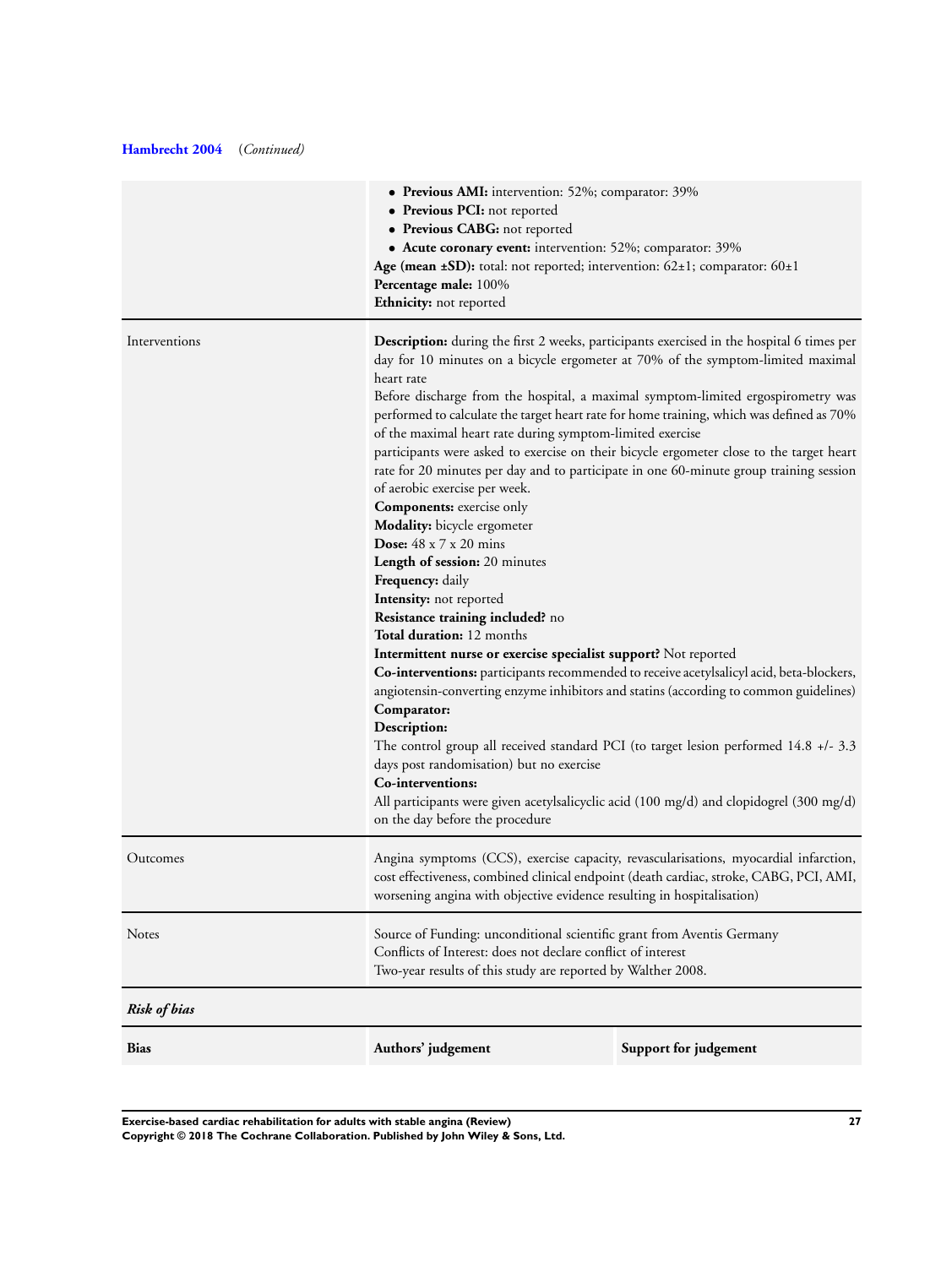### **[Hambrecht 2004](#page-21-0)** (*Continued)*

| Random sequence generation (selection Unclear risk<br>bias)                 |              | Unclear if clinician or participant-led treat-<br>ment allocation: "Patients were randomly<br>assigned to either stent angioplasty or exer-<br>cise training by drawing an envelope with<br>the treatment assignment enclosed"                                                 |
|-----------------------------------------------------------------------------|--------------|--------------------------------------------------------------------------------------------------------------------------------------------------------------------------------------------------------------------------------------------------------------------------------|
| Allocation concealment (selection bias)                                     | Unclear risk | It is unclear if envelopes were sequentially<br>numbered or opaque                                                                                                                                                                                                             |
| Blinding of outcome assessment (detection Low risk<br>bias)<br>All outcomes |              | "Initially and after 12 months, the angina<br>pectoris status of all participants was clas-<br>sified according to CCS class by a physi-<br>cian blinded for patient assignment, and a<br>symptom-limited ergospirometry was per-<br>formed"                                   |
| Incomplete outcome data (attrition bias)<br>All outcomes                    | Low risk     | All dropouts and withdrawals were de-<br>scribed.<br>Intervention: 4/51 lost to follow-up<br>Control: 3/50 lost to follow-up<br>No loss to follow-up for primary endpoint<br>analysis                                                                                          |
| Selective reporting (reporting bias)                                        | Unclear risk | Study protocol was not available                                                                                                                                                                                                                                               |
| Groups balanced at baseline                                                 | Low risk     | "Both groups were comparable with regard<br>to baseline characteristics and medical ther-<br>apy (Table 1), which remained unchanged<br>during follow-up"                                                                                                                      |
| Groups received comparable care except Low risk<br>the intervention         |              | "The control group all received PCI as part<br>of the study however repeat coronary an-<br>giography was performed to assess the long-<br>term result of the coronary intervention in<br>the PCI group and to monitor the progres-<br>sion of atherosclerosis in both groups." |

### **[Jiang 2007](#page-21-0)**

Methods **Study design:** RCT **No. of centres:** 1 **Country:** China **Dates participants recruited:** September 2002-December 2003 **When randomised:** unclear **Maximum follow up:** 6 months

**Exercise-based cardiac rehabilitation for adults with stable angina (Review) 28 Copyright © 2018 The Cochrane Collaboration. Published by John Wiley & Sons, Ltd.**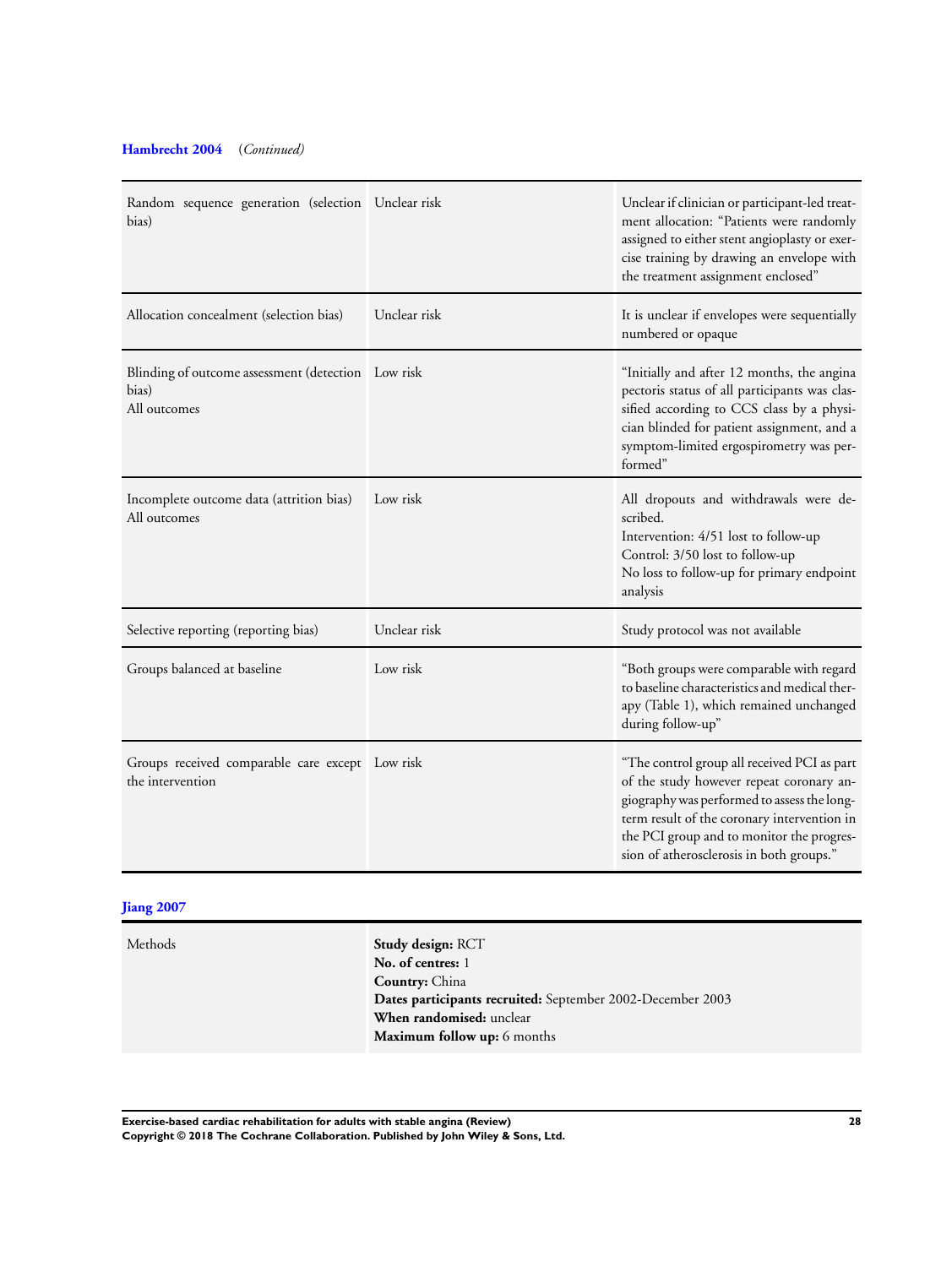| Participants  | <b>Inclusion criteria:</b> first hospitalisation with either angina pectoris or myocardial infarc-<br>tion, willing to participate in this study, able to speak, read and write Chinese, living<br>at home with family after hospital discharge, living in Chengdu and available for tele-<br>phone follow-up, and with fasting blood sample taken for lipid test within 24 hours of<br>hospitalisation<br><b>Exclusion criteria:</b> planning for surgical treatment; with pre-existing mobility problems;<br>with hypothyroidism or nephrotic syndrome; with diagnosed psychosis or currently<br>undergoing anti-psychosis treatment; and with terminal illness<br>N Randomised: total: 167; intervention: 83; comparator: 84<br>Diagnosis (% of participants):<br>• Angina pectoris: intervention: 67.5%; comparator: 69%<br>• Previous AMI: intervention: 32.5%; comparator: 31%<br>• Previous PCI: intervention: 33.7%; comparator: 23.8%<br>• Previous CABG: not reported<br>• Acute coronary event: intervention: 32.5%; comparator: 30.95%<br>Age (mean ±SD): total: not reported; intervention: 62.11±97.44; comparator: 61.37±7.<br>61<br><b>Percentage male:</b> total: 71.2%; intervention: 68.7%; comparator: 73.8%<br>Ethnicity: NR |
|---------------|---------------------------------------------------------------------------------------------------------------------------------------------------------------------------------------------------------------------------------------------------------------------------------------------------------------------------------------------------------------------------------------------------------------------------------------------------------------------------------------------------------------------------------------------------------------------------------------------------------------------------------------------------------------------------------------------------------------------------------------------------------------------------------------------------------------------------------------------------------------------------------------------------------------------------------------------------------------------------------------------------------------------------------------------------------------------------------------------------------------------------------------------------------------------------------------------------------------------------------------------------|
| Interventions | <b>Description:</b> 12-week home-based cardiac rehabilitation intervention in two phases:<br>hospital-based patient/family education (topics included physical exercise) and home-<br>based rehabilitation care which included setting daily behavioural goals for walking<br>performance<br><b>Components:</b> exercise and behaviour change<br><b>Modality:</b> walking<br>Dose: NR<br>Length of session: NR<br><b>Frequency:</b> NR<br><b>Intensity: NR</b><br>Resistance training included? No<br>Total duration: 12 weeks<br>Intermittent nurse or exercise specialist support? Patients were supervised, coached<br>and supported by an experienced cardiac nurse throughout a 12-week period. Follow-<br>up care was via home visits and telephone calls<br>Co-interventions: education given regarding CHD, medication management, angina<br>prevention and management, smoking cessation and family support. Family members<br>were encouraged and instructed to participate in lifestyle change and provide support to<br>patient<br>Comparator:<br>Description: routine care<br>Co-interventions: none                                                                                                                                 |
| Outcomes      | Exercise capacity (Jenkins Activity Checklist for Walking)                                                                                                                                                                                                                                                                                                                                                                                                                                                                                                                                                                                                                                                                                                                                                                                                                                                                                                                                                                                                                                                                                                                                                                                        |
| Notes         | Source of funding: The Hong Kong Polytechnic University, Hong Kong, China<br>No usable data for our review was measured in this study.                                                                                                                                                                                                                                                                                                                                                                                                                                                                                                                                                                                                                                                                                                                                                                                                                                                                                                                                                                                                                                                                                                            |
|               |                                                                                                                                                                                                                                                                                                                                                                                                                                                                                                                                                                                                                                                                                                                                                                                                                                                                                                                                                                                                                                                                                                                                                                                                                                                   |

*Risk of bias*

**Exercise-based cardiac rehabilitation for adults with stable angina (Review) 29**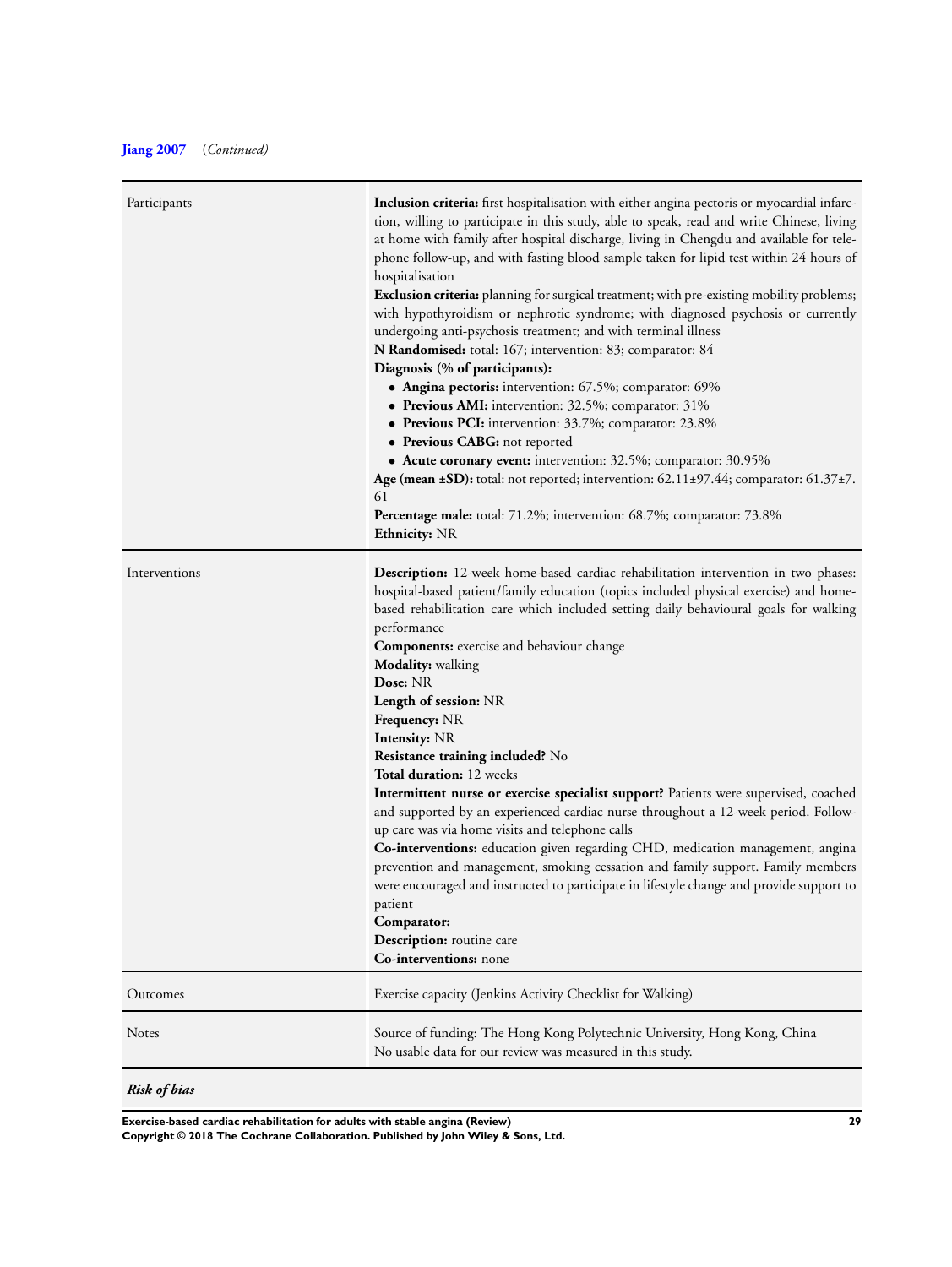### **[Jiang 2007](#page-21-0)** (*Continued)*

| <b>Bias</b>                                                                       | Authors' judgement | Support for judgement                                                                                                                                                                                                                                        |
|-----------------------------------------------------------------------------------|--------------------|--------------------------------------------------------------------------------------------------------------------------------------------------------------------------------------------------------------------------------------------------------------|
| Random sequence generation (selection Low risk<br>bias)                           |                    | "Computer-generalized random table"                                                                                                                                                                                                                          |
| Allocation concealment (selection bias)                                           | Unclear risk       | Not reported                                                                                                                                                                                                                                                 |
| Blinding of outcome assessment (detection   Unclear risk<br>bias)<br>All outcomes |                    | Not reported                                                                                                                                                                                                                                                 |
| Incomplete outcome data (attrition bias)<br>All outcomes                          | Low risk           | Intervention: $9/83$ (11%) lost to follow-up<br>Control: 17/84 (20%) lost to follow-up                                                                                                                                                                       |
| Selective reporting (reporting bias)                                              | Unclear risk       | No protocol available                                                                                                                                                                                                                                        |
| Groups balanced at baseline                                                       | Low risk           | No differences between groups                                                                                                                                                                                                                                |
| Groups received comparable care except Unclear risk<br>the intervention           |                    | Intervention received education about a<br>variety of topics (CHD and self-manage-<br>ment principles, medication management,<br>angina prevention and management, di-<br>etary management, smoking cessation and<br>family support) in addition to exercise |

|--|

| Methods      | <b>Study design: RCT</b><br>No. of centres: 1<br>Country: India<br>Dates participants recruited: NR<br>When randomised: NR<br>Maximum follow up: 12 months                                                                                                                                                                                                                                                                                                                                                                                                                                                                                                                                      |
|--------------|-------------------------------------------------------------------------------------------------------------------------------------------------------------------------------------------------------------------------------------------------------------------------------------------------------------------------------------------------------------------------------------------------------------------------------------------------------------------------------------------------------------------------------------------------------------------------------------------------------------------------------------------------------------------------------------------------|
| Participants | <b>Inclusion criteria:</b> have chronic stable angina and angiographically proven CAD<br>Exclusion criteria: participants with recent (within last six months) myocardial infarc-<br>tion or unstable angina<br>N Randomised: total: 42; intervention: 21; comparator: 21<br>Diagnosis (% of participants):<br>• Angina pectoris: intervention: $100\%$ ; comparator: $100\%$<br>• Previous AMI: intervention: 33%; comparator:29%<br>• Previous PCI: not reported<br>• Previous CABG: intervention: 10%; comparator:5%<br>• Acute coronary event: NR<br>Age (mean $\pm SD$ ): total: NR; intervention: 51 $\pm$ 9; comparator: 52 $\pm$ 10<br>Percentage male: 100%<br>Ethnicity: not reported |

**Exercise-based cardiac rehabilitation for adults with stable angina (Review) 30**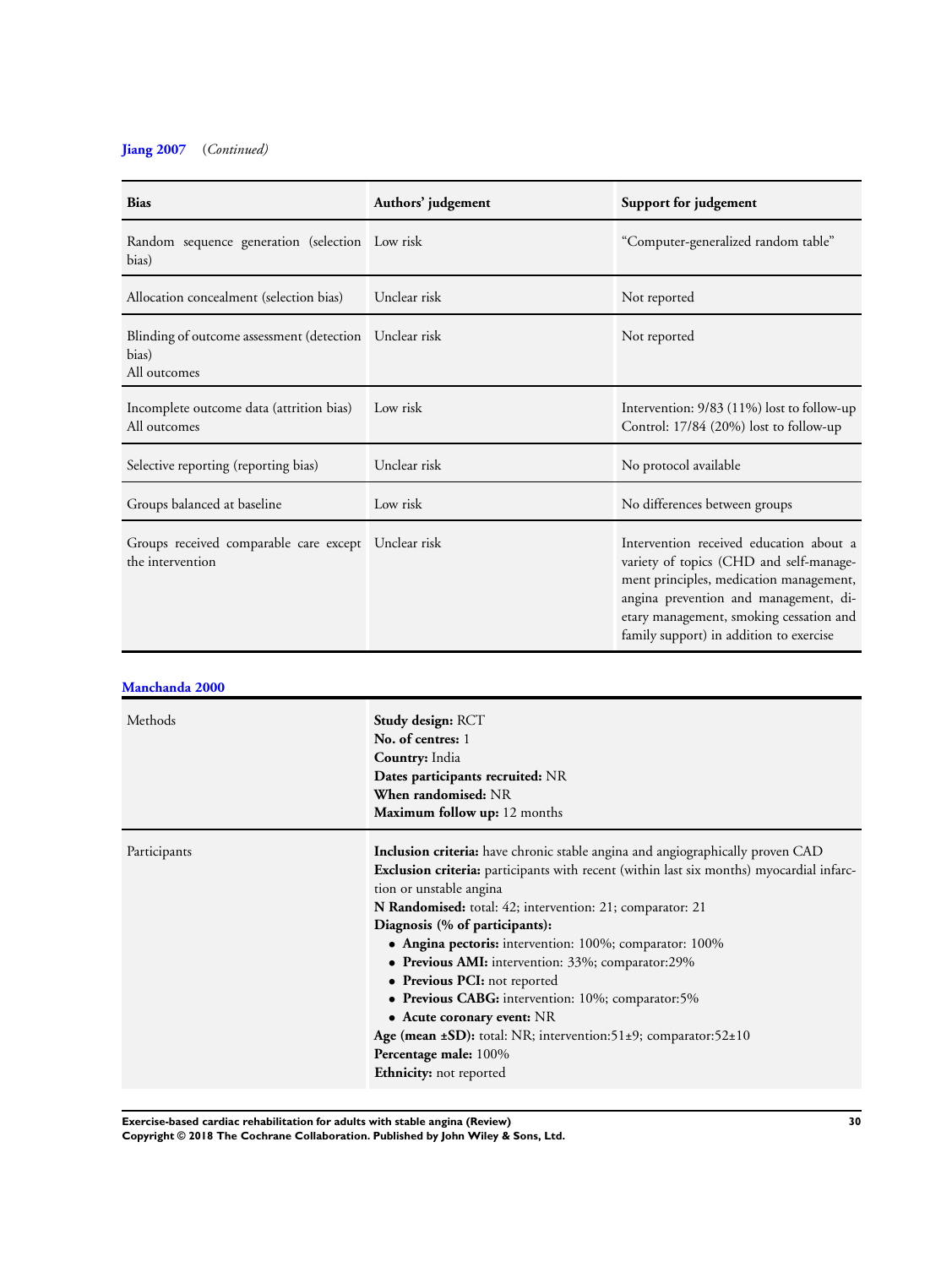### **[Manchanda 2000](#page-21-0)** (*Continued)*

| Interventions                                      | <b>Description:</b> yoga lifestyle intervention programme, including yoga exercises, dietary<br>management, moderate aerobic exercise and stress management<br>Participants and their spouses spent 4 days at a yoga residential centre undergoing training<br>mins/day<br>Intervention consisted of yogic lifestyle techniques and stress management (health reju-<br>venation exercises, breathing exercises, relaxation exercises, stretch relaxation, and med-<br>itation), dietary control and moderate aerobic exercises<br>Components: exercises, psychosocial support and diet advice<br>Modality: yogic exercises and moderate aerobic exercises<br><b>Dose:</b> $48 \times 7 \times 90$ mins<br>Length of session: 90 minutes<br><b>Frequency:</b> daily<br>Intensity: "moderate"<br>Resistance training included? NR<br>Total duration: 12 months<br>Intermittent nurse or exercise specialist support?<br>Yoga specialist support on a fortnightly basis; going to the hospital for assessment on a<br>monthly basis<br>Co-interventions: relaxation, reflection, stress management, diet advice<br>Comparator:<br>Description:<br>aerobic exertion)<br>Co-interventions: | in yoga and various yogic lifestyle techniques. They did yoga exercises at home for 90<br>Usual care (including medical therapy, risk factor control, diet advice and moderate |
|----------------------------------------------------|---------------------------------------------------------------------------------------------------------------------------------------------------------------------------------------------------------------------------------------------------------------------------------------------------------------------------------------------------------------------------------------------------------------------------------------------------------------------------------------------------------------------------------------------------------------------------------------------------------------------------------------------------------------------------------------------------------------------------------------------------------------------------------------------------------------------------------------------------------------------------------------------------------------------------------------------------------------------------------------------------------------------------------------------------------------------------------------------------------------------------------------------------------------------------------------|--------------------------------------------------------------------------------------------------------------------------------------------------------------------------------|
|                                                    | None described                                                                                                                                                                                                                                                                                                                                                                                                                                                                                                                                                                                                                                                                                                                                                                                                                                                                                                                                                                                                                                                                                                                                                                        |                                                                                                                                                                                |
| Outcomes                                           | All-cause mortality, severity of angina, revascularisation, exercise capacity                                                                                                                                                                                                                                                                                                                                                                                                                                                                                                                                                                                                                                                                                                                                                                                                                                                                                                                                                                                                                                                                                                         |                                                                                                                                                                                |
| <b>Notes</b>                                       | of India<br>Conflicts of Interest: NR                                                                                                                                                                                                                                                                                                                                                                                                                                                                                                                                                                                                                                                                                                                                                                                                                                                                                                                                                                                                                                                                                                                                                 | Source of Funding: Central Research Institute of Yoga, Ministry of Health, Government                                                                                          |
| <b>Risk of bias</b>                                |                                                                                                                                                                                                                                                                                                                                                                                                                                                                                                                                                                                                                                                                                                                                                                                                                                                                                                                                                                                                                                                                                                                                                                                       |                                                                                                                                                                                |
| <b>Bias</b>                                        | Authors' judgement                                                                                                                                                                                                                                                                                                                                                                                                                                                                                                                                                                                                                                                                                                                                                                                                                                                                                                                                                                                                                                                                                                                                                                    | Support for judgement                                                                                                                                                          |
| Random sequence generation (selection Unclear rick |                                                                                                                                                                                                                                                                                                                                                                                                                                                                                                                                                                                                                                                                                                                                                                                                                                                                                                                                                                                                                                                                                                                                                                                       | Not reported                                                                                                                                                                   |

| Random sequence generation (selection Unclear risk<br>bias)                     |              | Not reported                            |
|---------------------------------------------------------------------------------|--------------|-----------------------------------------|
| Allocation concealment (selection bias)                                         | Unclear risk | Not reported                            |
| Blinding of outcome assessment (detection Unclear risk<br>bias)<br>All outcomes |              | Not reported                            |
| Incomplete outcome data (attrition bias)<br>All outcomes                        | Unclear risk | Withdrawals and drop outs not described |

**Exercise-based cardiac rehabilitation for adults with stable angina (Review) 31**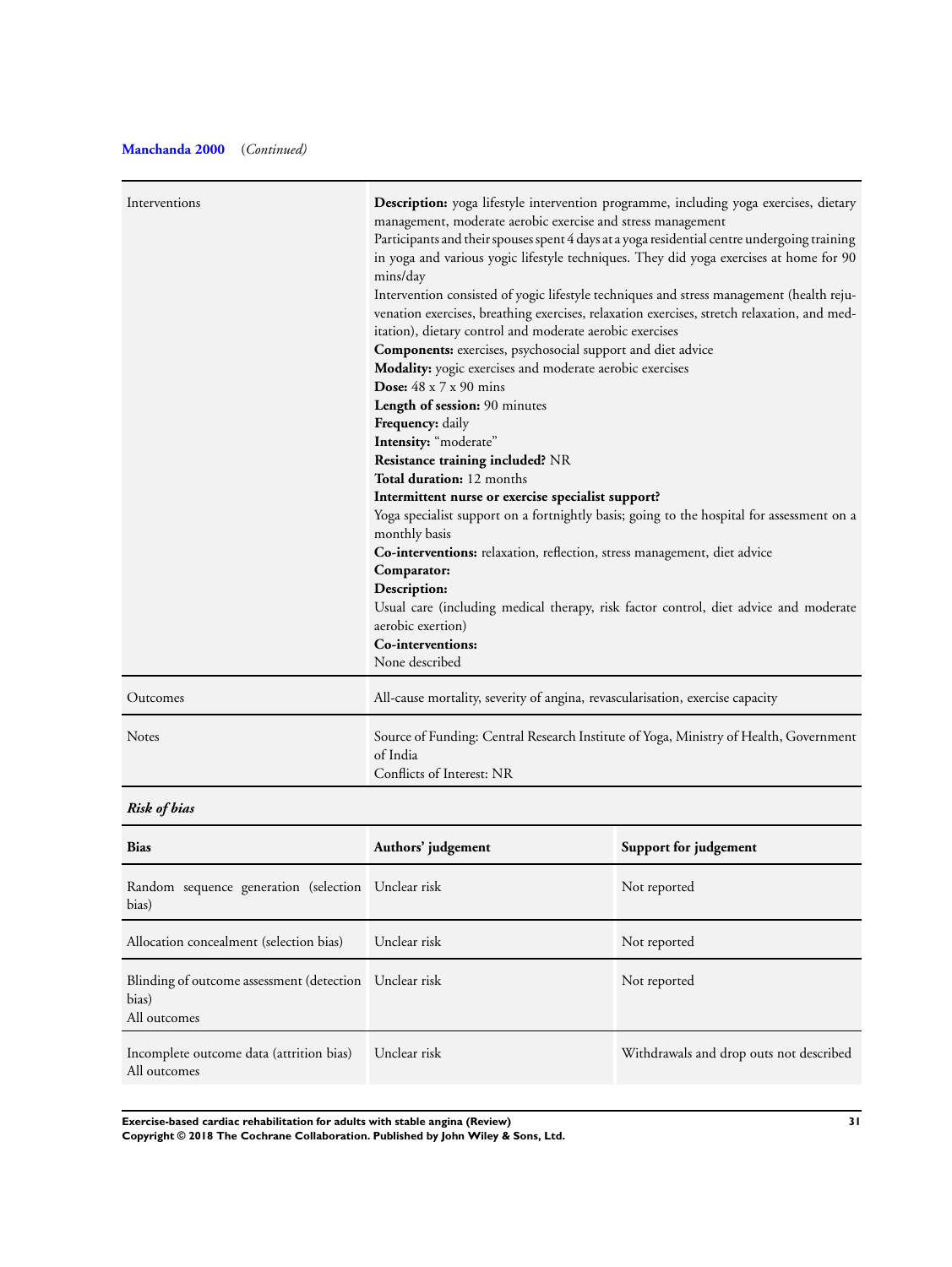### **[Manchanda 2000](#page-21-0)** (*Continued)*

| Selective reporting (reporting bias)                                 | High risk | The study protocol was not available. In the<br>methods section, participants are described<br>as being assessed monthly but only results<br>at 12 months are reported                                                                                                                                   |
|----------------------------------------------------------------------|-----------|----------------------------------------------------------------------------------------------------------------------------------------------------------------------------------------------------------------------------------------------------------------------------------------------------------|
| Groups balanced at baseline                                          | High risk | Participants in yoga group baseline experi-<br>enced more angina episodes/week                                                                                                                                                                                                                           |
| Groups received comparable care except High risk<br>the intervention |           | "The active group was treated with a user-<br>friendly program consisting of yoga, con-<br>trol of risk factors, diet control and mod-<br>erate aerobic exercise. The control group<br>was managed by conventional methods, i.<br>e. risk factor control and American Heart<br>Association step I diet." |

### **[Raffo 1980](#page-21-0)**

| Methods       | Study design: RCT<br>No. of centres: 1<br><b>Country:</b> not reported<br>Dates participants recruited: not reported<br>When randomised: on entry to study<br>Maximum follow up: 6 months                                                                                                                                                                                                                                                                                                                                                                                                                                                                                                                                                     |
|---------------|-----------------------------------------------------------------------------------------------------------------------------------------------------------------------------------------------------------------------------------------------------------------------------------------------------------------------------------------------------------------------------------------------------------------------------------------------------------------------------------------------------------------------------------------------------------------------------------------------------------------------------------------------------------------------------------------------------------------------------------------------|
| Participants  | Inclusion criteria: diagnosis of stable angina pectoris<br>Exclusion criteria: participants with hypertension, valve disease, cardiac arrhythmia,<br>and participants on digoxin, beta-blocker, or nifedipine therapy<br>N Randomised: total: 24; intervention: 12; comparator: 12<br>Diagnosis (% of participants):<br>• Angina pectoris: intervention: 100%; comparator: 100%<br>• Previous AMI: intervention: 25%; comparator: 8%<br>• Previous PCI: not reported<br>• Previous CABG: not reported<br>• Acute coronary event: not reported<br>Age (mean ±SD): total: 50; intervention: 51 (not reported); comparator: 49 (not re-<br>ported)<br>Percentage male: total: 88%; intervention: 83%; comparator: 92%<br>Ethnicity: not reported |
| Interventions | Description: the participants randomised into the training group undertook the Cana-<br>dian Air Force programme (5BX/XBX) under supervision in the hospital which required<br>only 11 to 12 minutes of daily physical training<br>The programme lasted six months, and during hospital sessions the participants exercised<br>with electrodes attached in CM5 position<br>The participants started training at the lowest physical capacity level, and progressed<br>by increasing this level according to their age and sex. If the level of exercise was well<br>tolerated the patient was asked to perform the same level at home during the week and                                                                                     |

**Exercise-based cardiac rehabilitation for adults with stable angina (Review) 32**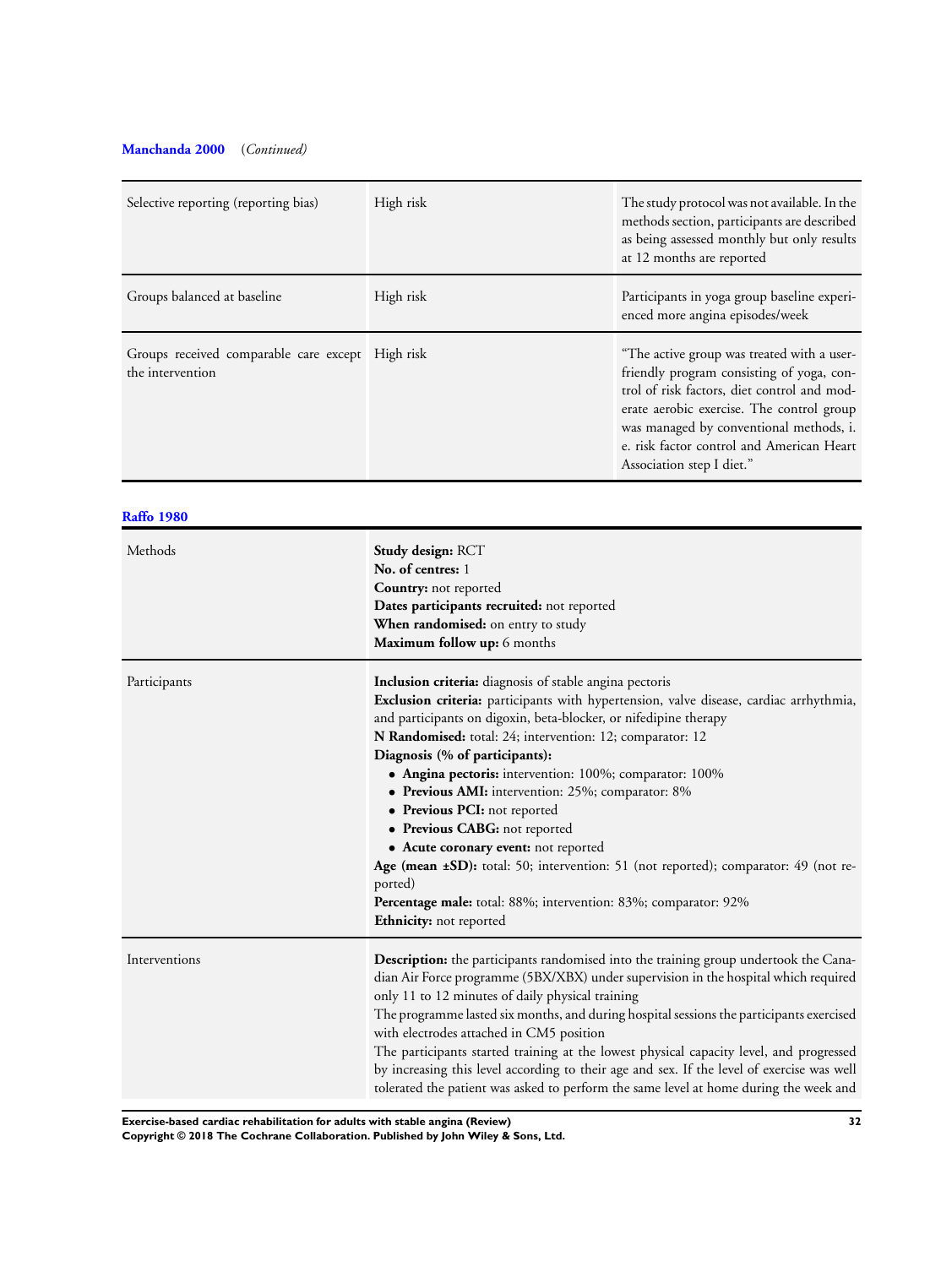### **[Raffo 1980](#page-21-0)** (*Continued)*

|          | return so that the level could be adjusted under supervision                                     |
|----------|--------------------------------------------------------------------------------------------------|
|          | If, during the performance of an increased level of exercise, anginal pain and/or ischaemic      |
|          | ST depression occurred, the participants were maintained at the previous level of exercise.      |
|          | Components: exercise                                                                             |
|          | Modality: Canadian Air Force Programme                                                           |
|          | Dose: $24 \times 7 \times 11$                                                                    |
|          | <b>Length of session:</b> 11-12 minutes (daily)                                                  |
|          | <b>Frequency:</b> daily (at home)                                                                |
|          | <b>Intensity:</b> training was started at lowest physical capacity level, and progressed by in-  |
|          | creasing this level according to age and sex                                                     |
|          | Resistance training included? Not reported                                                       |
|          | Total duration: 6 months                                                                         |
|          | Intermittent nurse or exercise specialist support? Not reported                                  |
|          | Co-interventions: advice and usual care from consultant cardiologist                             |
|          | Comparator:                                                                                      |
|          | <b>Description:</b> normal daily activities                                                      |
|          | Co-interventions: advice and usual care from consultant cardiologist                             |
| Outcomes | Exercise capacity                                                                                |
| Notes    | Sources of Funding: British Heart Foundation and the Wellcome Trust<br>Conflicts of interest: NR |

## *Risk of bias*

| <b>Bias</b>                                                                 | Authors' judgement | Support for judgement                                                                                                                                                                                                                                                                                                                            |
|-----------------------------------------------------------------------------|--------------------|--------------------------------------------------------------------------------------------------------------------------------------------------------------------------------------------------------------------------------------------------------------------------------------------------------------------------------------------------|
| Random sequence generation (selection Unclear risk<br>bias)                 |                    | "On entry to the study, the patients were<br>randomised into two groups." Randomisa-<br>tion process not described                                                                                                                                                                                                                               |
| Allocation concealment (selection bias)                                     | Unclear risk       | Not reported                                                                                                                                                                                                                                                                                                                                     |
| Blinding of outcome assessment (detection Low risk<br>bias)<br>All outcomes |                    | Assessment of repeatability of test was<br>blinded: "HR/ST thresholds obtained<br>were used for analysis of repeatability of the<br>test, in a blinded fashion as was previously<br>described; all tracings were copied and the<br>five used in the repeatability tests were ran-<br>domly interspersed by a person other than<br>the observer." |
| Incomplete outcome data (attrition bias)<br>All outcomes                    | High risk          | Intervention: $0/12$ (0%) lost to follow-up<br>Control: 7/12 (58%) lost to follow-up<br>"In the control group an independent deci-<br>sion to start medical treatment with drugs<br>was made during routine cardiological fol-<br>low-up on the basis of deterioration of<br>symptoms."                                                          |

**Exercise-based cardiac rehabilitation for adults with stable angina (Review) 33**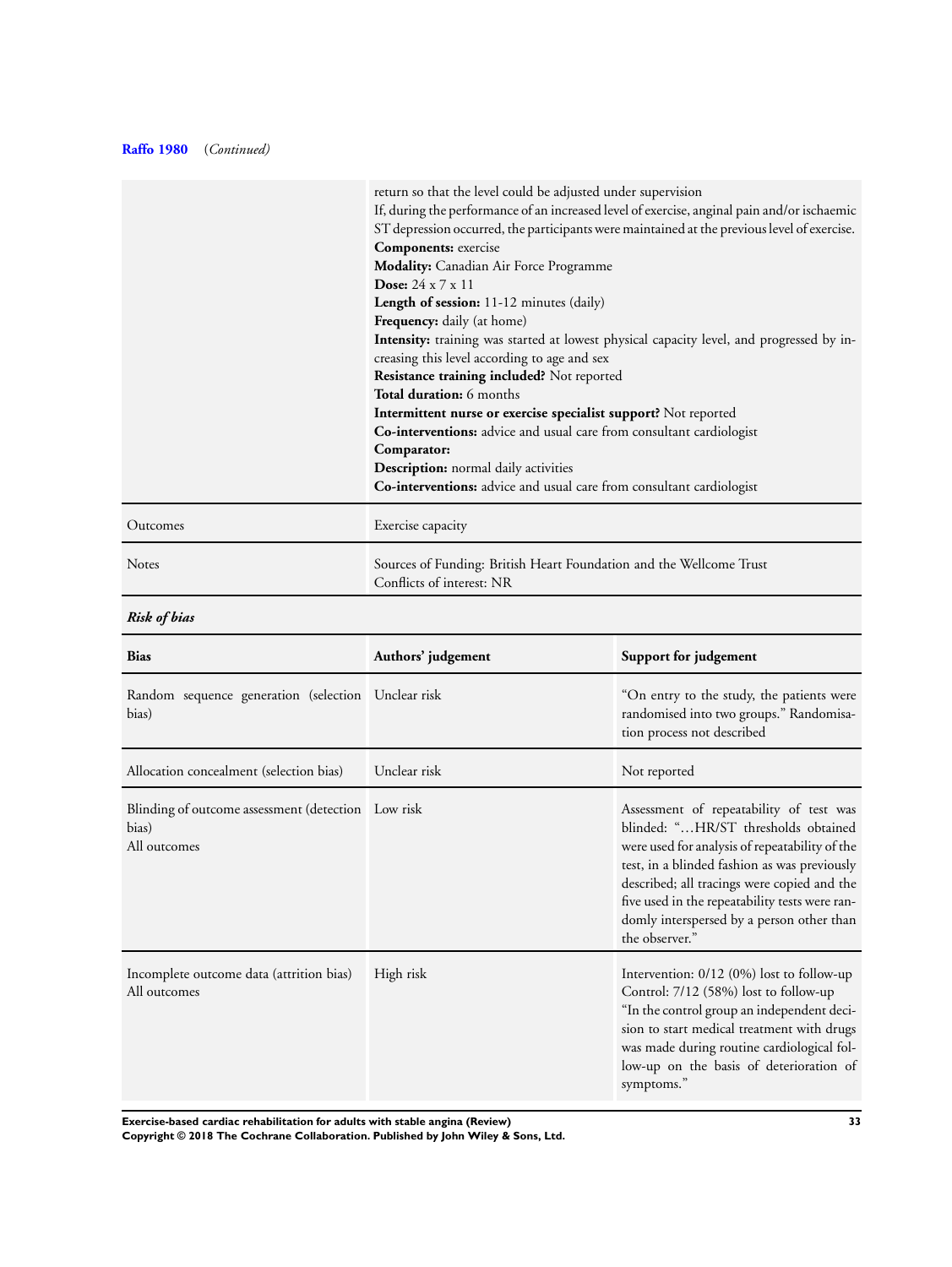### **[Raffo 1980](#page-21-0)** (*Continued)*

| Selective reporting (reporting bias)                                | Unclear risk | Study protocol was not available                                                                                                                                                        |
|---------------------------------------------------------------------|--------------|-----------------------------------------------------------------------------------------------------------------------------------------------------------------------------------------|
| Groups balanced at baseline                                         | Unclear risk | No significant differences in baseline char-<br>acteristics however these were only data on<br>age, gender and duration of exercise, no<br>other clinical data gathered                 |
| Groups received comparable care except Low risk<br>the intervention |              | "Clinically, the two groups were man-<br>aged identically by the consultant cardiol-<br>ogist (WW). Each patient was advised to<br>stop smoking and avoid increases in body<br>weight." |

### **[Schuler 1992](#page-21-0)**

| Methods       | <b>Study design:</b> RCT (same trial as Niebauer 1995)<br>No. of centres: 1<br><b>Country:</b> Germany<br>Dates participants recruited: NR<br>When randomised: after introductory study familiarising participants with aims of<br>study, randomisation process and alternative therapeutic approaches, and after written<br>consent obtained<br>Maximum follow up: 12 months                                                                                                                                                                                                                                                                                                                                                                                                                                                                                                                                                                                                                                                                                                                                                                                                                                                                   |
|---------------|-------------------------------------------------------------------------------------------------------------------------------------------------------------------------------------------------------------------------------------------------------------------------------------------------------------------------------------------------------------------------------------------------------------------------------------------------------------------------------------------------------------------------------------------------------------------------------------------------------------------------------------------------------------------------------------------------------------------------------------------------------------------------------------------------------------------------------------------------------------------------------------------------------------------------------------------------------------------------------------------------------------------------------------------------------------------------------------------------------------------------------------------------------------------------------------------------------------------------------------------------|
| Participants  | Inclusion criteria: male gender, stable symptoms, willingness to participate in the study<br>for at least 12 months, coronary artery stenoses well documented by angiography, and<br>permanent residence within 25 km of the training facilities at Heidelberg<br>Exclusion criteria: unstable angina pectoris, left main coronary artery stenosis > 25%<br>luminal diameter reduction, severely depressed left ventricular function (ejection fraction<br>< 35%), significant valvular heart disease, insulin-dependent diabetes mellitus, primary<br>hypercholesterolemia (type II hyperlipoproteinemia, low density lipoprotein > 210 mg/<br>dl), and occupational, orthopaedic, and other conditions precluding regular participation<br>in exercise sessions<br>N Randomised: total: 113; intervention: 56; comparator: 57<br>Diagnosis (% of participants): AMI 66%<br>• Angina pectoris: intervention: 100%; comparator: 100%<br>• Previous AMI: intervention: 60%; comparator: 70%<br>• Previous PCI: not reported<br>• Previous CABG: not reported<br>• Acute coronary event: not reported<br>Age (mean ±SD):<br>Total: not reported; intervention: 52.8±5.8; comparator: 54.2±7.7<br>Percentage male: 100%<br>Ethnicity: not reported |
| Interventions | <b>Description:</b> regular physical exercise and low fat diet (diet advice given during initial<br>3-week stay on metabolic ward). Daily exercise at home on a cycle ergometer for a<br>minimum of 20 minutes close to their target heart rates, which were determined as 75%                                                                                                                                                                                                                                                                                                                                                                                                                                                                                                                                                                                                                                                                                                                                                                                                                                                                                                                                                                  |

**Exercise-based cardiac rehabilitation for adults with stable angina (Review) 34**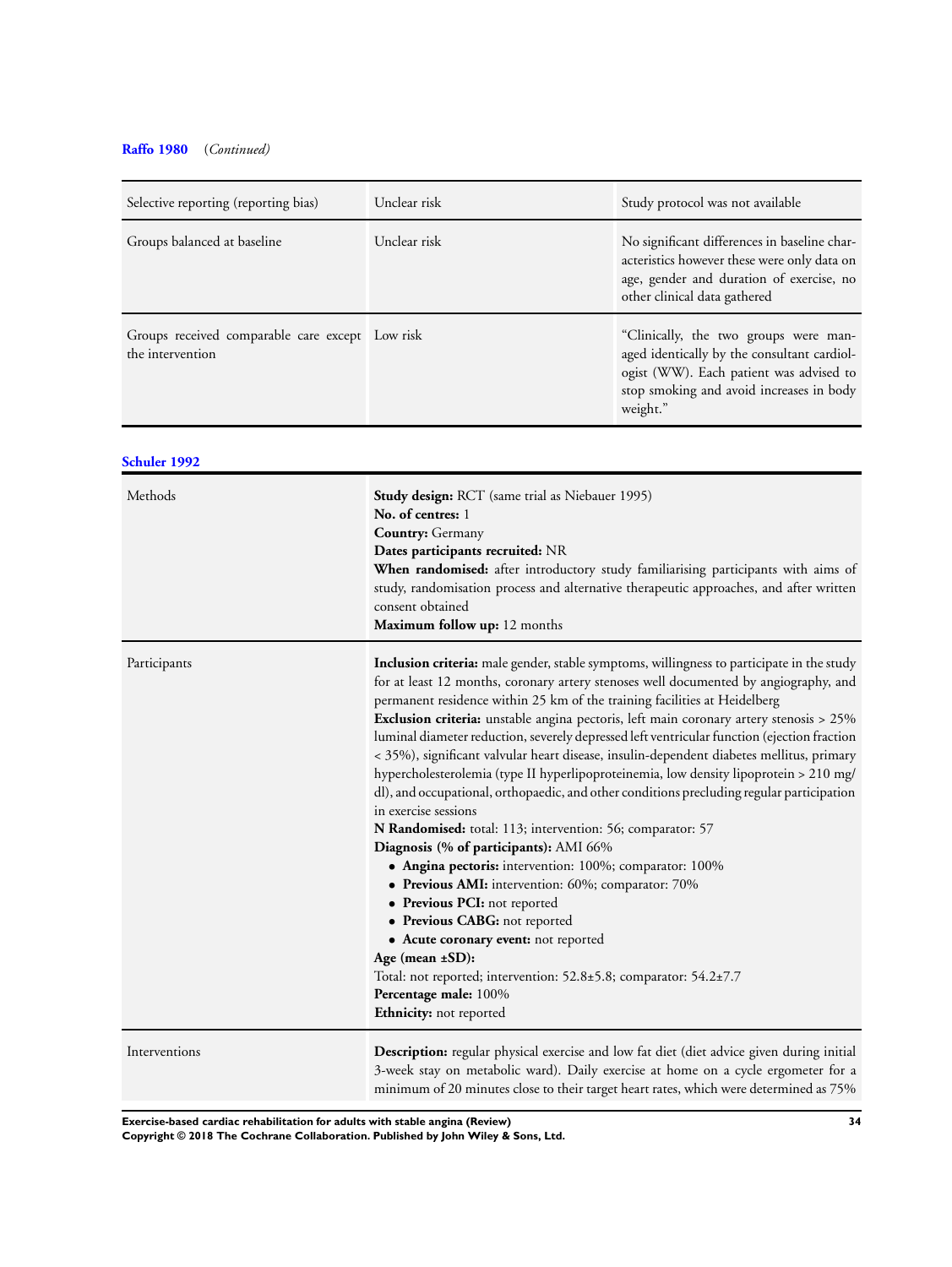### **[Schuler 1992](#page-21-0)** (*Continued)*

| In addition, participants were expected to participate in at least two group training<br>sessions consisting of intensive physical exercise of 60 minutes each week<br><b>Components:</b> exercise, educational and behavioural<br>Modality: cycle ergometer<br>Dose: 48 x 7x 30 mins (daily exercise) plus 48 x 2 60 mins (weekly exercise)<br>Length of session: 30 minutes minimum<br>Frequency: daily<br>Intensity: 75% maximal heart rate during symptom-limited exercise<br>Resistance training included? No<br>Total duration: 12 months<br>Intermittent nurse or exercise specialist support?<br>Instructions, given during initial 3 weeks on a metabolic ward, on how to lower the<br>fat content of their regular diet. Information sessions conducted at regular intervals                                                                                                                                                                                                                                                                                                                                                  |
|-----------------------------------------------------------------------------------------------------------------------------------------------------------------------------------------------------------------------------------------------------------------------------------------------------------------------------------------------------------------------------------------------------------------------------------------------------------------------------------------------------------------------------------------------------------------------------------------------------------------------------------------------------------------------------------------------------------------------------------------------------------------------------------------------------------------------------------------------------------------------------------------------------------------------------------------------------------------------------------------------------------------------------------------------------------------------------------------------------------------------------------------|
|                                                                                                                                                                                                                                                                                                                                                                                                                                                                                                                                                                                                                                                                                                                                                                                                                                                                                                                                                                                                                                                                                                                                         |
|                                                                                                                                                                                                                                                                                                                                                                                                                                                                                                                                                                                                                                                                                                                                                                                                                                                                                                                                                                                                                                                                                                                                         |
|                                                                                                                                                                                                                                                                                                                                                                                                                                                                                                                                                                                                                                                                                                                                                                                                                                                                                                                                                                                                                                                                                                                                         |
|                                                                                                                                                                                                                                                                                                                                                                                                                                                                                                                                                                                                                                                                                                                                                                                                                                                                                                                                                                                                                                                                                                                                         |
|                                                                                                                                                                                                                                                                                                                                                                                                                                                                                                                                                                                                                                                                                                                                                                                                                                                                                                                                                                                                                                                                                                                                         |
|                                                                                                                                                                                                                                                                                                                                                                                                                                                                                                                                                                                                                                                                                                                                                                                                                                                                                                                                                                                                                                                                                                                                         |
|                                                                                                                                                                                                                                                                                                                                                                                                                                                                                                                                                                                                                                                                                                                                                                                                                                                                                                                                                                                                                                                                                                                                         |
|                                                                                                                                                                                                                                                                                                                                                                                                                                                                                                                                                                                                                                                                                                                                                                                                                                                                                                                                                                                                                                                                                                                                         |
|                                                                                                                                                                                                                                                                                                                                                                                                                                                                                                                                                                                                                                                                                                                                                                                                                                                                                                                                                                                                                                                                                                                                         |
|                                                                                                                                                                                                                                                                                                                                                                                                                                                                                                                                                                                                                                                                                                                                                                                                                                                                                                                                                                                                                                                                                                                                         |
|                                                                                                                                                                                                                                                                                                                                                                                                                                                                                                                                                                                                                                                                                                                                                                                                                                                                                                                                                                                                                                                                                                                                         |
| five times a year for participants and their spouses to discuss dietary, psychosocial, and<br>exercise-related problems. In addition, participants were offered opportunities to discuss<br>personal questions and problems after each training session. Does not state who delivers<br>this. Not performed for control group<br>Co-interventions: regular anti-anginal medication (including beta blocking agents), low<br>cholesterol diet and advice (as above)<br>Comparator:<br>Description: usual care rendered by private physicians. participants assigned to the con-<br>trol group spent 1 week on the metabolic ward, where they received identical instruc-<br>tions about the necessity of regular physical exercise and how to lower fat consump-<br>tion. They were served a low-fat diet corresponding to the American Heart Association<br>recommendations, phase 1, and they were encouraged to participate in local coronary<br>exercise groups. Adherence to these guidelines was left to their own initiative<br>Co-interventions: participants in control group asked not to take lipid lowering medi-<br>cations |
| Outcomes<br>All-cause mortality, myocardial infarction, revascularisations, exercise capacity, adverse<br>events                                                                                                                                                                                                                                                                                                                                                                                                                                                                                                                                                                                                                                                                                                                                                                                                                                                                                                                                                                                                                        |
| Notes<br>Source of funding: grant from Bundesministerium fir Forschung und Technologie, Bonn,<br><b>FRG</b>                                                                                                                                                                                                                                                                                                                                                                                                                                                                                                                                                                                                                                                                                                                                                                                                                                                                                                                                                                                                                             |

*Risk of bias*

| <b>Bias</b>                                                                     | Authors' judgement | Support for judgement                                                                                   |
|---------------------------------------------------------------------------------|--------------------|---------------------------------------------------------------------------------------------------------|
| Random sequence generation (selection Unclear risk<br>bias)                     |                    | Process of sequence generation not de-<br>scribed                                                       |
| Allocation concealment (selection bias)                                         | Unclear risk       | "Sealed envelopes were used to randomize<br>participants between intervention and con-<br>trol groups." |
| Blinding of outcome assessment (detection Unclear risk<br>bias)<br>All outcomes |                    | No details of blinding for outcomes were<br>reported.                                                   |

**Exercise-based cardiac rehabilitation for adults with stable angina (Review) 35**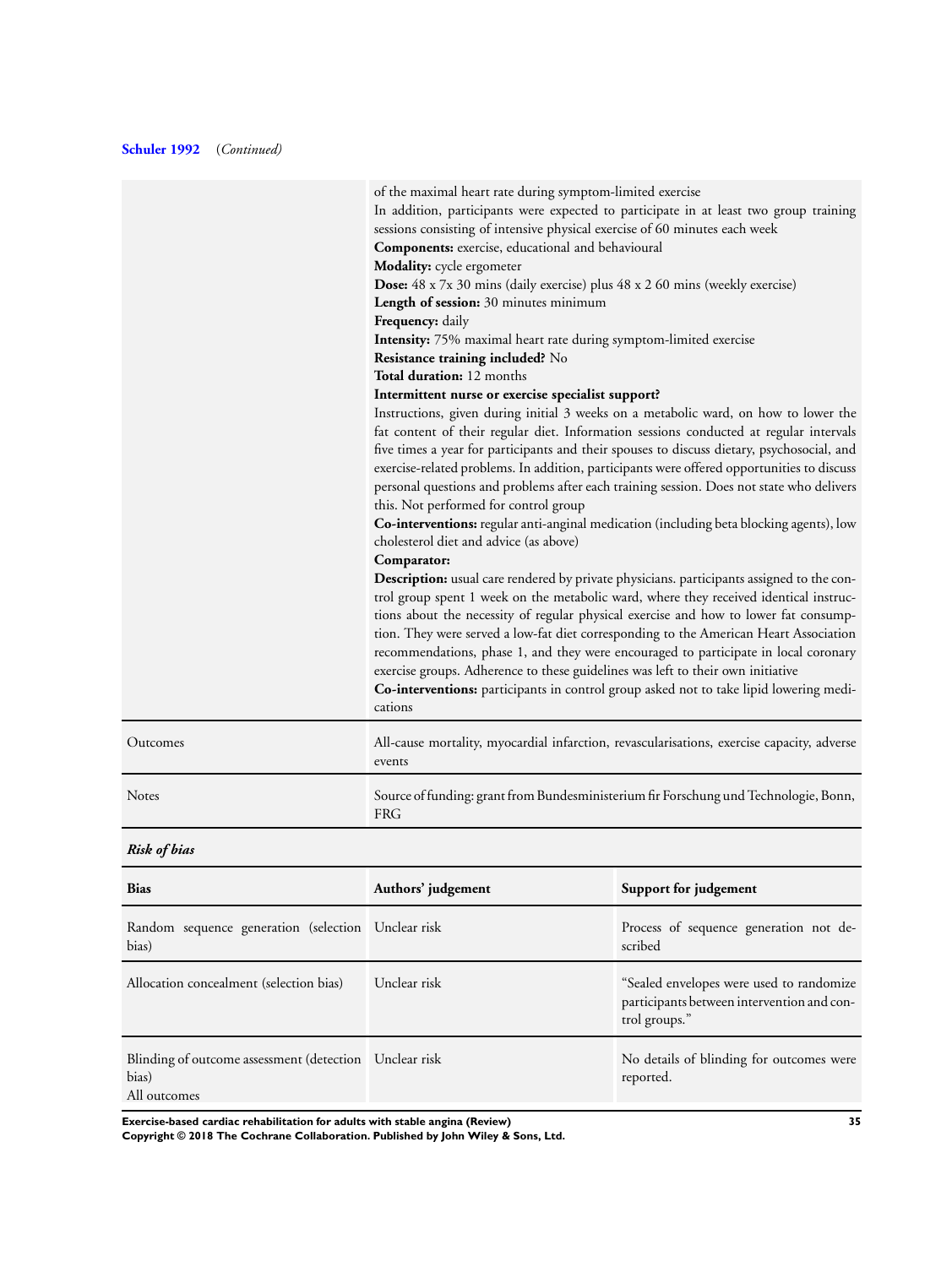### **[Schuler 1992](#page-21-0)** (*Continued)*

| Incomplete outcome data (attrition bias)<br>All outcomes             | High risk    | Intervention: 16/56 (29 %) lost to follow-<br>up<br>Control: 5/57 (9%) lost to follow-up                                                                                                                                                                                                                                                                                                                                                                                                                                                                                                                                                                                                                                                                                                                                                                                                                                                            |
|----------------------------------------------------------------------|--------------|-----------------------------------------------------------------------------------------------------------------------------------------------------------------------------------------------------------------------------------------------------------------------------------------------------------------------------------------------------------------------------------------------------------------------------------------------------------------------------------------------------------------------------------------------------------------------------------------------------------------------------------------------------------------------------------------------------------------------------------------------------------------------------------------------------------------------------------------------------------------------------------------------------------------------------------------------------|
| Selective reporting (reporting bias)                                 | Unclear risk | Study protocol was not available                                                                                                                                                                                                                                                                                                                                                                                                                                                                                                                                                                                                                                                                                                                                                                                                                                                                                                                    |
| Groups balanced at baseline                                          | Low risk     | No significant differences in baseline char-<br>acteristics                                                                                                                                                                                                                                                                                                                                                                                                                                                                                                                                                                                                                                                                                                                                                                                                                                                                                         |
| Groups received comparable care except High risk<br>the intervention |              | "Patients assigned to the control group<br>spent 1 week on the metabolic ward, where<br>they received identical instructions about<br>the necessity of regular physical exercise<br>and how to lower fat consumption. They<br>were served a low-fat diet corresponding<br>to the American Heart Association recom-<br>mendations, phase 1,30 and they were en-<br>couraged to participate in local coronary<br>exercise groups. Adherence to these guide-<br>lines, however, was left to their own initia-<br>tive, and "usual care" was rendered by their<br>private physicians. They were asked not to<br>take lipid-lowering medications."<br>In addition to receiving exercise and dietary<br>advice, the intervention group also received<br>regular information sessions "conducted at<br>regular intervals five times a year for partic-<br>ipants and their spouses to<br>discuss dietary, psychosocial, and exercise-<br>related problems" |

| <b>Todd 1991</b> |                                                                                                                                                                                                                                                                                                                                                                                                                                             |
|------------------|---------------------------------------------------------------------------------------------------------------------------------------------------------------------------------------------------------------------------------------------------------------------------------------------------------------------------------------------------------------------------------------------------------------------------------------------|
| Methods          | Study design: RCT<br>No. of centres: 1<br><b>Country:</b> United Kingdom<br>Dates participants recruited: not reported<br>When randomised: after study by planar thallium scintigraphy, they were then ran-<br>domised<br><b>Maximum follow up:</b> 12 months                                                                                                                                                                               |
| Participants     | <b>Inclusion criteria:</b> $\lt 60$ years old, male, chronic stable angina $\ge 6$ months' duration<br>and a positive exercise tolerance test<br><b>Exclusion criteria:</b> previous myocardial infarction, coronary bypass surgery or angio-<br>plasty, recent unstable angina, diabetes mellitus, uncontrolled hypertension, valvular<br>heart disease and physical handicap<br>N Randomised: total: 40; intervention: 20; comparator: 20 |

**Exercise-based cardiac rehabilitation for adults with stable angina (Review) 36**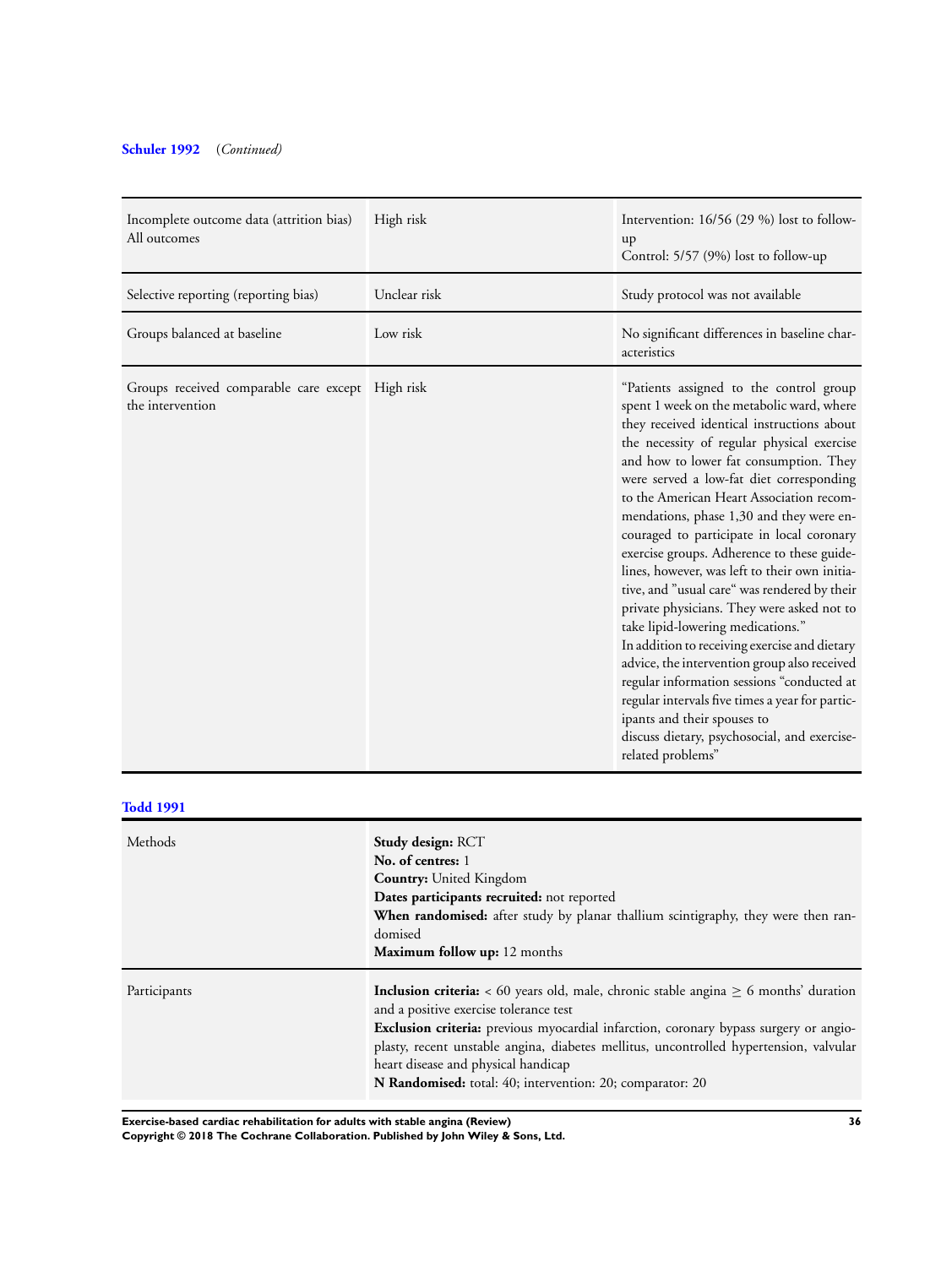### **[Todd 1991](#page-21-0)** (*Continued)*

|                     | Diagnosis (% of participants):<br>• Angina pectoris: intervention: 100%; comparator: 100%<br>• Previous AMI: intervention: 0%; comparator: 0%<br>• Previous PCI: intervention: 0%; comparator: 0%<br>• Previous CABG: intervention: 0%; comparator: 0%<br>• Acute coronary event: not reported<br>Age (mean ±SD): total: 52; intervention: 53; comparator: 51<br>Percentage male: 100%<br><b>Ethnicity:</b> not reported                                                                                                                                                                                                                                                                                                                                                                                                                                                                                                                                                                                                                                                                                                                                                                                                                                                                                                                                                                                                                                                                                                                                                                                                                                                                                |                       |  |  |  |  |
|---------------------|---------------------------------------------------------------------------------------------------------------------------------------------------------------------------------------------------------------------------------------------------------------------------------------------------------------------------------------------------------------------------------------------------------------------------------------------------------------------------------------------------------------------------------------------------------------------------------------------------------------------------------------------------------------------------------------------------------------------------------------------------------------------------------------------------------------------------------------------------------------------------------------------------------------------------------------------------------------------------------------------------------------------------------------------------------------------------------------------------------------------------------------------------------------------------------------------------------------------------------------------------------------------------------------------------------------------------------------------------------------------------------------------------------------------------------------------------------------------------------------------------------------------------------------------------------------------------------------------------------------------------------------------------------------------------------------------------------|-----------------------|--|--|--|--|
| Interventions       | <b>Description:</b> the training group undertook the Canadian Airforce Program for Physical<br>Fitness. This is a brief 11 -minute daily exercise program of 5 callisthenic exercises re-<br>quiring no equipment. It was prescribed for daily home use, with exercise levels increas-<br>ing in intensity at weekly intervals to achieve a progressive increase in physical fitness.<br>Participants moved to the next level if the previous level could be completed within 11<br>minutes without excessive chest pain or dyspnoea. No limit was placed on the maximum<br>exercise level<br>A weekly hospital supervised session was used to initiate new participants and monitor<br>early progress<br>Components: exercise<br>Modality: brief "callisthenic exercises"<br>Dose: $48 \times 7 \times 11$<br>Length of session: 11 minutes<br><b>Frequency:</b> daily<br>Intensity: increasing intensity with no limit on maximum exercise level<br>Resistance training included? No<br><b>Total duration:</b> 12 months<br>Intermittent nurse or exercise specialist support? Yes<br><b>Co-interventions:</b> initial weekly hospital visit for monitoring. Subsequent attendance<br>optional<br>Comparator:<br>Description:<br>The control subjects were informed that mild exercise may be beneficial and were advised<br>with respect to diet and smoking habits. They were formally followed up at 3-month<br>intervals throughout the study, as was the exercise group, but were granted open access<br>to the controlling physician at any time in order to counteract possible bias resulting<br>from weekly contact with the exercise group.<br>Co-interventions: openly invited to hospital |                       |  |  |  |  |
| Outcomes            | All-cause mortality, myocardial infarction, exercise capacity                                                                                                                                                                                                                                                                                                                                                                                                                                                                                                                                                                                                                                                                                                                                                                                                                                                                                                                                                                                                                                                                                                                                                                                                                                                                                                                                                                                                                                                                                                                                                                                                                                           |                       |  |  |  |  |
| Notes               |                                                                                                                                                                                                                                                                                                                                                                                                                                                                                                                                                                                                                                                                                                                                                                                                                                                                                                                                                                                                                                                                                                                                                                                                                                                                                                                                                                                                                                                                                                                                                                                                                                                                                                         |                       |  |  |  |  |
| <b>Risk of bias</b> |                                                                                                                                                                                                                                                                                                                                                                                                                                                                                                                                                                                                                                                                                                                                                                                                                                                                                                                                                                                                                                                                                                                                                                                                                                                                                                                                                                                                                                                                                                                                                                                                                                                                                                         |                       |  |  |  |  |
| Bias                | Authors' judgement                                                                                                                                                                                                                                                                                                                                                                                                                                                                                                                                                                                                                                                                                                                                                                                                                                                                                                                                                                                                                                                                                                                                                                                                                                                                                                                                                                                                                                                                                                                                                                                                                                                                                      | Support for judgement |  |  |  |  |

**Exercise-based cardiac rehabilitation for adults with stable angina (Review) 37 Copyright © 2018 The Cochrane Collaboration. Published by John Wiley & Sons, Ltd.**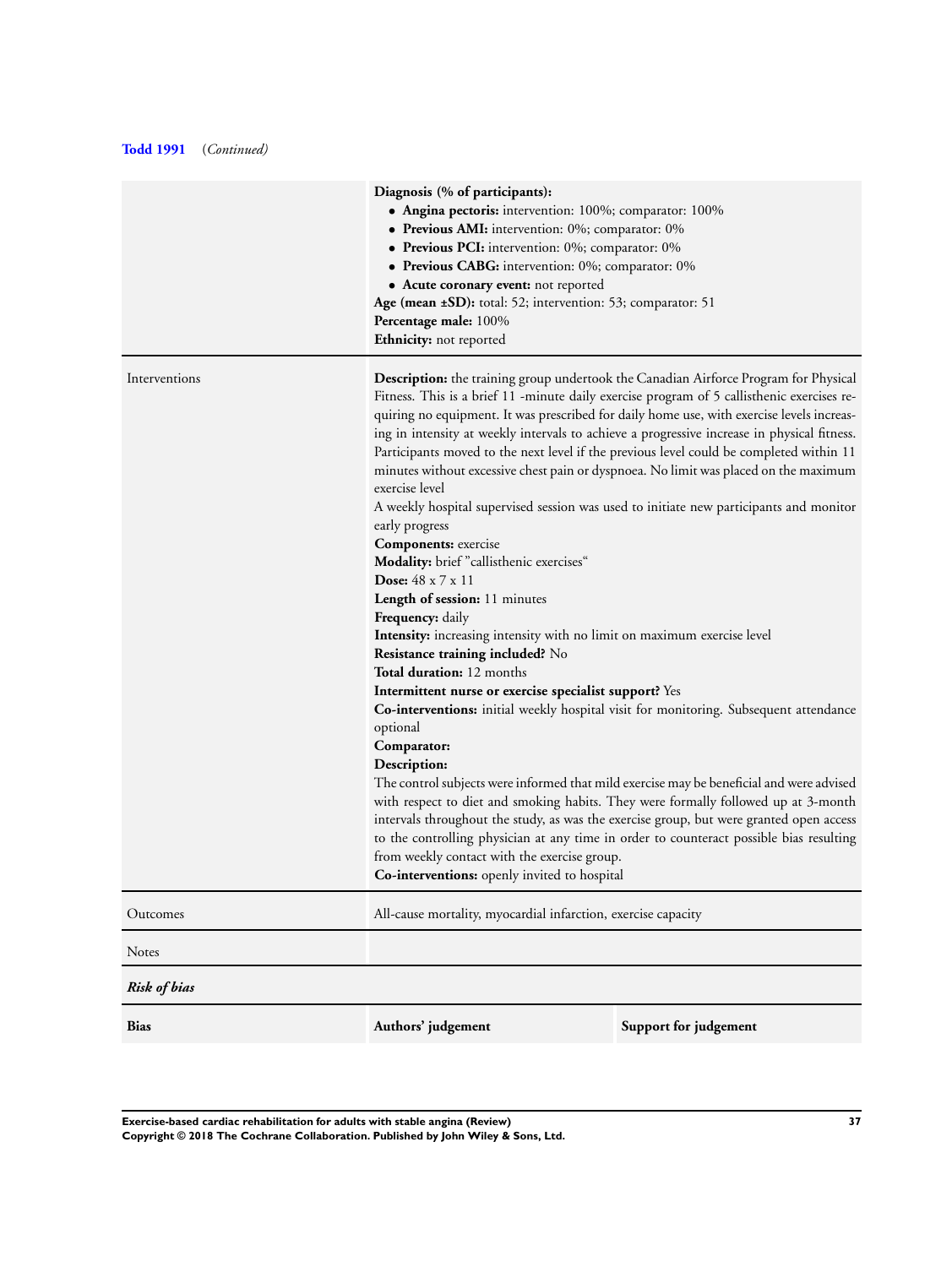### <span id="page-39-0"></span>**[Todd 1991](#page-21-0)** (*Continued)*

| Random sequence generation (selection Unclear risk<br>bias)                     |              | "After thallium scintigraphy, patients were<br>randomly allocated to training and control<br>groups"<br>No description of randomisation process |
|---------------------------------------------------------------------------------|--------------|-------------------------------------------------------------------------------------------------------------------------------------------------|
| Allocation concealment (selection bias)                                         | Unclear risk | Not reported                                                                                                                                    |
| Blinding of outcome assessment (detection Unclear risk<br>bias)<br>All outcomes |              | Blinding not reported                                                                                                                           |
| Incomplete outcome data (attrition bias)<br>All outcomes                        | Low risk     | All withdrawals and drop outs described<br>Intervention: 3/20 (15%) lost to follow-up<br>Control: 4/20 (20%) lost to follow-up                  |
| Selective reporting (reporting bias)                                            | Unclear risk | Study protocol was not available                                                                                                                |
| Groups balanced at baseline                                                     | Low risk     | "There were no significant differences be-<br>tween the groups"                                                                                 |
| Groups received comparable care except Low risk<br>the intervention             |              | Control group received advice on exercise,<br>smoking and diet                                                                                  |

AMI: acute myocardial infarction CABG: coronary artery bypass graft CAD: coronary artery disease CCS: Canadian Cardiovascular Society CHD: coronary heart disease ECG: electrocardiogram GP: general practitioner HRQL: health-related quality of life N: number NR: not reported PCI: percutaneous coronary intervention RCT: randomised controlled trial SD: standard deviation

### **Characteristics of excluded studies** *[ordered by study ID]*

**Exercise-based cardiac rehabilitation for adults with stable angina (Review) 38 Copyright © 2018 The Cochrane Collaboration. Published by John Wiley & Sons, Ltd.**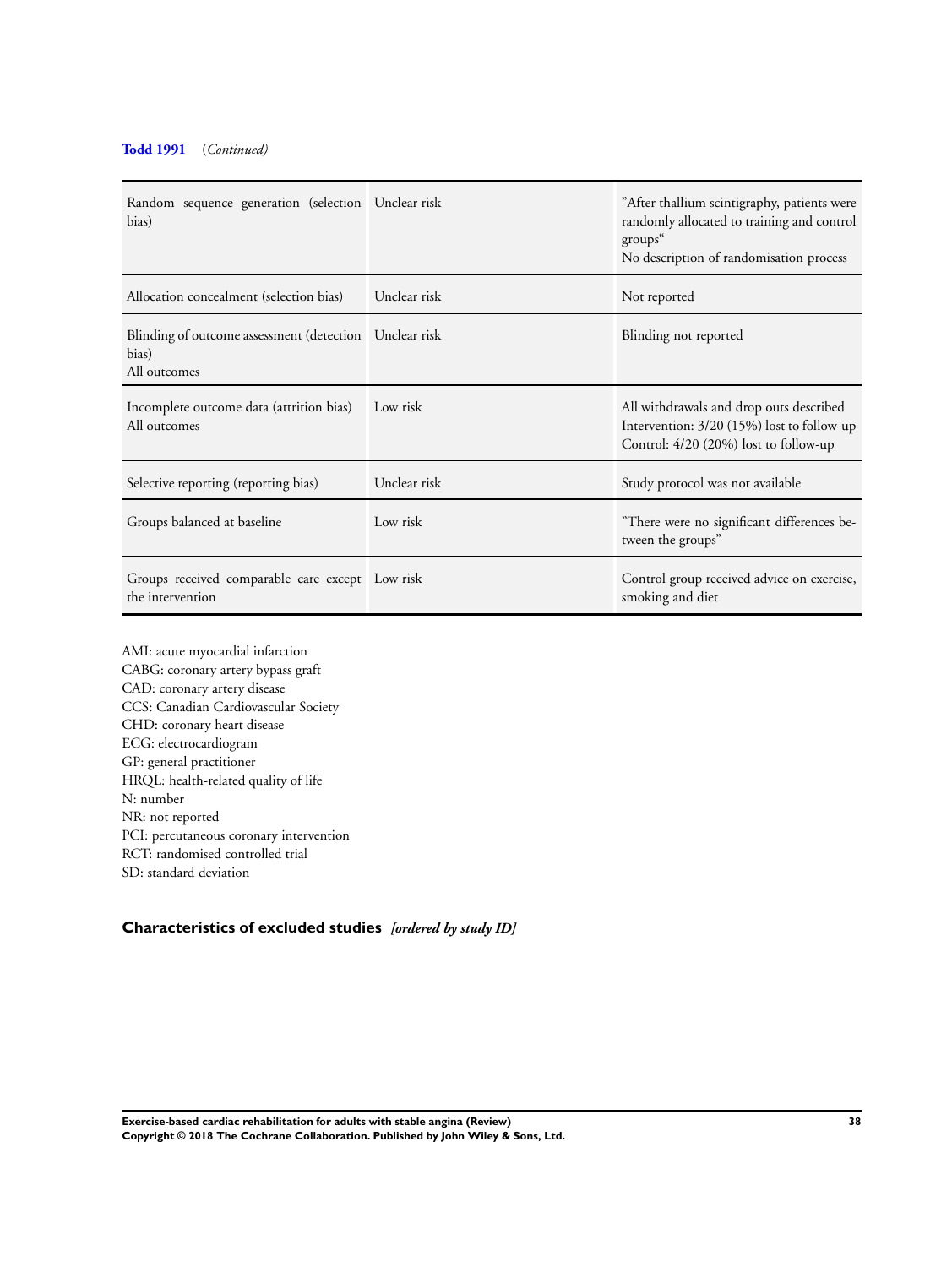| Study            | Reason for exclusion                                                                                                                       |
|------------------|--------------------------------------------------------------------------------------------------------------------------------------------|
| <b>Back 2008</b> | Participants receive exercise + PCI or no exercise + PCI and so we had concern that co-intervention (PCI) would<br>confound the comparison |
| Byrkjeland 2015  | Mixed population-angina population < 50%                                                                                                   |
| Jiang 2013       | Comparator received exercise                                                                                                               |
| Johnson 2009     | Mixed population-angina population < 50%                                                                                                   |
| <b>Kay 2000</b>  | Comparator received exercise                                                                                                               |
| Linxue 1999      | Mixed population-angina population < 50%                                                                                                   |
| Malmborg 1974    | Follow-up only 4 months                                                                                                                    |
| Menna 1977       | Conference abstract - paper not published in full. Unable to contact authors to check for inclusion due to age of<br>publication           |
| Michalsen 2006   | No structured exercise component                                                                                                           |
| Myers 1987       | Population included mixed CHD                                                                                                              |
| Onishi 2010      | Mixed population-angina population < 50%                                                                                                   |
| Sullivan 1985    | Population did not have angina                                                                                                             |
| <b>Wang 2014</b> | No structured exercise component                                                                                                           |
| Weberg 2013      | Mixed population-angina population $<$ 50%                                                                                                 |

CHD: coronary heart disease

PCI: percutaneous coronary intervention

## **Characteristics of ongoing studies** *[ordered by study ID]*

### **[NCT00350922](#page-21-0)**

| Trial name or title | A Clinical Trial of a Self-Management Education Program for People With Chronic Stable Angina |
|---------------------|-----------------------------------------------------------------------------------------------|
| Methods             | <b>RCT</b>                                                                                    |
| Participants        | Adults with chronic stable angina                                                             |

**Exercise-based cardiac rehabilitation for adults with stable angina (Review) 39 Copyright © 2018 The Cochrane Collaboration. Published by John Wiley & Sons, Ltd.**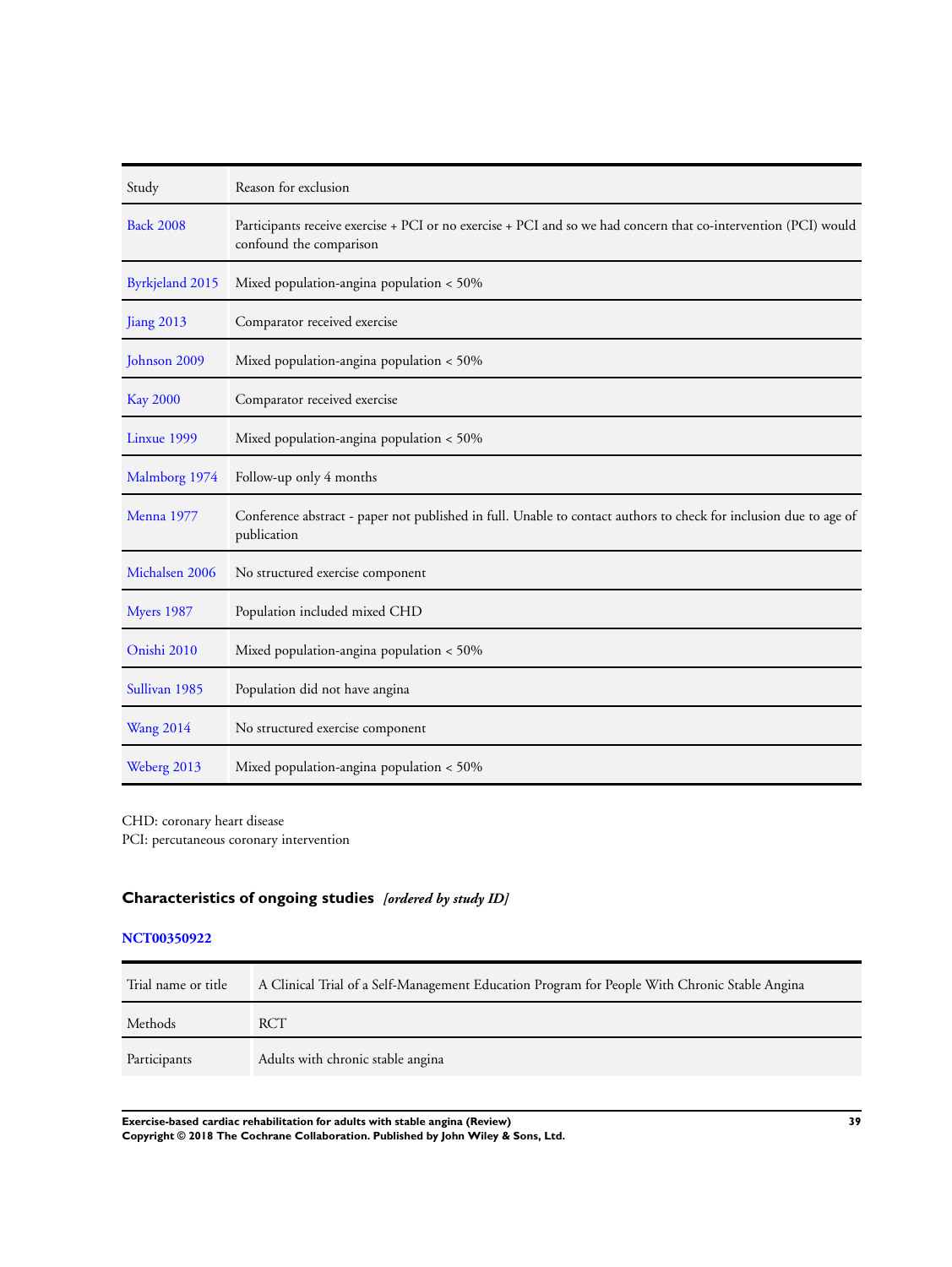### **[NCT00350922](#page-21-0)** (*Continued)*

| Interventions       | Chronic Angina Self-Management Program                                       |
|---------------------|------------------------------------------------------------------------------|
| Outcomes            | SF-36; Seattle Angina Questionnaire                                          |
| Starting date       | September 2003                                                               |
| Contact information | https://clinicaltrials.gov/ct2/show/NCT00350922 (last accessed 01 Sept 2017) |
| <b>Notes</b>        |                                                                              |
| <b>NCT01147952</b>  |                                                                              |
| Trial name or title | The Effect of Exercise on Peripheral Blood Gene Expression in Angina         |
| Methods             | <b>RCT</b>                                                                   |
| Participants        | Adults with stable angina                                                    |
| Interventions       | Exercise training                                                            |
| Outcomes            | Seattle Angina questionnaire (SAQ)                                           |
| Starting date       | Not reported                                                                 |
| Contact information | BMC Public Health 2010;10:620.                                               |
| Notes               |                                                                              |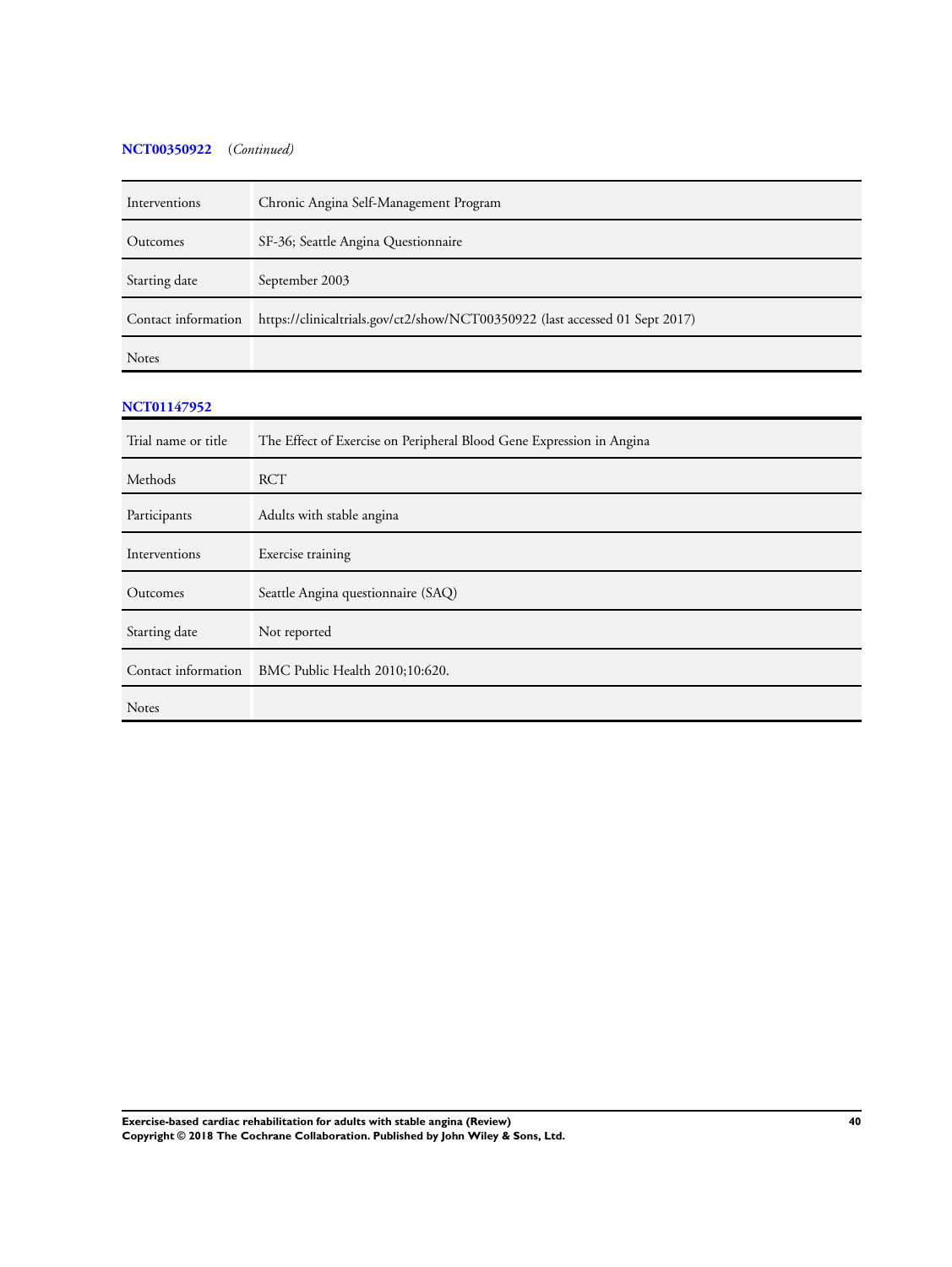### <span id="page-42-0"></span>**D A T A A N D A N A L Y S E S**

| Outcome or subgroup title                       | No. of<br>studies | No. of<br>participants | Statistical method                       | <b>Effect size</b>  |
|-------------------------------------------------|-------------------|------------------------|------------------------------------------|---------------------|
| 1 All-cause mortality                           | 3                 | 195                    | Risk Ratio (M-H, Fixed, 95% CI)          | $1.01$ [0.18, 5.67] |
| 2 Acute myocardial infarction<br>(AMI)          | 3                 | 254                    | Risk Ratio (M-H, Fixed, 95% CI)          | $0.33$ [0.07, 1.63] |
| 3 Revascularisation procedure<br>(CABG or PCI)  | 3                 | 256                    | Risk Ratio (M-H, Fixed, 95% CI)          | $0.27$ [0.11, 0.64] |
| 4 Exercise capacity                             |                   | 267                    | Std. Mean Difference (IV, Fixed, 95% CI) | $0.45$ [0.20, 0.70] |
| 5 Cardiovascular-related hospital<br>admissions |                   | 101                    | Risk Ratio (M-H, Fixed, 95% CI)          | $0.14$ [0.02, 1.10] |

### **Comparison 1. Exercise versus no exercise for stable angina**

### **Analysis 1.1. Comparison 1 Exercise versus no exercise for stable angina, Outcome 1 All-cause mortality.**

Review: Exercise-based cardiac rehabilitation for adults with stable angina

Comparison: 1 Exercise versus no exercise for stable angina

Outcome: 1 All-cause mortality

| <b>Risk Ratio</b><br>Exercise<br>Study or subgroup<br>Control          |      |      |      |                  | Weight<br><b>Risk Ratio</b> |     |         |                        |  |
|------------------------------------------------------------------------|------|------|------|------------------|-----------------------------|-----|---------|------------------------|--|
|                                                                        | n/N  | n/N  |      |                  | M-H, Fixed, 95% CI          |     |         | M-H, Fixed, 95% CI     |  |
| Manchanda 2000                                                         | 0/21 | 0/21 |      |                  |                             |     |         | Not estimable          |  |
| Todd 1991                                                              | 0/20 | 1/20 |      |                  |                             |     | 60.2%   | $0.33$ $[0.01, 7.72]$  |  |
| Schuler 1992                                                           | 2/56 | 1/57 |      |                  |                             |     | 39.8%   | $2.04$ $[0.19, 21.82]$ |  |
| <b>Total (95% CI)</b>                                                  | 97   | 98   |      |                  |                             |     | 100.0 % | $1.01$ [ 0.18, 5.67 ]  |  |
| Total events: 2 (Exercise), 2 (Control)                                |      |      |      |                  |                             |     |         |                        |  |
| Heterogeneity: Chi <sup>2</sup> = 0.81, df = 1 (P = 0.37); $1^2$ =0.0% |      |      |      |                  |                             |     |         |                        |  |
| Test for overall effect: $Z = 0.01$ (P = 0.99)                         |      |      |      |                  |                             |     |         |                        |  |
| Test for subgroup differences: Not applicable                          |      |      |      |                  |                             |     |         |                        |  |
|                                                                        |      |      |      |                  |                             |     |         |                        |  |
|                                                                        |      |      | 0.01 | 0.1              | $\overline{0}$              | 100 |         |                        |  |
|                                                                        |      |      |      | Favours Exercise | Favours Control             |     |         |                        |  |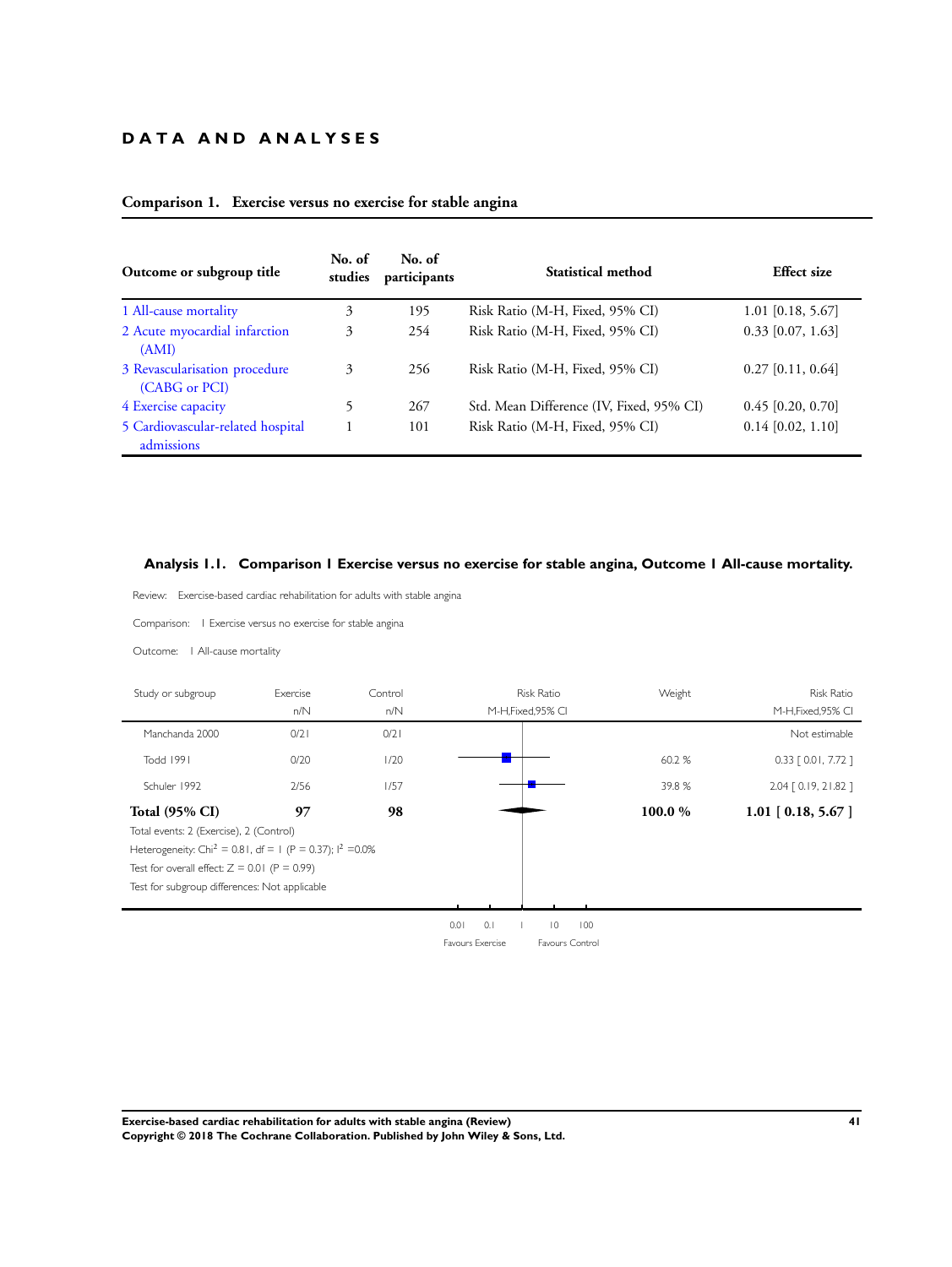### <span id="page-43-0"></span>**Analysis 1.2. Comparison 1 Exercise versus no exercise for stable angina, Outcome 2 Acute myocardial infarction (AMI).**

Review: Exercise-based cardiac rehabilitation for adults with stable angina

Comparison: 1 Exercise versus no exercise for stable angina

Outcome: 2 Acute myocardial infarction (AMI)

| Study or subgroup                                                      | Exercise | Control |      |     | <b>Risk Ratio</b>  |     | Weight | <b>Risk Ratio</b>      |
|------------------------------------------------------------------------|----------|---------|------|-----|--------------------|-----|--------|------------------------|
|                                                                        | n/N      | n/N     |      |     | M-H, Fixed, 95% CI |     |        | M-H, Fixed, 95% CI     |
| Hambrecht 2004                                                         | 0/51     | 1/50    |      |     |                    |     | 25.3 % | $0.33$ [ 0.01, 7.84 ]  |
| Schuler 1992                                                           | 0/56     | 3/57    |      |     |                    |     | 58.0 % | $0.15$ $[0.01, 2.75]$  |
| Todd 1991                                                              | 1/20     | 1/20    |      |     |                    |     | 16.7%  | $1.00$ $[0.07, 14.90]$ |
| <b>Total (95% CI)</b>                                                  | 127      | 127     |      |     |                    |     | 100.0% | $0.33$ [ 0.07, 1.63 ]  |
| Total events: I (Exercise), 5 (Control)                                |          |         |      |     |                    |     |        |                        |
| Heterogeneity: Chi <sup>2</sup> = 0.94, df = 2 (P = 0.62); $1^2$ =0.0% |          |         |      |     |                    |     |        |                        |
| Test for overall effect: $Z = 1.36$ (P = 0.17)                         |          |         |      |     |                    |     |        |                        |
| Test for subgroup differences: Not applicable                          |          |         |      |     |                    |     |        |                        |
|                                                                        |          |         |      |     |                    |     |        |                        |
|                                                                        |          |         | 0.01 | 0.1 | $\overline{0}$     | 100 |        |                        |

Favours Exercise Favours Control

**Exercise-based cardiac rehabilitation for adults with stable angina (Review) 42 Copyright © 2018 The Cochrane Collaboration. Published by John Wiley & Sons, Ltd.**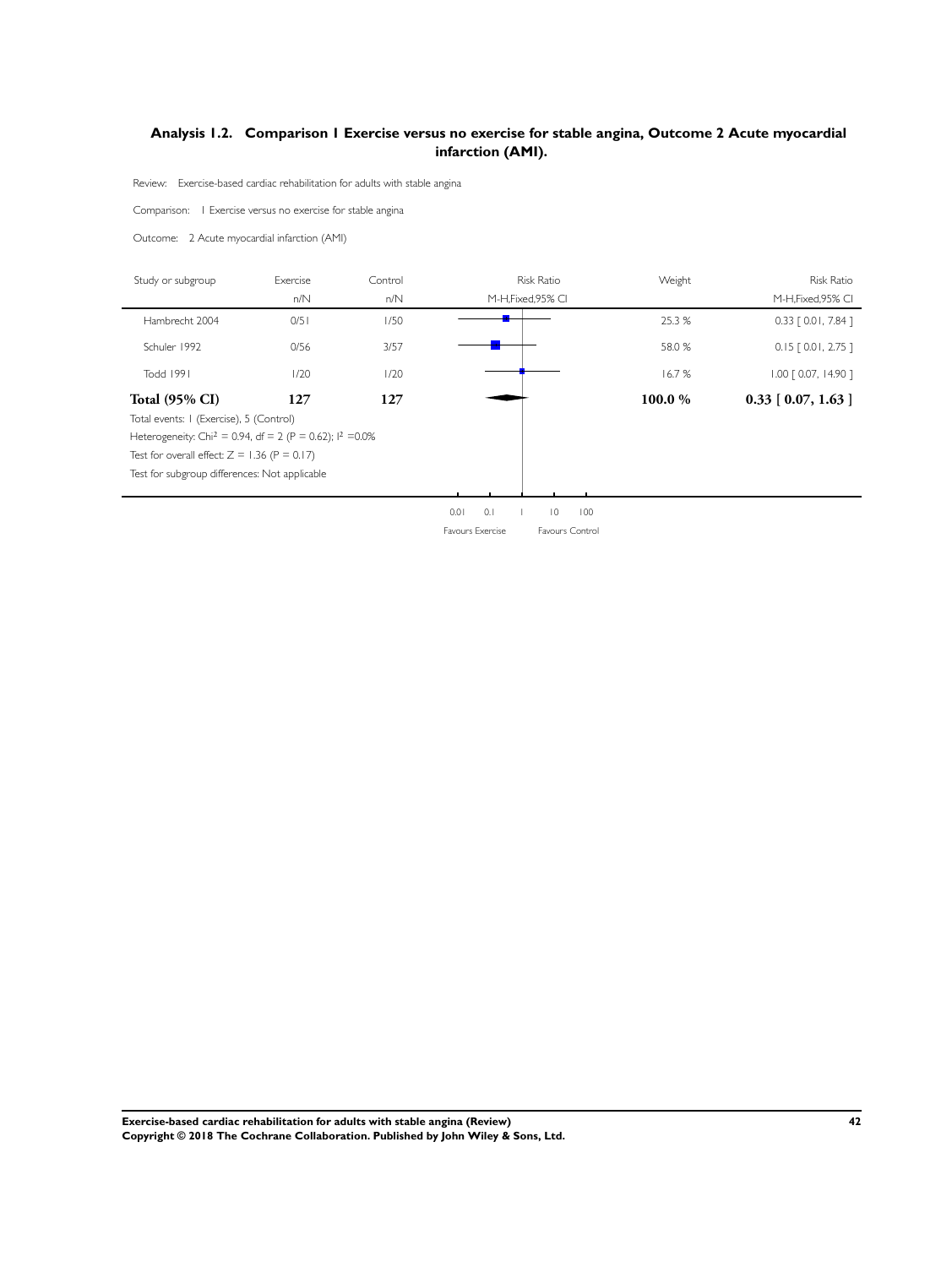### <span id="page-44-0"></span>**Analysis 1.3. Comparison 1 Exercise versus no exercise for stable angina, Outcome 3 Revascularisation procedure (CABG or PCI).**

Review: Exercise-based cardiac rehabilitation for adults with stable angina

Comparison: 1 Exercise versus no exercise for stable angina

Outcome: 3 Revascularisation procedure (CABG or PCI)

| Study or subgroup                                                      | Exercise      | Control |      |     | <b>Risk Ratio</b>  |     | Weight | <b>Risk Ratio</b>     |
|------------------------------------------------------------------------|---------------|---------|------|-----|--------------------|-----|--------|-----------------------|
|                                                                        | n/N           | n/N     |      |     | M-H, Fixed, 95% CI |     |        | M-H, Fixed, 95% CI    |
| Hambrecht 2004                                                         | 3/5           | 10/50   |      |     |                    |     | 45.8%  | $0.29$ $[0.09, 1.01]$ |
| Manchanda 2000                                                         | $\frac{1}{2}$ | 8/2     |      |     |                    |     | 36.3 % | $0.13$ $[0.02, 0.91]$ |
| Schuler 1992                                                           | 2/56          | 4/57    |      |     |                    |     | 18.0%  | $0.51$ $[0.10, 2.67]$ |
| <b>Total (95% CI)</b>                                                  | 128           | 128     |      |     |                    |     | 100.0% | $0.27$ [ 0.11, 0.64 ] |
| Total events: 6 (Exercise), 22 (Control)                               |               |         |      |     |                    |     |        |                       |
| Heterogeneity: Chi <sup>2</sup> = 1.15, df = 2 (P = 0.56); $1^2$ =0.0% |               |         |      |     |                    |     |        |                       |
| Test for overall effect: $Z = 2.95$ (P = 0.0031)                       |               |         |      |     |                    |     |        |                       |
| Test for subgroup differences: Not applicable                          |               |         |      |     |                    |     |        |                       |
|                                                                        |               |         |      |     |                    |     |        |                       |
|                                                                        |               |         | 0.01 | 0.1 | $\overline{0}$     | 100 |        |                       |

Favours Exercise Favours Control

**Exercise-based cardiac rehabilitation for adults with stable angina (Review) 43 Copyright © 2018 The Cochrane Collaboration. Published by John Wiley & Sons, Ltd.**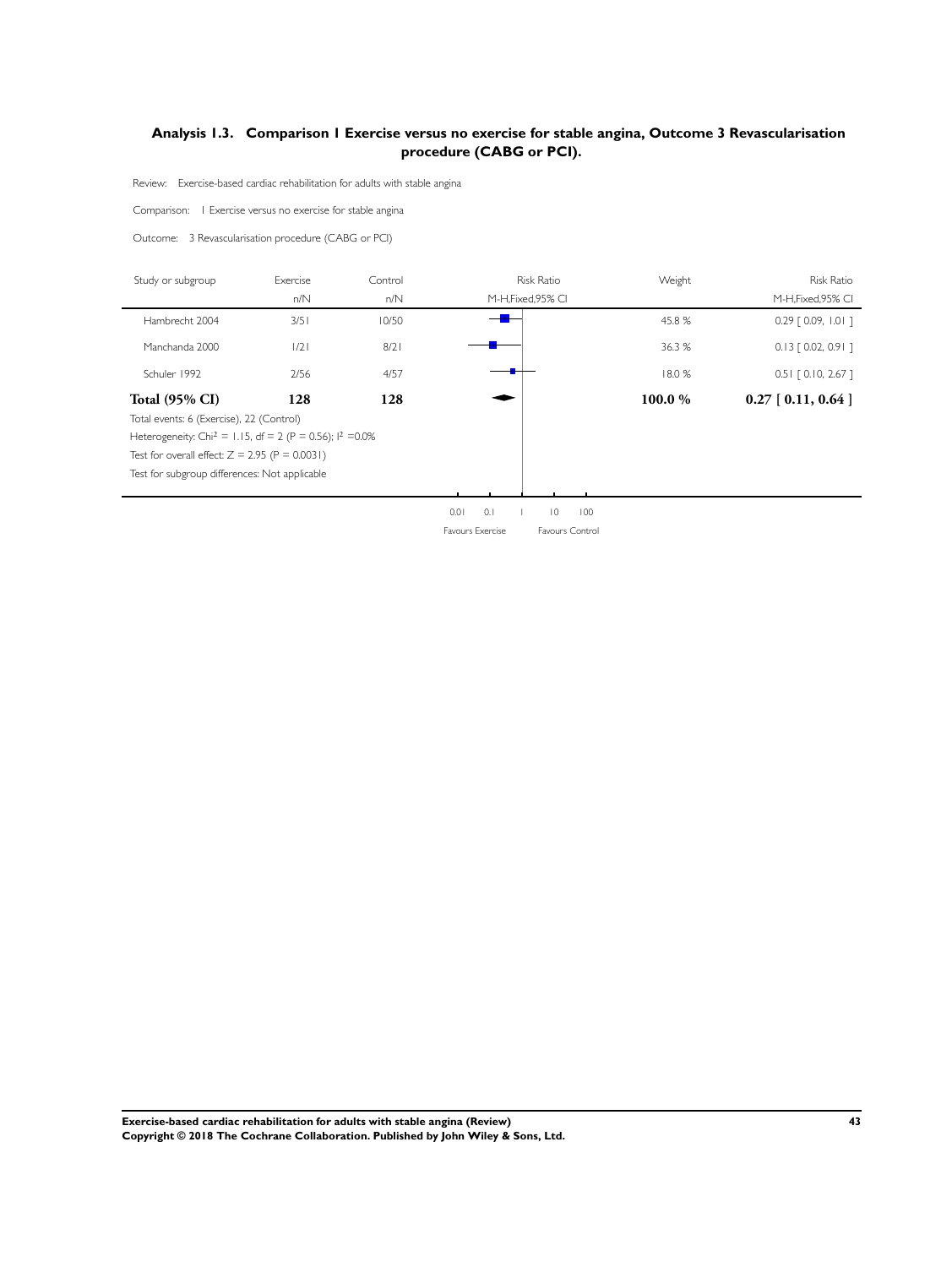### <span id="page-45-0"></span>**Analysis 1.4. Comparison 1 Exercise versus no exercise for stable angina, Outcome 4 Exercise capacity.**

Review: Exercise-based cardiac rehabilitation for adults with stable angina

Comparison: 1 Exercise versus no exercise for stable angina

Outcome: 4 Exercise capacity

| Study or subgroup                                                      | Exercise | Control    |             |            | Std.<br>Mean<br>Difference |                            | Weight  | Std.<br>Mean<br>Difference         |
|------------------------------------------------------------------------|----------|------------|-------------|------------|----------------------------|----------------------------|---------|------------------------------------|
|                                                                        | N        | Mean(SD)   | $\mathbb N$ | Mean(SD)   |                            | IV, Fixed, 95% CI          |         | IV, Fixed, 95% CI                  |
| Hambrecht 2004                                                         | 43       | 26.2(5.25) | 33          | 22.8(5.17) |                            |                            | 28.1 %  | $0.65$ [ 0.18, 1.11 ]              |
| Manchanda 2000                                                         | 21       | 413(132)   | 21          | 374(151)   |                            |                            | 16.5 %  | $0.27$ [ $-0.34$ , 0.88 ]          |
| Raffo 1980                                                             | 12       | 14.1(3.3)  | 5           | 9.6(2.5)   |                            |                            | 4.5 %   | $1.37$ $[0.21, 2.54]$              |
| Schuler 1992                                                           | 40       | 2(0.4)     | 52          | 1.9(0.5)   |                            |                            | 35.7 %  | $0.22$ [ $-0.20$ , 0.63 ]          |
| Todd 1991                                                              | 20       | 9.7(2.8)   | 20          | 8(3.1)     |                            |                            | 15.2%   | $0.56$ $\lceil -0.07, 1.20 \rceil$ |
| <b>Total (95% CI)</b>                                                  | 136      |            | 131         |            |                            |                            | 100.0 % | $0.45$ [ 0.20, 0.70 ]              |
| Heterogeneity: Chi <sup>2</sup> = 4.77, df = 4 (P = 0.31); $1^2$ = 16% |          |            |             |            |                            |                            |         |                                    |
| Test for overall effect: $Z = 3.57$ (P = 0.00035)                      |          |            |             |            |                            |                            |         |                                    |
| Test for subgroup differences: Not applicable                          |          |            |             |            |                            |                            |         |                                    |
|                                                                        |          |            |             |            |                            |                            |         |                                    |
|                                                                        |          |            |             |            | $-2$<br>$-1$               | $\overline{2}$<br>$\Omega$ |         |                                    |
|                                                                        |          |            |             |            | Favours Control            | Favours Exercise           |         |                                    |

**Exercise-based cardiac rehabilitation for adults with stable angina (Review) 44 Copyright © 2018 The Cochrane Collaboration. Published by John Wiley & Sons, Ltd.**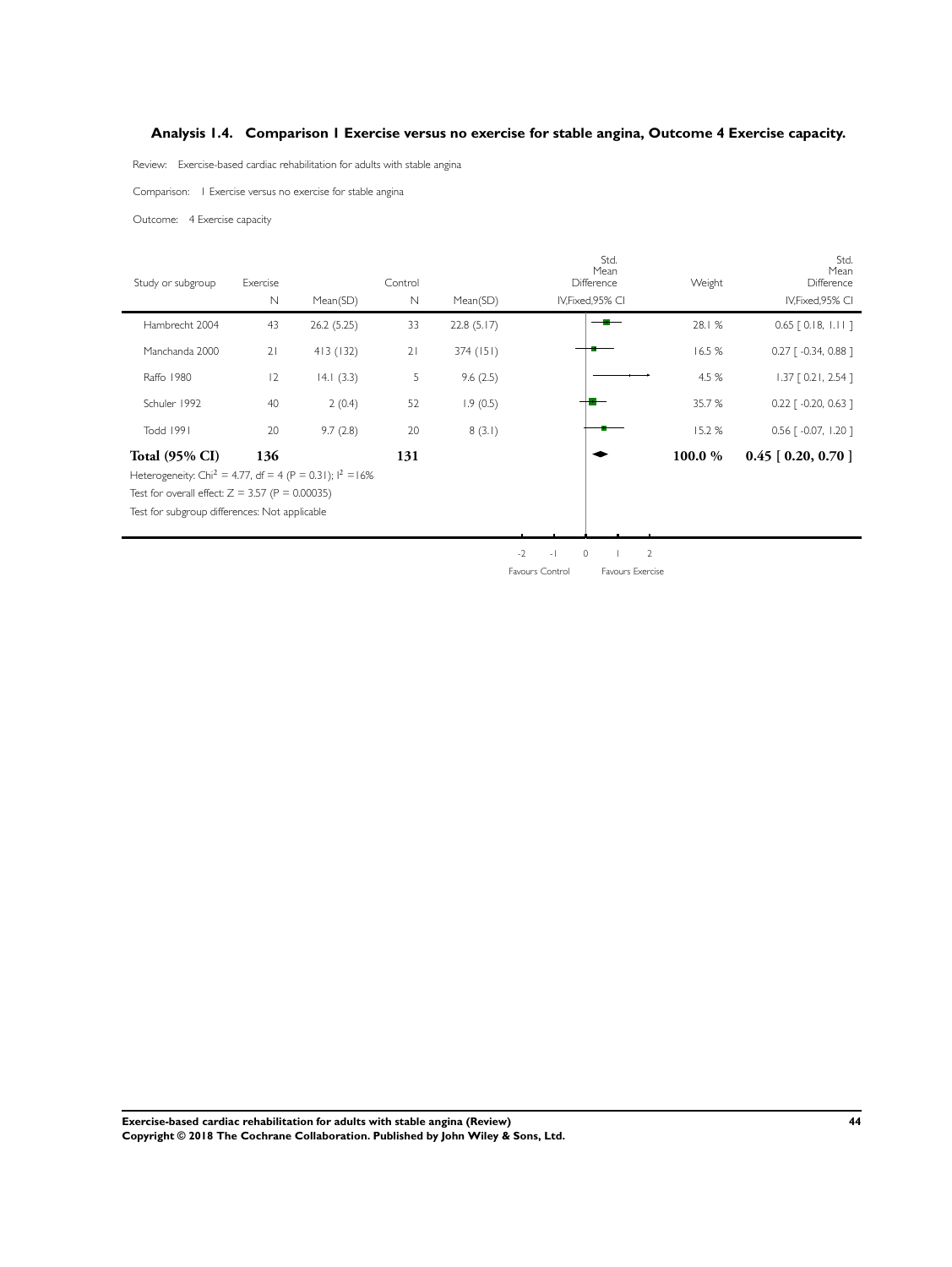### <span id="page-46-0"></span>**Analysis 1.5. Comparison 1 Exercise versus no exercise for stable angina, Outcome 5 Cardiovascularrelated hospital admissions.**

Review: Exercise-based cardiac rehabilitation for adults with stable angina

Comparison: 1 Exercise versus no exercise for stable angina

Outcome: 5 Cardiovascular-related hospital admissions

| Study or subgroup                               | Exercise | Control<br><b>Risk Ratio</b> |                    | Weight  | <b>Risk Ratio</b>     |
|-------------------------------------------------|----------|------------------------------|--------------------|---------|-----------------------|
|                                                 | n/N      | n/N                          | M-H, Fixed, 95% CI |         | M-H, Fixed, 95% CI    |
| Hambrecht 2004                                  | 1/5      | 7/50                         |                    | 100.0%  | $0.14$ $[0.02, 1.10]$ |
| <b>Total (95% CI)</b>                           | 51       | 50                           |                    | 100.0 % | $0.14$ [ 0.02, 1.10 ] |
| Total events: I (Exercise), 7 (Control)         |          |                              |                    |         |                       |
| Heterogeneity: not applicable                   |          |                              |                    |         |                       |
| Test for overall effect: $Z = 1.87$ (P = 0.061) |          |                              |                    |         |                       |
| Test for subgroup differences: Not applicable   |          |                              |                    |         |                       |
|                                                 |          |                              |                    |         |                       |

0.01 0.1 1 10 100

Favours Exercise Favours Control

### **A P P E N D I C E S**

### **Appendix 1. Search strategy**

#### **CENTRAL and DARE**

- #1 MeSH descriptor: [Angina Pectoris] this term only #2 MeSH descriptor: [Angina, Unstable] this term only #3 angina\* #4 stenocardia\*
- #5 angor pectoris
- #6 #1 or #2 or #3 or #4 or #5
- #7 MeSH descriptor: [Exercise Therapy] explode all trees

#8 MeSH descriptor: [Sports] this term only

- #9 MeSH descriptor: [Physical Exertion] this term only
- #10 rehabilitat\*
- #11 (physical\* near/5 (fit\* or train\* or therap\* or activit\*))
- #12 MeSH descriptor: [Exercise] explode all trees
- #13 (train\* near/5 (strength\* or aerobic\* or exercise\*))
- #14 ((exercise\* or fitness) near/3 (treatment or intervent\* or program\*))
- #15 MeSH descriptor: [Rehabilitation] explode all trees
- #16 kinesiotherap\*
- #17 MeSH descriptor: [Physical Education and Training] this term only
- #18 MeSH descriptor: [Patient Education as Topic] this term only

#19 (patient\* near/5 educat\*)

**Exercise-based cardiac rehabilitation for adults with stable angina (Review) 45 Copyright © 2018 The Cochrane Collaboration. Published by John Wiley & Sons, Ltd.**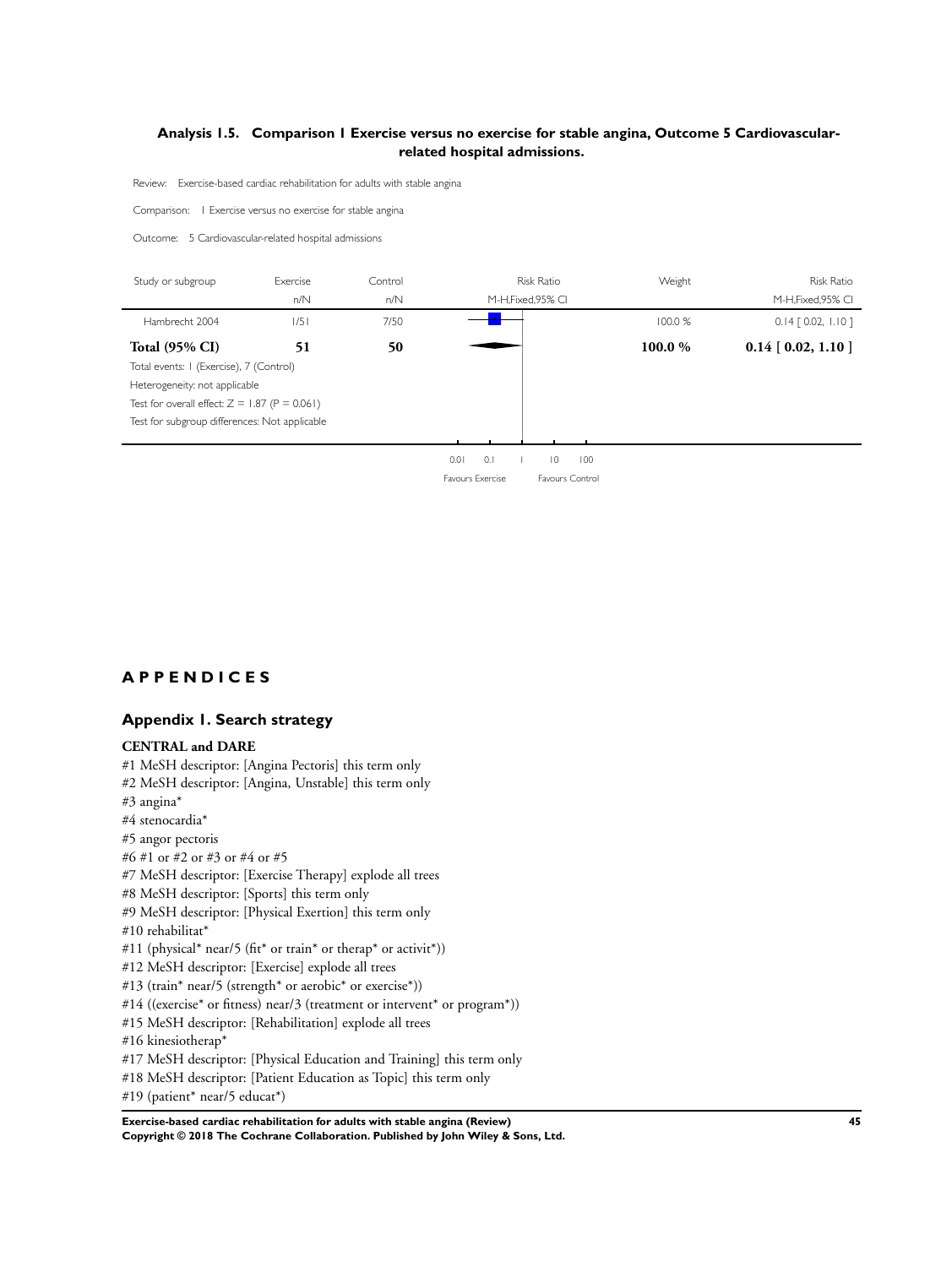#20 ((lifestyle or life-style) near/5 (interven\* or program\* or treatment\*)) #21 MeSH descriptor: [Self Care] this term only #22 (self near/5 (manag\* or care or motivate\*)) #23 MeSH descriptor: [Psychotherapy] explode all trees #24 psychotherap\* #25 (psycholog\* near/5 intervent\*) #26 MeSH descriptor: [Counseling] this term only #27 (counselling or counseling) #28 ((behavior\* or behaviour\*) near/5 (modify or modificat\* or therap\* or change)) #29 (psycho-educat\* or psychoeducat\*) #30 (motivat\* near/5 (intervention or interv\*)) #31 MeSH descriptor: [Health Education] this term only #32 (health near/5 educat\*) #33 (psychosocial or psycho-social) #34 (cognitive near/2 behav\*) #35 #7 or #8 or #9 or #10 or #11 or #12 or #13 or #14 or #15 or #16 or #17 or #18 or #19 or #20 or #21 or #22 or #23 or #24 or # 25 or #26 or #27 or #28 or #29 or #30 or #31 or #32 or #33 or #34 #36 #6 and #35 **MEDLINE** 1 angina pectoris/ or angina, stable/ 2 angina.tw. 3 stenocardia\*.tw. 4 angor pectoris.tw. 5 1 or 2 or 3 or 4 6 exp Exercise Therapy/ 7 Sports/ 8 Physical Exertion/ 9 rehabilitat\*.tw. 10 (physical\* adj5 (fit\* or train\* or therap\* or activit\*)).tw. 11 exp Exercise/ 12 (train\* adj5 (strength\* or aerobic\* or exercise\*)).tw. 13 ((exercise\* or fitness) adj3 (treatment or intervent\* or program\*)).tw. 14 exp Rehabilitation/ 15 kinesiotherap\*.tw. 16 "Physical Education and Training"/ 17 Patient Education as Topic/ 18 (patient\* adj5 educat\*).tw. 19 ((lifestyle or life-style) adj5 (interven\* or program\* or treatment\*)).tw. 20 Self Care/ 21 (self adj5 (manag\* or care or motivate\*)).tw. 22 exp Psychotherapy/ 23 psychotherap\*.tw. 24 (psycholog\* adj5 intervent\*).tw. 25 Counseling/ 26 (counselling or counseling).tw. 27 ((behavior\* or behaviour\*) adj5 (modify or modificat\* or therap\* or change)).tw. 28 (psycho-educat\* or psychoeducat\*).tw. 29 (motivat\* adj5 (intervention or interv\*)).tw. 30 Health Education/ 31 (health adj5 educat\*).tw. 32 (psychosocial or psycho-social).tw. 33 (cognitive adj2 behav\*).tw.

**Exercise-based cardiac rehabilitation for adults with stable angina (Review) 46 Copyright © 2018 The Cochrane Collaboration. Published by John Wiley & Sons, Ltd.**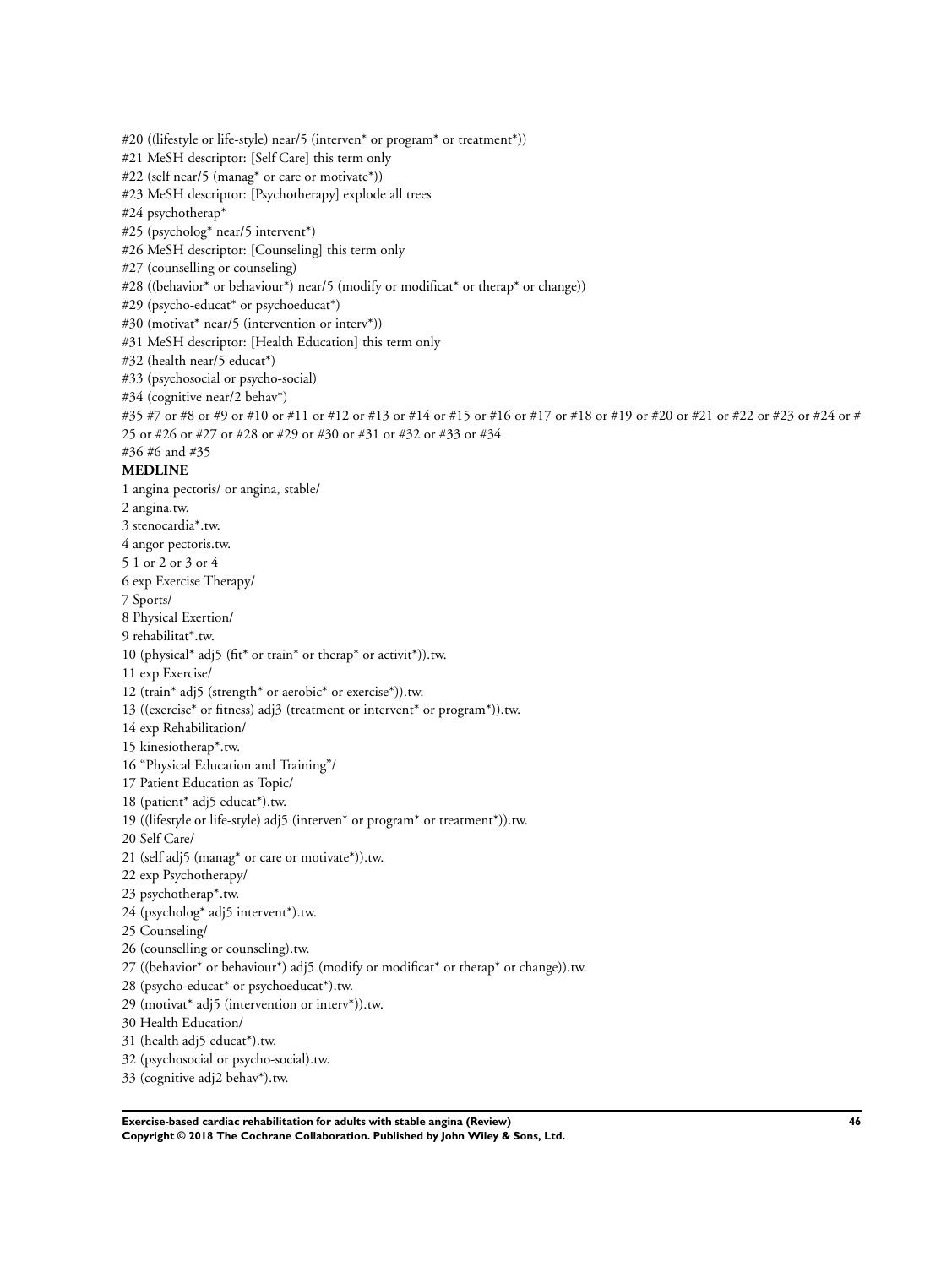34 6 or 7 or 8 or 9 or 10 or 11 or 12 or 13 or 14 or 15 or 16 or 17 or 18 or 19 or 20 or 21 or 22 or 23 or 24 or 25 or 26 or 27 or 28 or 29 or 30 or 31 or 32 or 33 35 randomized controlled trial.pt. 36 controlled clinical trial.pt. 37 randomized.ab. 38 placebo.ab. 39 drug therapy.fs. 40 randomly.ab. 41 trial.ab. 42 groups.ab. 43 35 or 36 or 37 or 38 or 39 or 40 or 41 or 42 44 exp animals/ not humans.sh. 45 43 not 44 46 5 and 34 and 45 **Embase** 1. angina pectoris/ or stable angina pectoris/ 2. angina.tw. 3. stenocardia\*.tw. 4. angor pectoris.tw. 5. 1 or 2 or 3 or 4 6. exp kinesiotherapy/ 7. sport/ 8. exp exercise/ 9. rehabilitat\*.tw. 10. (physical\* adj5 (fit\* or train\* or therap\* or activit\*)).tw. 11. (train\* adj5 (strength\* or aerobic\* or exercise\*)).tw. 12. ((exercise\* or fitness) adj3 (treatment or intervent\* or program\*)).tw. 13. kinesiotherap\*.tw. 14. exp rehabilitation/ 15. physical education/ 16. patient education/ 17. (patient\* adj5 educat\*).tw. 18. ((lifestyle or life-style) adj5 (interven\* or program\* or treatment\*)).tw. 19. self care/ 20. (self adj5 (manag\* or care or motivate\*)).tw. 21. exp psychotherapy/ 22. psychotherap\*.tw. 23. (psycholog\* adj5 intervent\*).tw. 24. counseling/ 25. (counselling or counseling).tw. 26. ((behavior\* or behaviour\*) adj5 (modify or modificat\* or therap\* or change)).tw. 27. (psycho-educat\* or psychoeducat\*).tw. 28. (motivat\* adj5 (intervention or interv\*)).tw. 29. health education/ 30. (health adj5 educat\*).tw. 31. (psychosocial or psycho-social).tw. 32. (cognitive adj2 behav\*).tw. 33. 6 or 7 or 8 or 9 or 10 or 11 or 12 or 13 or 14 or 15 or 16 or 17 or 18 or 19 or 20 or 21 or 22 or 23 or 24 or 25 or 26 or 27 or 28 or 29 or 30 or 31 or 32 34. random\$.tw.

- 
- 35. factorial\$.tw.
- 36. crossover\$.tw.
- 37. cross over\$.tw.

**Exercise-based cardiac rehabilitation for adults with stable angina (Review) 47 Copyright © 2018 The Cochrane Collaboration. Published by John Wiley & Sons, Ltd.**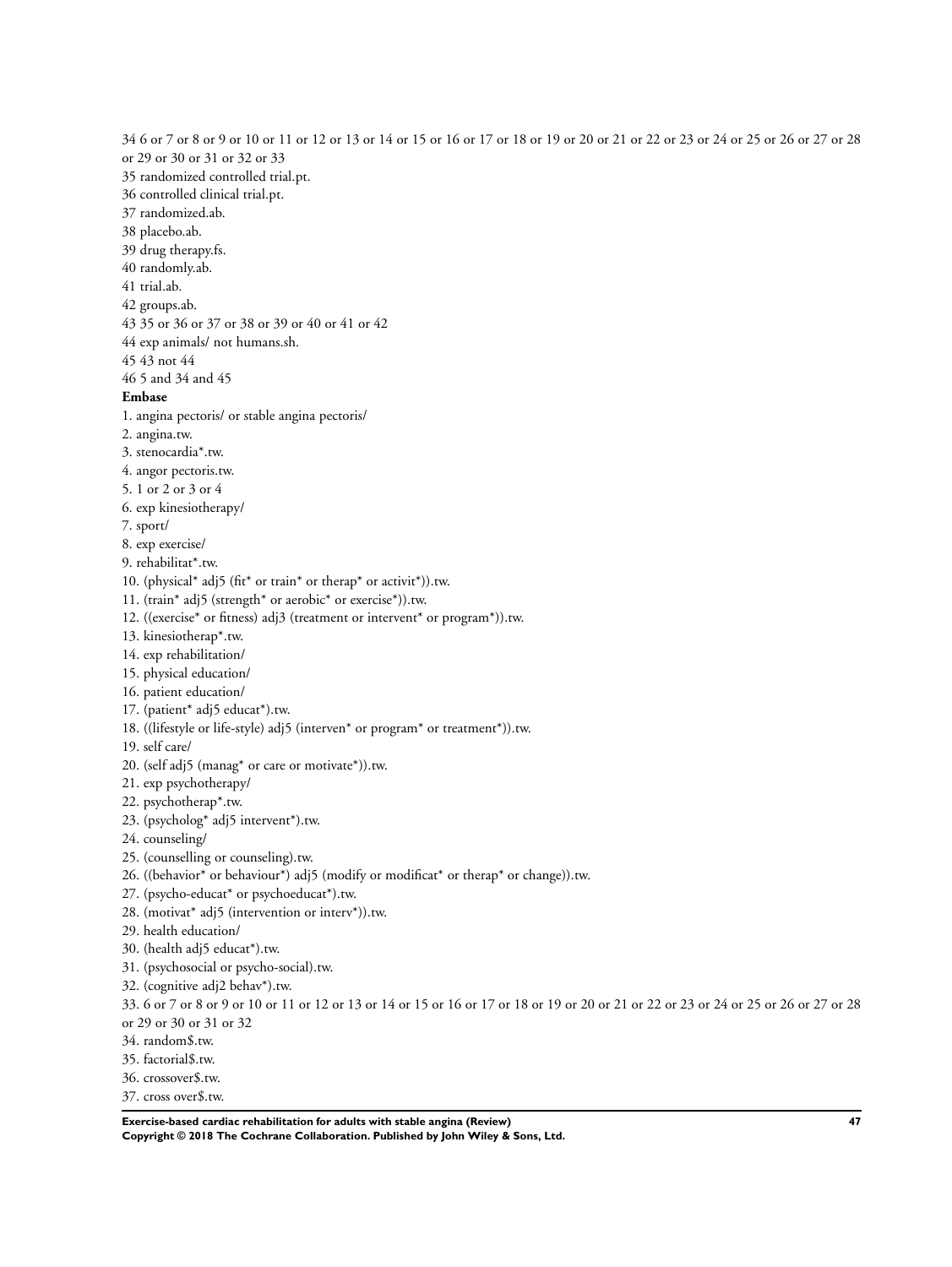38. cross-over\$.tw. 39. placebo\$.tw. 40. (doubl\$ adj blind\$).tw. 41. (singl\$ adj blind\$).tw. 42. assign\$.tw. 43. allocat\$.tw. 44. volunteer\$.tw. 45. crossover procedure/ 46. double blind procedure/ 47. randomized controlled trial/ 48. single blind procedure/ 49. 34 or 35 or 36 or 37 or 38 or 39 or 40 or 41 or 42 or 43 or 44 or 45 or 46 or 47 or 48 50. (animal/ or nonhuman/) not human/ 51. 49 not 50 52. 5 and 33 and 51 **CINAHL** S46 S5 AND S33 AND S45 S45 S34 OR S35 OR S36 OR S37 OR S38 OR S39 OR S40 OR S41 OR S42 OR S43 OR S44 S44 TX allocat\* random\* S43 (MH "Quantitative Studies") S42 (MH "Placebos") S41 TX placebo\* S40 TX random\* allocat\* S39 (MH "Random Assignment") S38 TX randomi\* control\* trial\* S37 TX ( (singl\* n1 blind\*) or (singl\* n1 mask\*) ) or TX ( (doubl\* n1 blind\*) or (doubl\* n1 mask\*) ) or TX ( (tripl\* n1 blind\*) or  $(tripl* n1 mask*)$  or TX ( $(trebl* n1 blind*)$  or  $(trebl* n1 mask*)$ ) S36 TX clinic\* n1 trial\* S35 PT Clinical trial S34 (MH "Clinical Trials+") S33 S6 OR S7 OR S8 OR S9 OR S10 OR S11 OR S12 OR S13 OR S14 OR S15 OR S16 OR S17 OR S18 OR S19 OR S20 OR S21 OR S22 OR S23 OR S24 OR S25 OR S26 OR S27 OR S28 OR S29 OR S30 OR S31 OR S32 S32 TX (cognitive n2 behav\*) S31 TX (psychosocial or psycho-social) S30 TX (health n5 educat\*) S29 (MH "Health Education") S28 TX (motivat\* n5 (intervention or interv\*)) S27 TX (psycho-educat<sup>\*</sup> or psychoeducat<sup>\*</sup>) S26 TX ((behavior\* or behaviour\*) n5 (modify or modificat\* or therap\* or change)) S25 TX (counselling or counseling) S24 (MH "Counseling") S23 TX (psycholog\* n5 intervent\*) S22 TX psychotherap\* S21 (MH "Psychotherapy+") S20 TX (self n5 (manag\* or care or motivate\*)) S19 (MH "Self Care") S18 TX ((lifestyle or life-style) n5 (interven\* or program\* or treatment\*)) S17 TX (patient\* n5 educat\*) S16 (MH "Patient Education") S15 (MH "Physical Education and Training") S14 TX kinesiotherap\* S13 TX rehabilitat\* S12 (MH "Rehabilitation+")

**Exercise-based cardiac rehabilitation for adults with stable angina (Review) 48 Copyright © 2018 The Cochrane Collaboration. Published by John Wiley & Sons, Ltd.**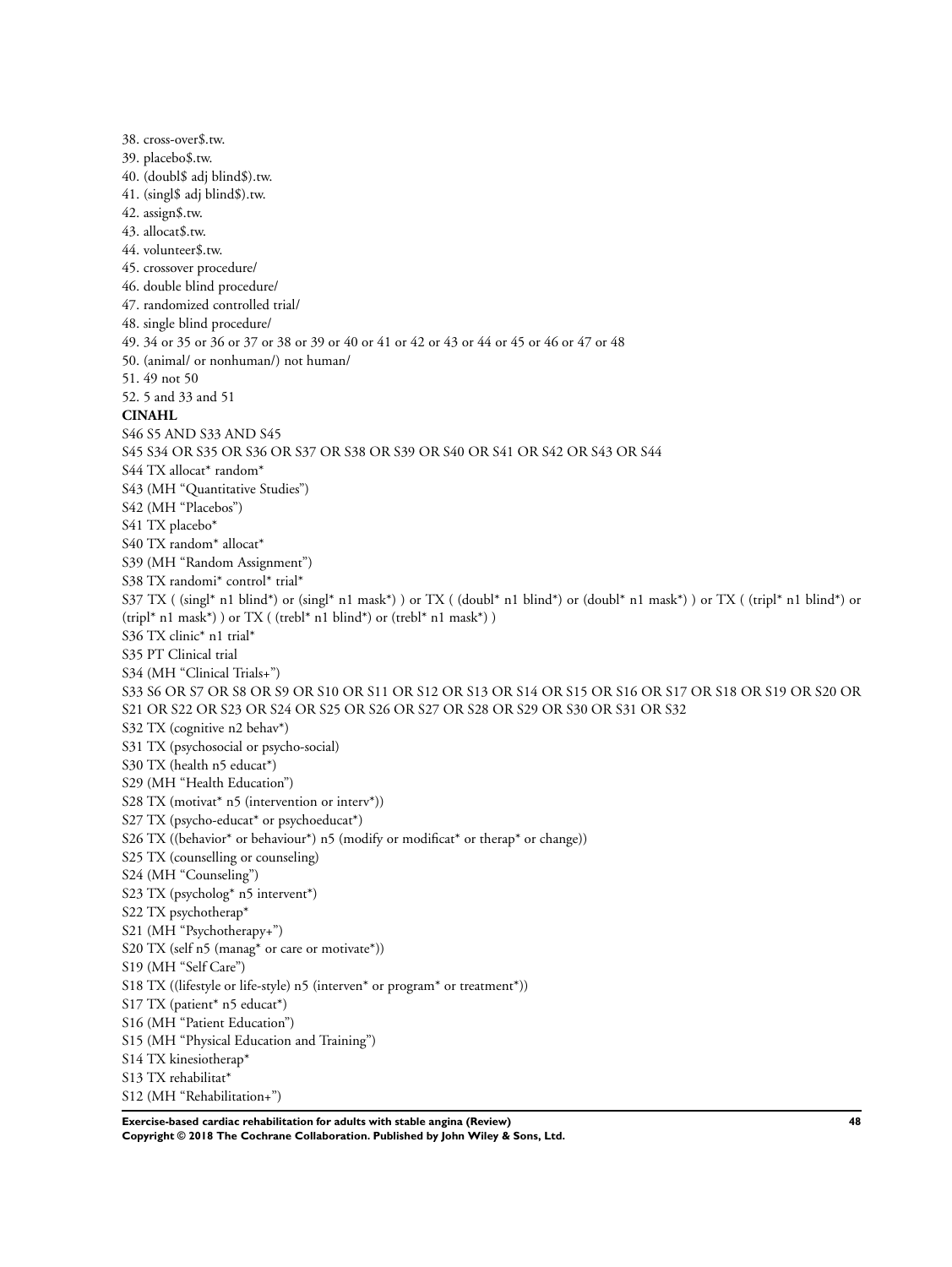```
S11 TX ((exercise* or fitness) n3 (treatment or intervent* or program*))
S10 TX (train* n5 (strength* or aerobic* or exercise*))
S9 TX (physical* n5 (fit* or train* or therap* or activit*))
S8 (MH "Exercise+")
S7 (MH "Sports")
S6 (MH "Therapeutic Exercise+")
S5 S1 OR S2 OR S3 OR S4
S4 TX angor pectoris
S3 TX stenocardia*
S2 TX angina
S1 (MH "Angina Pectoris") OR (MH "Angina, Unstable")
CPCI-S
#47 AND #46 AND #4
# 47 TS=(random* or blind* or allocat* or assign* or trial* or placebo* or crossover* or cross-over*)
# 46 #45 OR #44 OR #43 OR #42 OR #41 OR #40 OR #39 OR #38 OR #37 OR #36 OR #35 OR #34 OR #33 OR #32 OR #31
OR #30 OR #29 OR #28 OR #27 OR #26 OR #25 OR #24 OR #23 OR #22 OR #21 OR #20 OR #19 OR #18 OR #17 OR #16
OR #15 OR #14 OR #13 OR #12 OR #11 OR #10 OR #9 OR #8 OR #7 OR #6 OR #5
# 45 TS=(cognitive NEAR/2 behav*)
# 44 TS=(psychosocial or psycho-social)
# 43 TS=(health NEAR/5 educat*)
# 42 TS=(motivat* NEAR/5 interv*)
# 41 TS=(psycho-educat* or psychoeducat*)
# 40 TS=(behaviour* NEAR/5 change)
# 39 TS=(behaviour* NEAR/5 therap*)
# 38 TS=(behaviour* NEAR/5 modificat*)
# 37 TS=(behaviour* NEAR/5 modify)
# 36 TS=(behavior* NEAR/5 change)
# 35 TS=(behavior* NEAR/5 therap*)
# 34 TS=(behavior* NEAR/5 modificat*)
# 33 TS=(behavior* NEAR/5 modify)
# 32 TS=(counselling or counseling)
# 31 TS=(psycholog* NEAR/5 intervent*)
# 30 TS=psychotherap*
# 29 TS=(self NEAR/5 motivate*)
# 28 TS=(self NEAR/5 care)
# 27 TS=(self NEAR/5 manag*)
# 26 TS=(life-style NEAR/5 treatment*)
# 25 TS=(life-style NEAR/5 program*)
# 24 TS=(life-style NEAR/5 interven*)
# 23 TS=(lifestyle NEAR/5 treatment*)
# 22 TS=(lifestyle NEAR/5 program*)
# 21 TS=(lifestyle NEAR/5 interven*)
# 20 TS=(patient* NEAR/5 educat*)
# 19 TS=kinesiotherap*
# 18 TS=(fitness NEAR/3 program*)
# 17 TS=(fitness NEAR/3 intervent*)
# 16 TS=(fitness NEAR/3 treatment)
# 15 TS=(exercise* NEAR/3 program*)
# 14 TS=(exercise* NEAR/3 intervent*)
# 13 TS=(exercise* NEAR/3 treatment)
# 12 TS=(train* NEAR/5 exercise*)
# 11 TS=(train* NEAR/5 aerobic*)
# 10 TS=(train* NEAR/5 strength*)
```

```
Exercise-based cardiac rehabilitation for adults with stable angina (Review) 49
Copyright © 2018 The Cochrane Collaboration. Published by John Wiley & Sons, Ltd.
```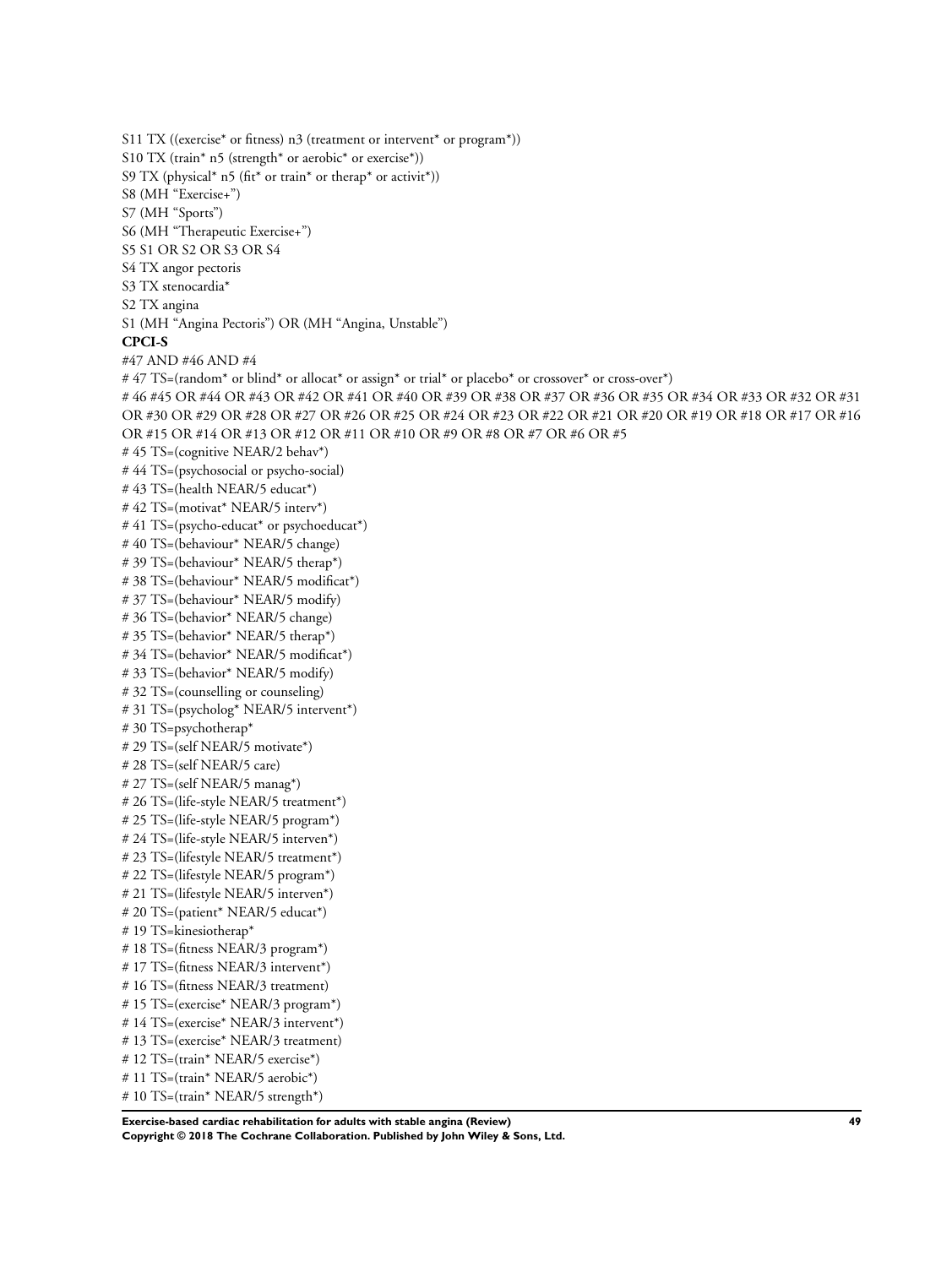# 9 TS=(physical\* NEAR/5 activit\*) # 8 TS=(physical\* NEAR/5 therap\*) # 7 TS=(physical\* NEAR/5 train\*) # 6 TS=(physical\* NEAR/5 fit\*) # 5 TS=rehabilitat\* # 4 #3 OR #2 OR #1 # 3 TS=angor pectoris # 2 TS=stenocardia\* # 1 TS=angina **WHO's ICTRP** "Cardiac rehabilitation" rehabilitation AND "angina" exercise AND "angina" **Clinicaltrials.gov** "Cardiac rehabilitation" rehabilitation AND angina exercise AND angina

### **C O N T R I B U T I O N S O F A U T H O R S**

LL contributed to writing the protocol, undertook the 'Risk of bias' assessment, conducted the GRADE analysis and led the writing of the final review manuscript.

LA led writing of the protocol, undertook study selection and data extraction and contributed to writing the final review manuscript.

AD contributed to writing the protocol and manuscript, undertook study selection, data extraction and 'Risk of bias' assessment, and approved the final review manuscript.

JH provided clinical expertise, assisted in writing the protocol, undertook study selection, data extraction and 'Risk of bias' assessment.

MG contributed to writing the protocol and provided clinical expertise.

RST led the statistical analysis, conducted the GRADE analysis, edited the review and contributed to writing the final review manuscript.

All authors approved the final review.

### **D E C L A R A T I O N S O F I N T E R E S T**

LL declares she has no conflicts of interest.

AD declares she has no conflicts of interest.

JH declares he has no conflicts of interest.

LA is an author on a number of other Cochrane reviews on cardiac rehabilitation (CR).

MG declares she has no conflicts of interest.

RST is an author on a number of other Cochrane reviews on CR and is currently the co-chief investigator on the programme of research with the overarching aims of developing and evaluating a home-based CR intervention for people with heart failure and their carers (NIHR PGfAR RP-PG-0611-12004).

**Exercise-based cardiac rehabilitation for adults with stable angina (Review) 50 Copyright © 2018 The Cochrane Collaboration. Published by John Wiley & Sons, Ltd.**